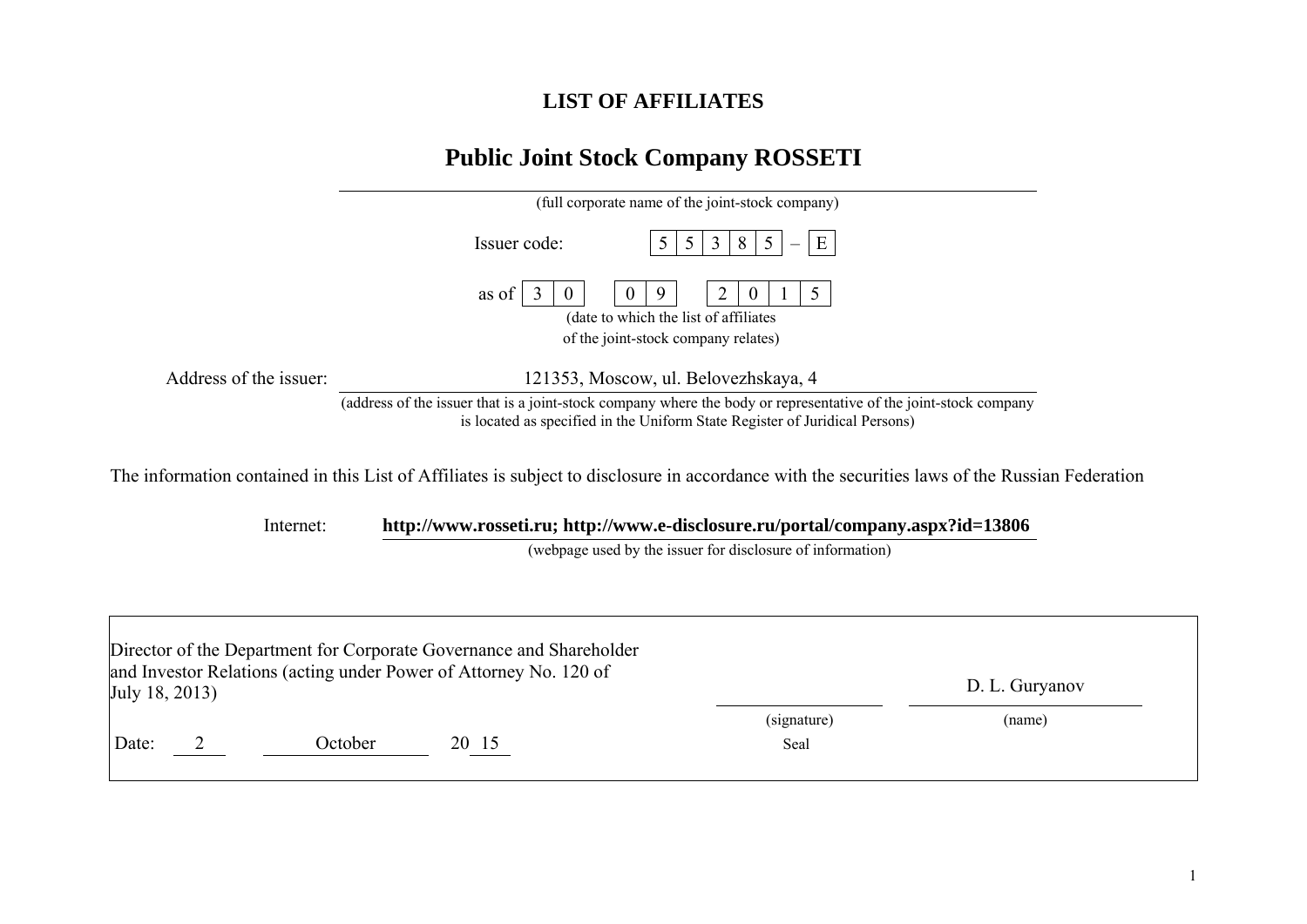|            | Codes of the Issuer |
|------------|---------------------|
| <b>INN</b> | 7728662669          |
| OGRN       | 108776000019        |

## **I. Affiliates as of September 30, 2015**

| Item           | Affiliate's Full Corporate Name (in<br>the Case of a Nonprofit<br>Organization, Name) or Given,<br>Middle, and Family Names | Corporate Entity's Registered<br>Address or an Individual's Place<br>of Residence (specified only with<br>the consent of an individual) | Grounds for Being Deemed to Be an<br>Affiliate                                                        | Start Date of<br>Being<br>Deemed to Be<br>an Affiliate | Affiliate's Share<br>in the<br>Authorized<br>Capital of the<br>Joint-Stock<br>Company, % | Percentage of<br>the Joint-Stock<br>Company's<br><b>Ordinary Shares</b><br>Owned by the<br>Affiliate |
|----------------|-----------------------------------------------------------------------------------------------------------------------------|-----------------------------------------------------------------------------------------------------------------------------------------|-------------------------------------------------------------------------------------------------------|--------------------------------------------------------|------------------------------------------------------------------------------------------|------------------------------------------------------------------------------------------------------|
|                | $\overline{2}$                                                                                                              | 3                                                                                                                                       | 4                                                                                                     | 5                                                      | 6                                                                                        | 7                                                                                                    |
|                | <b>Boris Ilyich Ayuyev</b>                                                                                                  |                                                                                                                                         | The person is a member of the<br>Board of Directors (Supervisory<br>Board) of the joint-stock company | June 30, 2015                                          | 0.005501                                                                                 | 0.005572                                                                                             |
| $\overline{2}$ | Stanislav Olegovich Ashirov                                                                                                 |                                                                                                                                         | The person is a member of the<br>Board of Directors (Supervisory<br>Board) of the joint-stock company | June 30, 2015                                          |                                                                                          |                                                                                                      |
| 3              | Oleg Gennadyevich Barkin                                                                                                    |                                                                                                                                         | The person is a member of the<br>Board of Directors (Supervisory<br>Board) of the joint-stock company | June 30, 2015                                          |                                                                                          |                                                                                                      |
| 4              | Vasily Mikhailovich Belov                                                                                                   |                                                                                                                                         | The person is a member of the<br>Board of Directors (Supervisory<br>Board) of the joint-stock company | June 30, 2015                                          |                                                                                          |                                                                                                      |
| 5              | Oleg Mikhailovich Budargin                                                                                                  |                                                                                                                                         | The person exercises the powers of<br>the sole executive body of the joint-<br>stock company          | June 15, 2013                                          |                                                                                          |                                                                                                      |
|                |                                                                                                                             |                                                                                                                                         | The person is a member of the<br>collegial executive body of the joint-<br>stock company              | July 10, 2012                                          |                                                                                          |                                                                                                      |
|                |                                                                                                                             |                                                                                                                                         | The person is a member of the<br>Board of Directors (Supervisory<br>Board) of the joint-stock company | June 30, 2015                                          |                                                                                          |                                                                                                      |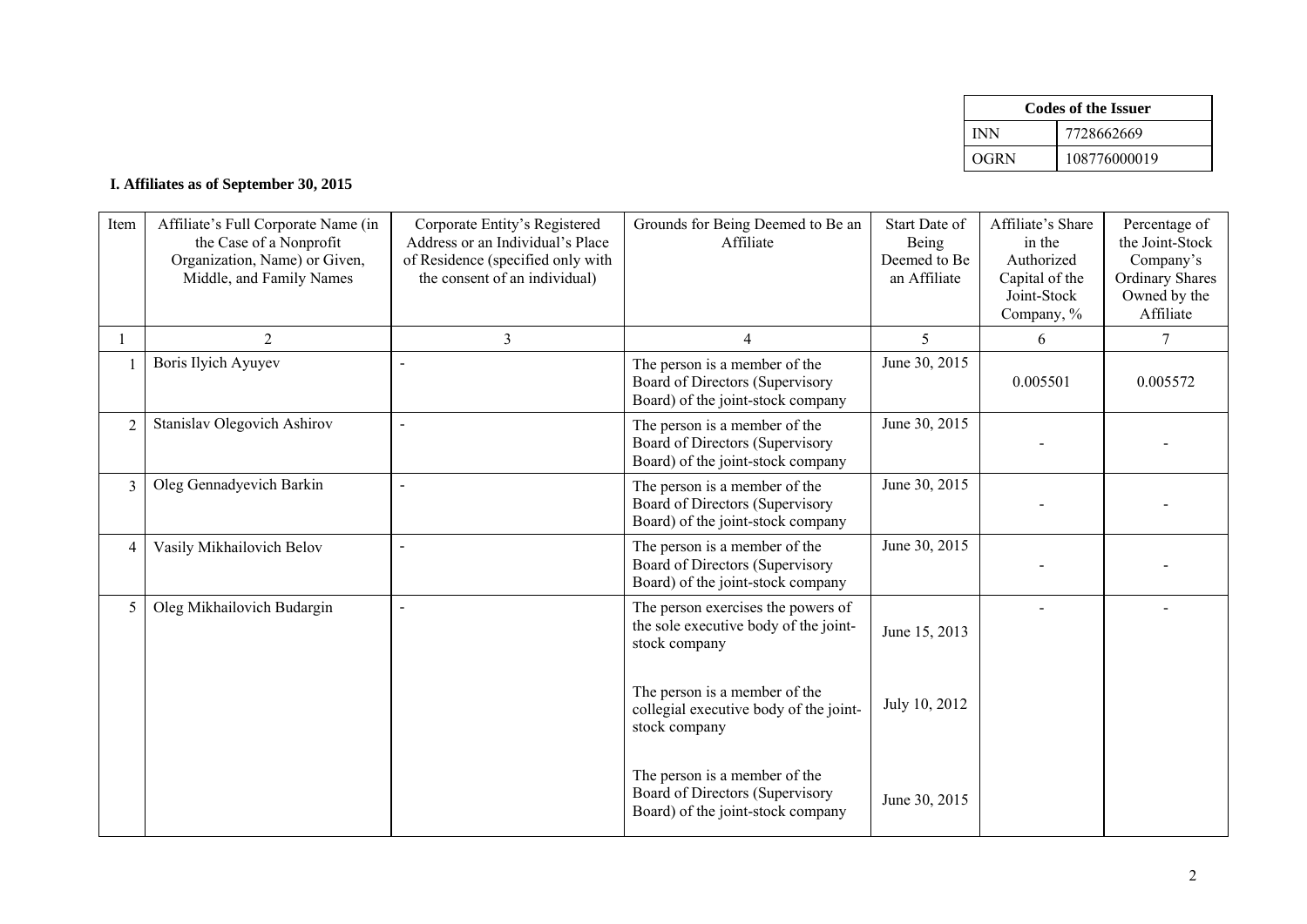|                 |                               |                          | The person is a member of the same<br>group of persons as the joint-stock<br>company                  | July 10, 2012        |  |
|-----------------|-------------------------------|--------------------------|-------------------------------------------------------------------------------------------------------|----------------------|--|
| 6               | Andrey Yurievich Ivanov       | $\overline{a}$           | The person is a member of the<br>Board of Directors (Supervisory<br>Board) of the joint-stock company | June 30, 2015        |  |
| $\overline{7}$  | Alexander Sergeyevich Kalinin | $\overline{a}$           | The person is a member of the<br>Board of Directors (Supervisory<br>Board) of the joint-stock company | June 30, 2015        |  |
| 8               | Alexei Aleksandrovich Makarov | $\sim$                   | The person is a member of the<br>Board of Directors (Supervisory<br>Board) of the joint-stock company | June 30, 2015        |  |
| 9               | Denis Stanislavovich Morozov  | $\sim$                   | The person is a member of the<br>Board of Directors (Supervisory<br>Board) of the joint-stock company | June 30, 2015        |  |
| 10 <sup>1</sup> | Andrey Yevgenyevich Murov     | $\blacksquare$           | The person is a member of the<br>Board of Directors (Supervisory<br>Board) of the joint-stock company | June 30, 2015        |  |
|                 |                               |                          | The person is a member of the same<br>group of persons as the joint-stock<br>company                  | November 11,<br>2013 |  |
| 11              | Alexander Valentinovich Novak | $\blacksquare$           | The person is a member of the<br>Board of Directors (Supervisory<br>Board) of the joint-stock company | June 30, 2015        |  |
| 12              | Oleg Romanovich Fyodorov      | $\sim$                   | The person is a member of the<br>Board of Directors (Supervisory<br>Board) of the joint-stock company | June 30, 2015        |  |
| 13              | Andrey Nikolayevich Shishkin  | $\sim$                   | The person is a member of the<br>Board of Directors (Supervisory<br>Board) of the joint-stock company | June 30, 2015        |  |
| 14              | Sergey Ivanovich Shmatko      | $\overline{\phantom{a}}$ | The person is a member of the<br>Board of Directors (Supervisory<br>Board) of the joint-stock company | June 30, 2015        |  |
| 15              | Nikolay Nikolayevich Varlamov | $\sim$                   | The person is a member of the<br>collegial executive body of the joint-                               | August 5,<br>2015    |  |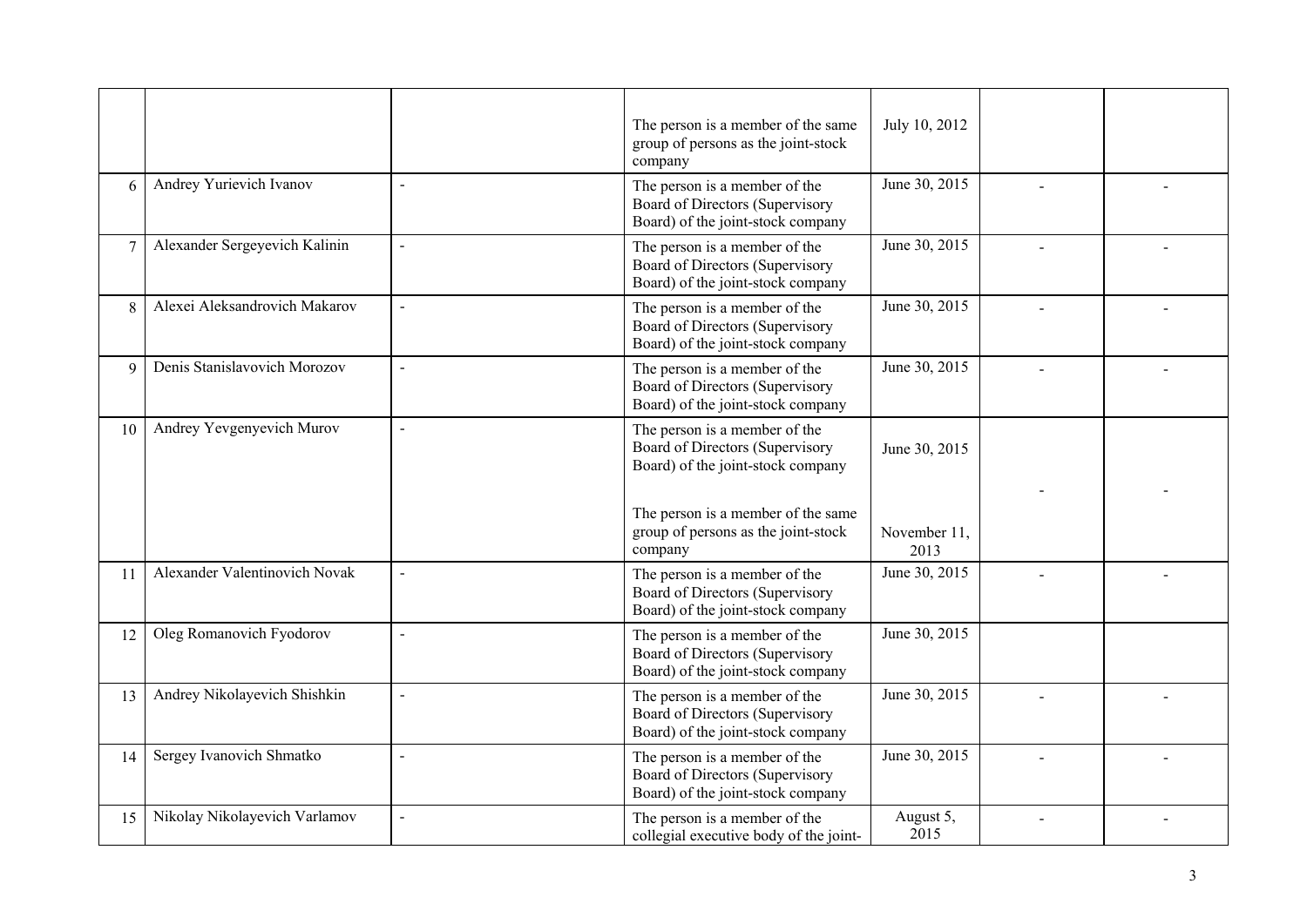|    |                                                                                             |                                                           | stock company                                                                                                                                                                                                 |                      |              |  |
|----|---------------------------------------------------------------------------------------------|-----------------------------------------------------------|---------------------------------------------------------------------------------------------------------------------------------------------------------------------------------------------------------------|----------------------|--------------|--|
| 16 | Roman Nikolaevich Berdnikov                                                                 | $\overline{a}$                                            | The person is a member of the<br>collegial executive body of the joint-<br>stock company                                                                                                                      | October 5,<br>2012   |              |  |
| 17 | Andrey Aleksandrovich Dyomin                                                                | $\sim$                                                    | The person is a member of the<br>collegial executive body of the joint-<br>stock company                                                                                                                      | July 4, 2013         |              |  |
| 18 | Valentin Yefimovich Mezhevich                                                               | $\overline{a}$                                            | The person is a member of the<br>collegial executive body of the joint-<br>stock company                                                                                                                      | November 12,<br>2013 |              |  |
| 19 | Federal Grid Company of Unified<br>Energy System, Public Joint-Stock<br>Company             | Russia, 117630, Moscow, ul.<br>Akademika Chelomeya, d. 5A | The joint-stock company may<br>control more than 20 percent of the<br>total number of votes attaching to<br>the shares (contributions, stakes)<br>comprising the authorized (share)<br>capital of such person | June 14, 2013        | $\mathbf{r}$ |  |
|    |                                                                                             |                                                           | The person is a member of the same<br>group of persons as the joint-stock<br>company                                                                                                                          | July 10, 2012        |              |  |
| 20 | Interregional Distribution Grid<br>Company of Centre, Public Joint-<br><b>Stock Company</b> | Moscow, Russia                                            | The joint-stock company may<br>control more than 20 percent of the<br>total number of votes attaching to<br>the shares (contributions, stakes)<br>comprising the authorized (share)<br>capital of such person | July 1, 2008         |              |  |
|    |                                                                                             |                                                           | The person is a member of the same<br>group of persons as the joint-stock<br>company                                                                                                                          | July 1, 2008         |              |  |
| 21 | Interregional Distribution Grid<br>Company of North-West, Public<br>Joint Stock Company     | Gatchina, Leningrad Region,<br>Russia                     | The joint-stock company may<br>control more than 20 percent of the<br>total number of votes attaching to<br>the shares (contributions, stakes)<br>comprising the authorized (share)<br>capital of such person | July 1, 2008         |              |  |
|    |                                                                                             |                                                           | The person is a member of the same                                                                                                                                                                            |                      |              |  |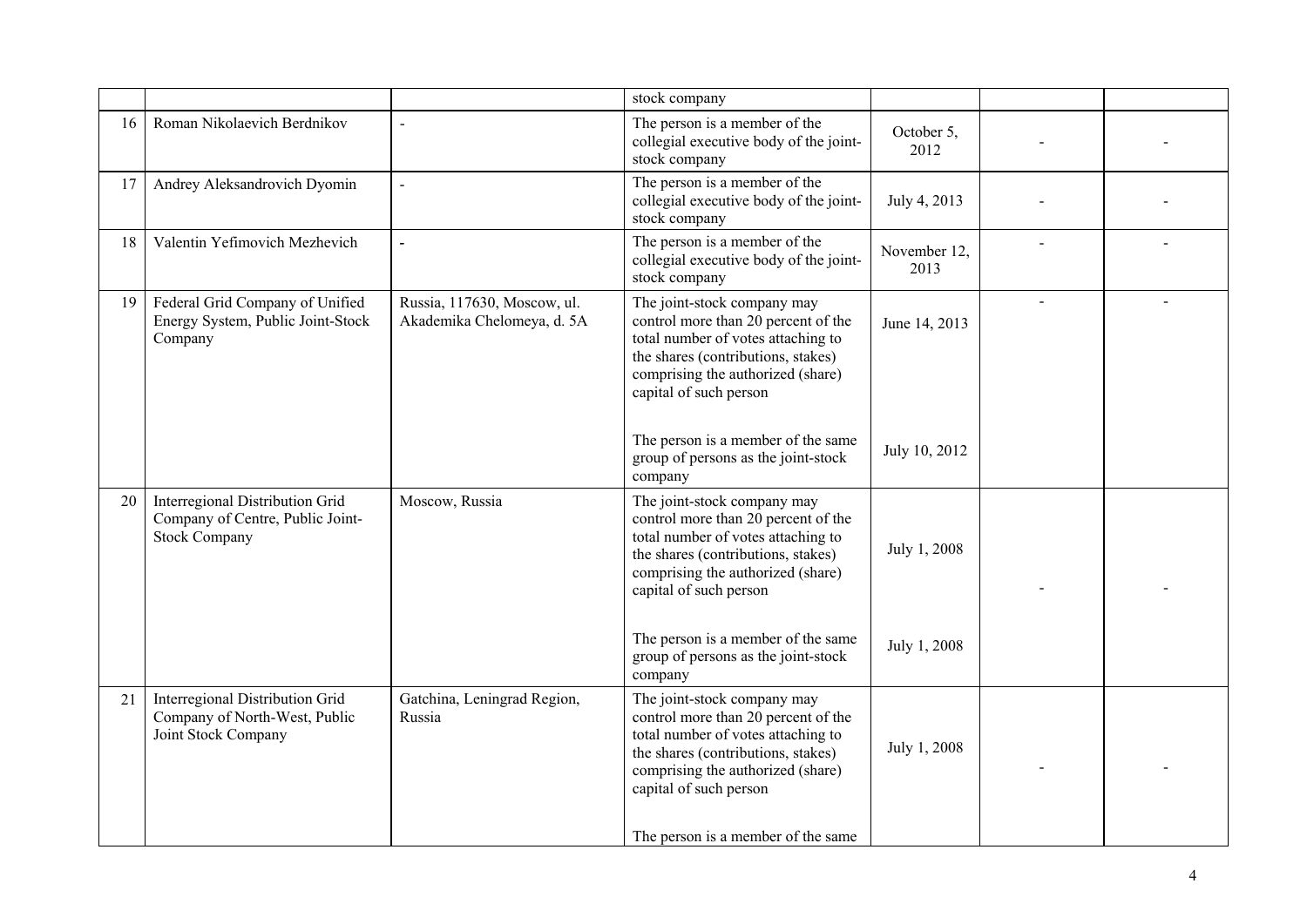|    |                                                                                                         |                                                                   | group of persons as the joint-stock<br>company                                                                                                                                                                | July 1, 2008 |          |          |
|----|---------------------------------------------------------------------------------------------------------|-------------------------------------------------------------------|---------------------------------------------------------------------------------------------------------------------------------------------------------------------------------------------------------------|--------------|----------|----------|
| 22 | Interregional Distribution Grid<br>Company of Urals, Joint Stock<br>Company                             | Russia, 620026, Yekaterinburg,<br>ul. Mamina-Sibiryaka, d. 140    | The joint-stock company may<br>control more than 20 percent of the<br>total number of votes attaching to<br>the shares (contributions, stakes)<br>comprising the authorized (share)<br>capital of such person | July 1, 2008 |          |          |
|    |                                                                                                         |                                                                   | The person is a member of the same<br>group of persons as the joint-stock<br>company                                                                                                                          | July 1, 2008 |          |          |
| 23 | Public Joint Stock Company<br>Interregional Distribution Grid<br>Company of Siberia                     | Russia, 660021, Krasnoyarsk, ul.<br>Bograda, 144a                 | The joint-stock company may<br>control more than 20 percent of the<br>total number of votes attaching to<br>the shares (contributions, stakes)<br>comprising the authorized (share)<br>capital of such person | July 1, 2008 | 0.000323 | 0.000327 |
|    |                                                                                                         |                                                                   | The person is a member of the same<br>group of persons as the joint-stock<br>company                                                                                                                          | July 1, 2008 |          |          |
| 24 | Interregional Distribution Grid<br>Company of Center and Volga<br>Region, Public Joint Stock<br>Company | Russia, 603950, Nizhni<br>Novgorod, ul. Rozhdestvenskaya,<br>d.33 | The joint-stock company may<br>control more than 20 percent of the<br>total number of votes attaching to<br>the shares (contributions, stakes)<br>comprising the authorized (share)<br>capital of such person | July 1, 2008 | 0.001275 | 0.001292 |
|    |                                                                                                         |                                                                   | The person is a member of the same<br>group of persons as the joint-stock<br>company                                                                                                                          | July 1, 2008 |          |          |
| 25 | Interregional Distribution Grid<br>Company of South, Public Joint<br><b>Stock Company</b>               | Rostov-on-Don, Russia                                             | The joint-stock company may<br>control more than 20 percent of the<br>total number of votes attaching to<br>the shares (contributions, stakes)<br>comprising the authorized (share)<br>capital of such person | July 1, 2008 |          |          |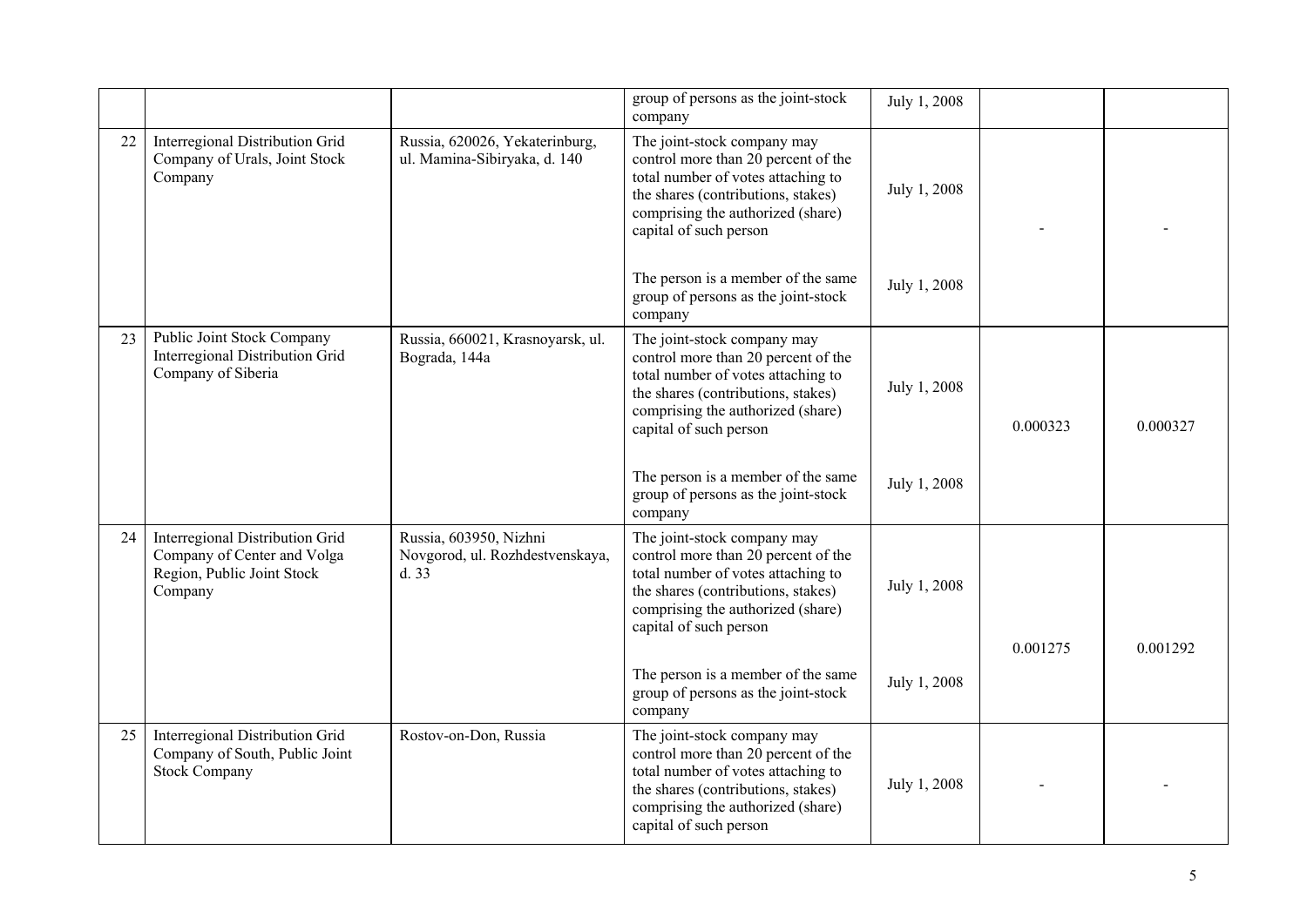|    |                                                                                                |                                                                                                              | The person is a member of the same<br>group of persons as the joint-stock<br>company                                                                                                                          | July 1, 2008 |          |          |
|----|------------------------------------------------------------------------------------------------|--------------------------------------------------------------------------------------------------------------|---------------------------------------------------------------------------------------------------------------------------------------------------------------------------------------------------------------|--------------|----------|----------|
| 26 | Interregional Distribution Grid<br>Company of Volga, Public Joint-<br><b>Stock Company</b>     | Saratov, Russia                                                                                              | The joint-stock company may<br>control more than 20 percent of the<br>total number of votes attaching to<br>the shares (contributions, stakes)<br>comprising the authorized (share)<br>capital of such person | July 1, 2008 | 0.000006 | 0.000006 |
|    |                                                                                                |                                                                                                              | The person is a member of the same<br>group of persons as the joint-stock<br>company                                                                                                                          | July 1, 2008 |          |          |
| 27 | Interregional Distribution Grid<br>Company of Northern Caucasus,<br>Public Joint-Stock Company | Russia, 357506, Stavropol<br>Territory, Pyatigorsk, village of<br>Energetik, ul. Podstantsionnaya, d.<br>13a | The joint-stock company may<br>control more than 20 percent of the<br>total number of votes attaching to<br>the shares (contributions, stakes)<br>comprising the authorized (share)<br>capital of such person | July 1, 2008 |          |          |
|    |                                                                                                |                                                                                                              | The person is a member of the same<br>group of persons as the joint-stock<br>company                                                                                                                          | July 1, 2008 |          |          |
| 28 | Joint Stock Company<br>Tyumenenergo                                                            | Surgut, Khanty-Mansijsk<br>Autonomous District - Yugra,<br>Tyumen Region, Russia                             | The joint-stock company may<br>control more than 20 percent of the<br>total number of votes attaching to<br>the shares (contributions, stakes)<br>comprising the authorized (share)<br>capital of such person | July 1, 2008 | 0.003061 |          |
|    |                                                                                                |                                                                                                              | The person is a member of the same<br>group of persons as the joint-stock<br>company                                                                                                                          | July 1, 2008 |          |          |
| 29 | PUBLIC JOINT-STOCK<br><b>COMPANY LENENERGO</b>                                                 | Saint Petersburg, Russia                                                                                     | The joint-stock company may<br>control more than 20 percent of the<br>total number of votes attaching to<br>the shares (contributions, stakes)                                                                | July 1, 2008 |          |          |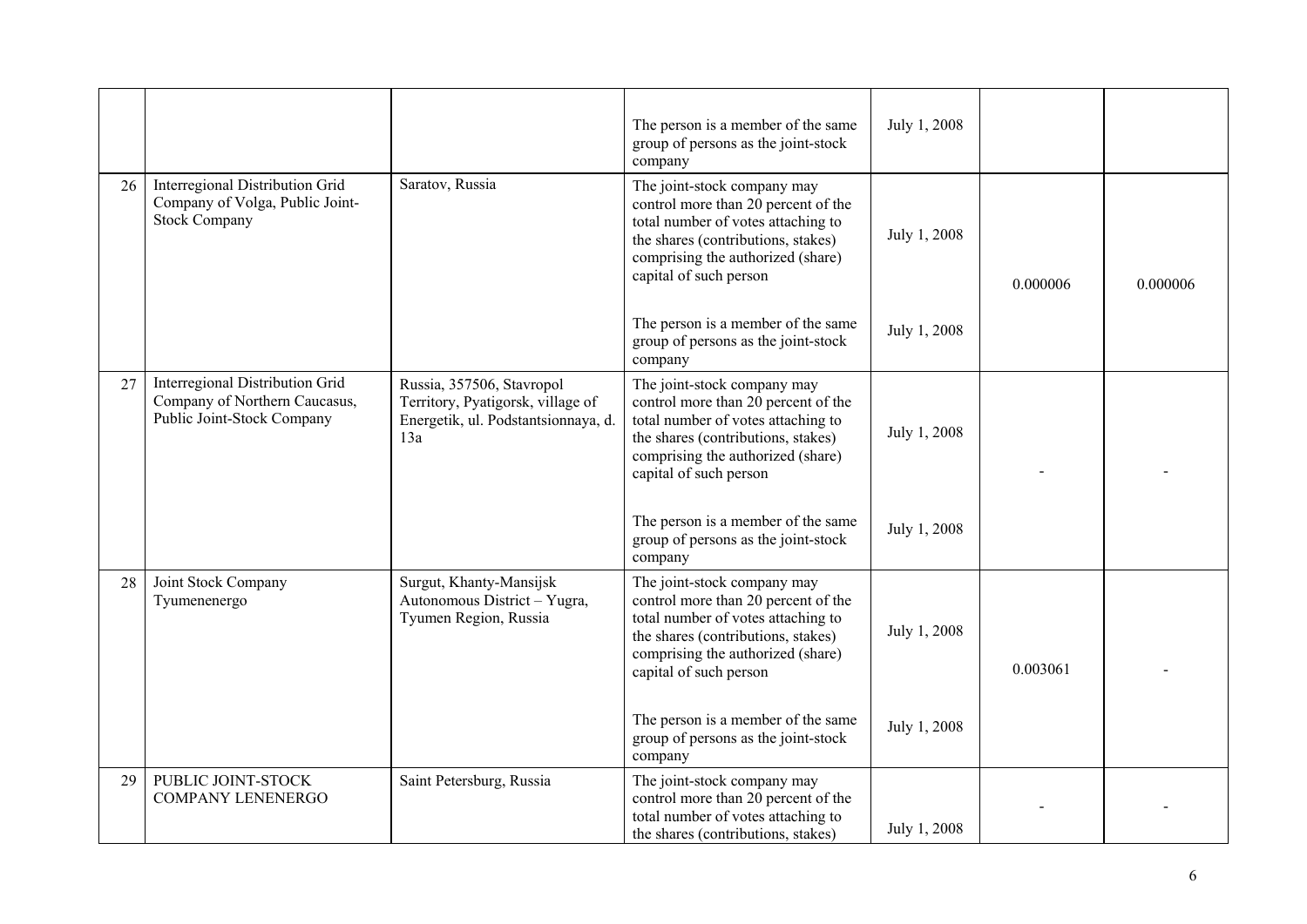|    |                                                                      |                                                                               | comprising the authorized (share)<br>capital of such person                                                                                                                                                   |              |  |
|----|----------------------------------------------------------------------|-------------------------------------------------------------------------------|---------------------------------------------------------------------------------------------------------------------------------------------------------------------------------------------------------------|--------------|--|
|    |                                                                      |                                                                               | The person is a member of the same<br>group of persons as the joint-stock<br>company                                                                                                                          | July 1, 2008 |  |
| 30 | Public Joint-Stock Company<br>Moscow United Electric Grid<br>Company | Moscow, Russia                                                                | The joint-stock company may<br>control more than 20 percent of the<br>total number of votes attaching to<br>the shares (contributions, stakes)<br>comprising the authorized (share)<br>capital of such person | July 1, 2008 |  |
|    |                                                                      |                                                                               | The person is a member of the same<br>group of persons as the joint-stock<br>company                                                                                                                          | July 1, 2008 |  |
| 31 | Yantarenergo Joint-Stock Company                                     | Kaliningrad, Russia                                                           | The joint-stock company may<br>control more than 20 percent of the<br>total number of votes attaching to<br>the shares (contributions, stakes)<br>comprising the authorized (share)<br>capital of such person | July 1, 2008 |  |
|    |                                                                      |                                                                               | The person is a member of the same<br>group of persons as the joint-stock<br>company                                                                                                                          | July 1, 2008 |  |
| 32 | JOINT STOCK COMPANY<br>NORTH-WEST ENERGY<br>MANAGING COMPANY         | Russia, 191167, Saint Petersburg,<br>pl. Aleksandra Nevskogo, d. 2, lit.<br>B | The joint-stock company may<br>control more than 20 percent of the<br>total number of votes attaching to<br>the shares (contributions, stakes)<br>comprising the authorized (share)<br>capital of such person | July 1, 2008 |  |
|    |                                                                      |                                                                               | The person is a member of the same<br>group of persons as the joint-stock<br>company                                                                                                                          | July 1, 2008 |  |
| 33 | Dagestan Energy Supply Company,                                      | Makhachkala, Republic of                                                      | The joint-stock company may                                                                                                                                                                                   |              |  |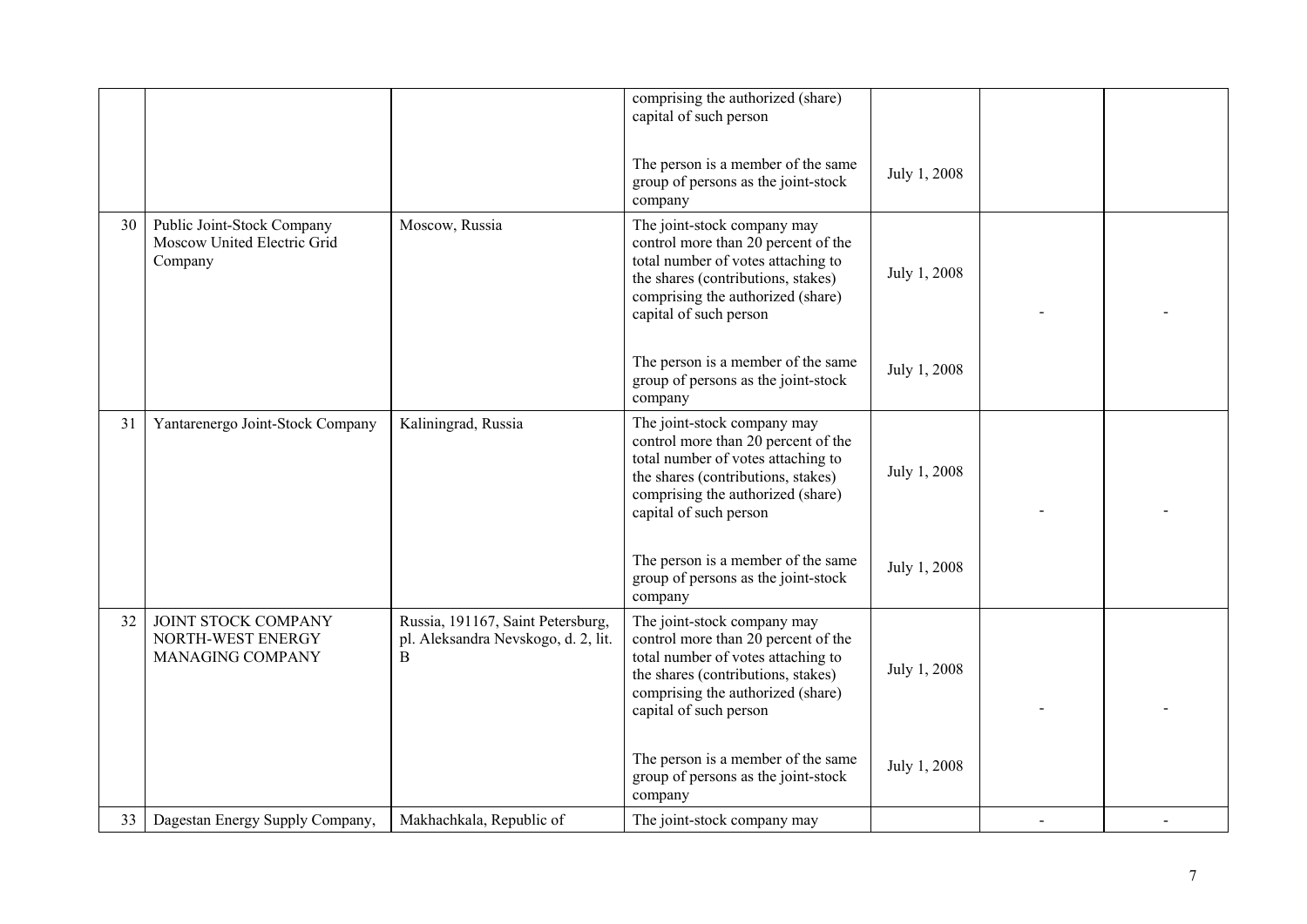|    | Public Joint-Stock Company                                                              | Dagestan, Russia                                 | control more than 20 percent of the<br>total number of votes attaching to<br>the shares (contributions, stakes)<br>comprising the authorized (share)<br>capital of such person                                | July 1, 2008 |          |          |
|----|-----------------------------------------------------------------------------------------|--------------------------------------------------|---------------------------------------------------------------------------------------------------------------------------------------------------------------------------------------------------------------|--------------|----------|----------|
|    |                                                                                         |                                                  | The person is a member of the same<br>group of persons as the joint-stock<br>company                                                                                                                          | July 1, 2008 |          |          |
| 34 | Kabardino-Balkaria Energy and<br>Electrification Company, Public<br>Joint-Stock Company | Nalchik, Kabardino-Balkarian<br>Republic, Russia | The joint-stock company may<br>control more than 20 percent of the<br>total number of votes attaching to<br>the shares (contributions, stakes)<br>comprising the authorized (share)<br>capital of such person | July 1, 2008 |          |          |
|    |                                                                                         |                                                  | The person is a member of the same<br>group of persons as the joint-stock<br>company                                                                                                                          | July 1, 2008 |          |          |
| 35 | Joint-Stock Company Karachaevo-<br>Cherkesskenergo                                      | Cherkessk, Karachay-Cherkess<br>Republic, Russia | The joint-stock company may<br>control more than 20 percent of the<br>total number of votes attaching to<br>the shares (contributions, stakes)<br>comprising the authorized (share)<br>capital of such person | July 1, 2008 | 0.000072 | 0.000073 |
|    |                                                                                         |                                                  | The person is a member of the same<br>group of persons as the joint-stock<br>company                                                                                                                          | July 1, 2008 |          |          |
| 36 | Kalmenergosbyt Joint-Stock<br>Company                                                   | Elista, Republic of Kalmykia,<br>Russia          | The joint-stock company may<br>control more than 20 percent of the<br>total number of votes attaching to<br>the shares (contributions, stakes)<br>comprising the authorized (share)<br>capital of such person | July 1, 2008 |          |          |
|    |                                                                                         |                                                  | The person is a member of the same<br>group of persons as the joint-stock                                                                                                                                     | July 1, 2008 |          |          |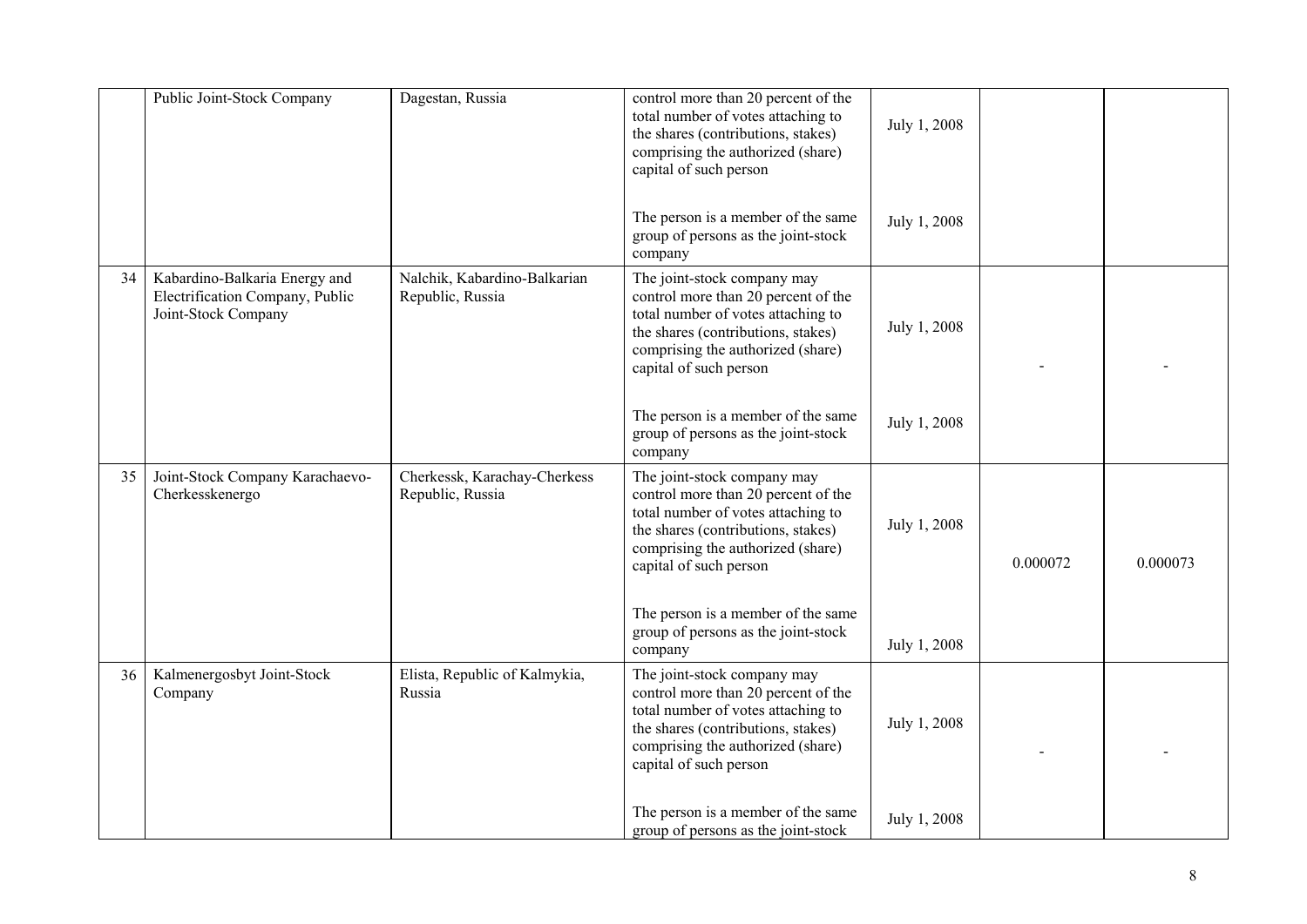|    |                                                                       |                                                                                | company                                                                                                                                                                                                                                             |                              |          |          |
|----|-----------------------------------------------------------------------|--------------------------------------------------------------------------------|-----------------------------------------------------------------------------------------------------------------------------------------------------------------------------------------------------------------------------------------------------|------------------------------|----------|----------|
| 37 | Joint Stock Company Power Grid<br><b>Optical Networks Engineering</b> | Moscow, Russia                                                                 | The joint-stock company may<br>control more than 20 percent of the<br>total number of votes attaching to<br>the shares (contributions, stakes)<br>comprising the authorized (share)<br>capital of such person<br>The person is a member of the same | July 1, 2008<br>July 1, 2008 | 0.000410 | 0.000415 |
|    |                                                                       |                                                                                | group of persons as the joint-stock<br>company                                                                                                                                                                                                      |                              |          |          |
| 38 | Joint-Stock Company Saint<br>Petersburg Power Grid                    | Saint Petersburg, Russia                                                       | The person is a member of the same<br>group of persons as the joint-stock<br>company                                                                                                                                                                | June 30, 2015                |          |          |
| 39 | Petrodvorets Electric Company                                         | Russia, 198510, Saint Petersburg,<br>Petrodvorets, ul. Volodi Dubinina,<br>d.9 | The person is a member of the same<br>group of persons as the joint-stock<br>company                                                                                                                                                                | June 30, 2015                |          |          |
| 40 | Engineering Center UES Real Estate<br>Joint-Stock Company             | Moscow, Russia                                                                 | The joint-stock company may<br>control more than 20 percent of the<br>total number of votes attaching to<br>the shares (contributions, stakes)<br>comprising the authorized (share)<br>capital of such person                                       | July 1, 2008                 |          |          |
|    |                                                                       |                                                                                | The person is a member of the same<br>group of persons as the joint-stock<br>company                                                                                                                                                                | July 1, 2008                 |          |          |
| 41 | Public-Stock Company Tomsk<br>Distribution Company                    | Tomsk, Russia                                                                  | The joint-stock company may<br>control more than 20 percent of the<br>total number of votes attaching to<br>the shares (contributions, stakes)<br>comprising the authorized (share)<br>capital of such person                                       | July 1, 2008                 |          |          |
|    |                                                                       |                                                                                | The person is a member of the same<br>group of persons as the joint-stock<br>company                                                                                                                                                                | July 1, 2008                 |          |          |
| 42 | Joint-Stock Company Research                                          | Moscow, Russia                                                                 | The joint-stock company may                                                                                                                                                                                                                         |                              |          |          |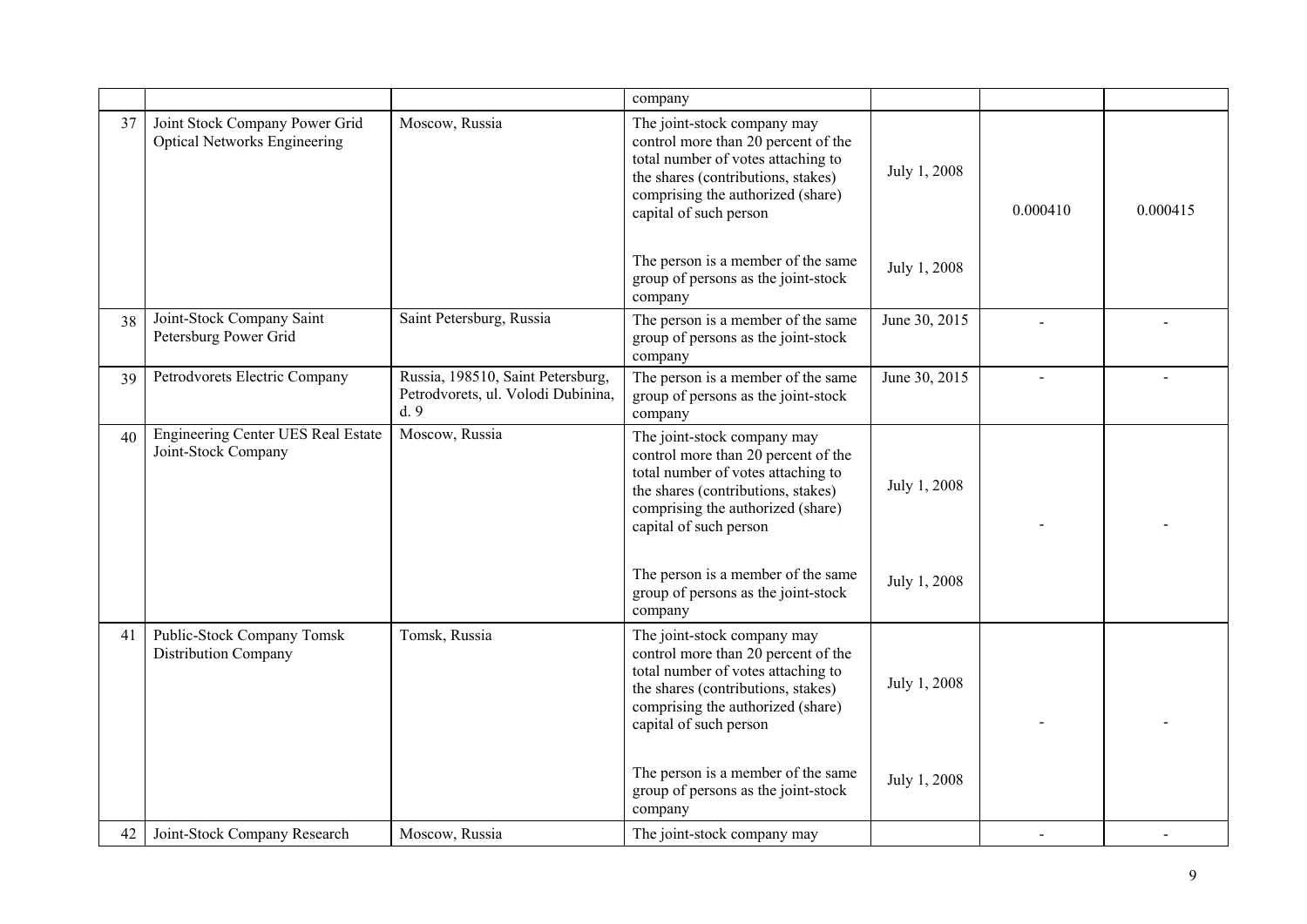|    | Engineering Centre of IDGC                                                                   |                                                               | control more than 20 percent of the<br>total number of votes attaching to<br>the shares (contributions, stakes)<br>comprising the authorized (share)<br>capital of such person<br>The person is a member of the same | July 1, 2008<br>July 1, 2008 |  |
|----|----------------------------------------------------------------------------------------------|---------------------------------------------------------------|----------------------------------------------------------------------------------------------------------------------------------------------------------------------------------------------------------------------|------------------------------|--|
|    |                                                                                              |                                                               | group of persons as the joint-stock<br>company                                                                                                                                                                       |                              |  |
| 43 | Joint-Stock Company Association<br><b>VNIPIENERGOPROM</b>                                    | Russia, 105094, Moscow,<br>Semyonovskaya nab., d. 2/1         | The joint-stock company may<br>control more than 20 percent of the<br>total number of votes attaching to<br>the shares (contributions, stakes)<br>comprising the authorized (share)<br>capital of such person        | July 1, 2008                 |  |
|    |                                                                                              |                                                               | The person is a member of the same<br>group of persons as the joint-stock<br>company                                                                                                                                 | July 1, 2008                 |  |
| 44 | Special Design Bureau of Heat<br>Power Engineering Equipment VTI<br>Open Joint-Stock Company | Russia, 115280, Moscow, 3<br>Avtozavodsky pr-d, d. 4, korp. 1 | The joint-stock company may<br>control more than 20 percent of the<br>total number of votes attaching to<br>the shares (contributions, stakes)<br>comprising the authorized (share)<br>capital of such person        | July 1, 2008                 |  |
|    |                                                                                              |                                                               | The person is a member of the same<br>group of persons as the joint-stock<br>company                                                                                                                                 | July 1, 2008                 |  |
| 45 | Tyvaenergosbyt Joint-Stock<br>Company                                                        | Kyzyl, Republic of Tyva, Russia                               | The joint-stock company may<br>control more than 20 percent of the<br>total number of votes attaching to<br>the shares (contributions, stakes)<br>comprising the authorized (share)<br>capital of such person        | July 1, 2008                 |  |
|    |                                                                                              |                                                               | The person is a member of the same<br>group of persons as the joint-stock                                                                                                                                            | July 1, 2008                 |  |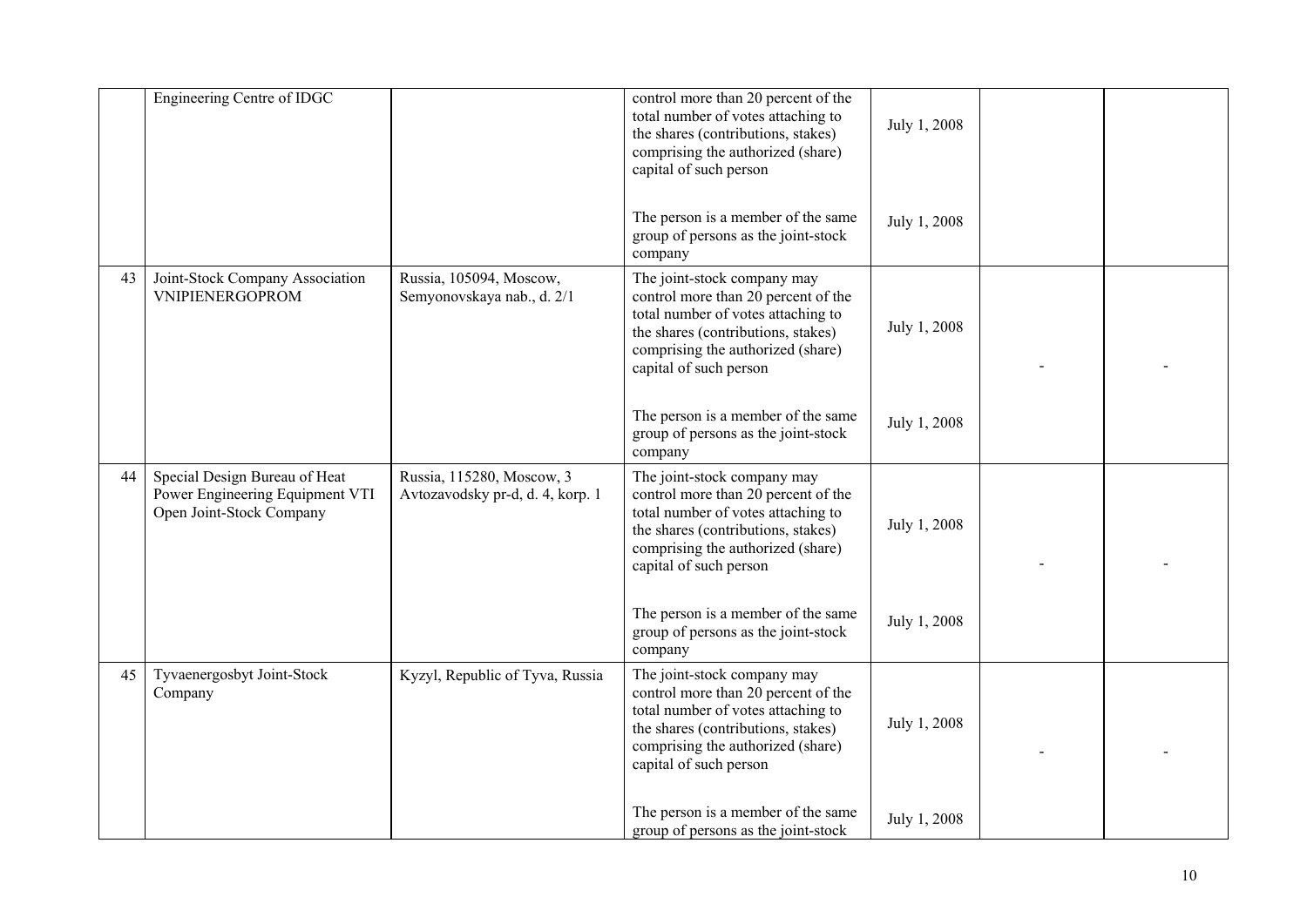|    |                                                                                      |                                                                                  | company                                                                                                                                                                                                                                             |                              |  |
|----|--------------------------------------------------------------------------------------|----------------------------------------------------------------------------------|-----------------------------------------------------------------------------------------------------------------------------------------------------------------------------------------------------------------------------------------------------|------------------------------|--|
| 46 | Ingushenergo, Joint-Stock Company                                                    | Nazran, Republic of Ingushetia,<br>Russia                                        | The joint-stock company may<br>control more than 20 percent of the<br>total number of votes attaching to<br>the shares (contributions, stakes)<br>comprising the authorized (share)<br>capital of such person<br>The person is a member of the same | July 1, 2008<br>July 1, 2008 |  |
|    |                                                                                      |                                                                                  | group of persons as the joint-stock<br>company                                                                                                                                                                                                      |                              |  |
| 47 | Kuban Power and Electrification<br>Public Joint Stock Company                        | Krasnodar, Russia                                                                | The joint-stock company may<br>control more than 20 percent of the<br>total number of votes attaching to<br>the shares (contributions, stakes)<br>comprising the authorized (share)<br>capital of such person                                       | July 1, 2008                 |  |
|    |                                                                                      |                                                                                  | The person is a member of the same<br>group of persons as the joint-stock<br>company                                                                                                                                                                | July 1, 2008                 |  |
| 48 | Sevkavkazenergo Energy and<br>Electrification Company, Public<br>Joint-Stock Company | Vladikavkaz, Republic of North<br>Ossetia-Alania, Russia                         | The joint-stock company may<br>control more than 20 percent of the<br>total number of votes attaching to<br>the shares (contributions, stakes)<br>comprising the authorized (share)<br>capital of such person                                       | July 1, 2008                 |  |
|    |                                                                                      |                                                                                  | The person is a member of the same<br>group of persons as the joint-stock<br>company                                                                                                                                                                | July 1, 2008                 |  |
| 49 | Chechenenergo, Joint-Stock<br>Company                                                | Russia, 364051, Chechen<br>Republic, Grozny,<br>Staropromyslovskoye shosse, d. 6 | The joint-stock company may<br>control more than 20 percent of the<br>total number of votes attaching to<br>the shares (contributions, stakes)<br>comprising the authorized (share)<br>capital of such person                                       | December 18.<br>2008         |  |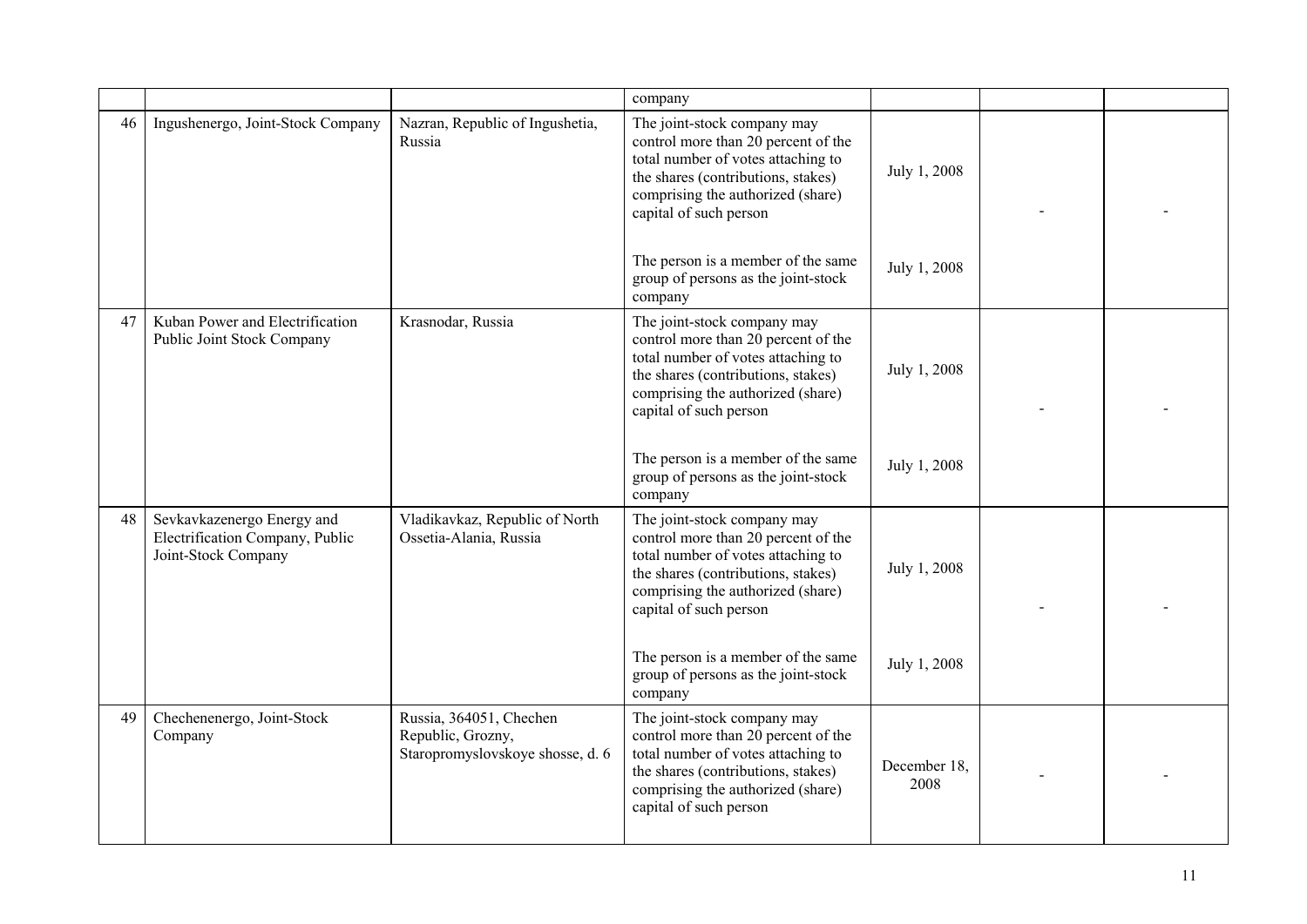|    |                                                                                                                                                                                             |                                                                                  | The person is a member of the same<br>group of persons as the joint-stock<br>company                                                                                                                          | December 18,<br>2008 |  |
|----|---------------------------------------------------------------------------------------------------------------------------------------------------------------------------------------------|----------------------------------------------------------------------------------|---------------------------------------------------------------------------------------------------------------------------------------------------------------------------------------------------------------|----------------------|--|
| 50 | Joint Stock Company<br><b>NURENERGO</b>                                                                                                                                                     | Russia, 364051, Chechen<br>Republic, Grozny,<br>Staropromyslovskoye shosse, d. 6 | The joint-stock company may<br>control more than 20 percent of the<br>total number of votes attaching to<br>the shares (contributions, stakes)<br>comprising the authorized (share)<br>capital of such person | July 1, 2008         |  |
|    |                                                                                                                                                                                             |                                                                                  | The person is a member of the same<br>group of persons as the joint-stock<br>company                                                                                                                          | July 1, 2008         |  |
| 51 | Joint Stock Company North-West<br>Power Engineering Center                                                                                                                                  | Russia, 191036, Saint Petersburg,<br>Nevsky prospekt, d. 111/3                   | The joint-stock company may<br>control more than 20 percent of the<br>total number of votes attaching to<br>the shares (contributions, stakes)<br>comprising the authorized (share)<br>capital of such person | July 1, 2008         |  |
| 52 | Joint-Stock Company Volga Power<br><b>Engineering Center</b>                                                                                                                                | Russia, 443010, Samara, ul.<br>Krasnoarmeyskaya, d. 1                            | The joint-stock company may<br>control more than 20 percent of the<br>total number of votes attaching to<br>the shares (contributions, stakes)<br>comprising the authorized (share)<br>capital of such person | July 1, 2008         |  |
| 53 | Urals Power Engineering Company<br>Joint-Stock Company -<br>URALVNIPIENERGOPROM,<br>Uralselenergoproekt, UralTEP,<br>UralORGRES, UralVTI,<br>Uralenergosetproekt,<br>Chelyabenergosetproekt | Russia, 620075, Yekaterinburg,<br>ul. Pervomaiskaya, d. 56                       | The joint-stock company may<br>control more than 20 percent of the<br>total number of votes attaching to<br>the shares (contributions, stakes)<br>comprising the authorized (share)<br>capital of such person | July 1, 2008         |  |
| 54 | Joint-Stock Company<br>G. M. Krzhizhanovsky Power<br>Engineering Institute                                                                                                                  | Russia, 119991, Moscow,<br>Leninsky prospekt, d. 19                              | The joint-stock company may<br>control more than 20 percent of the<br>total number of votes attaching to<br>the shares (contributions, stakes)<br>comprising the authorized (share)<br>capital of such person | July 1, 2008         |  |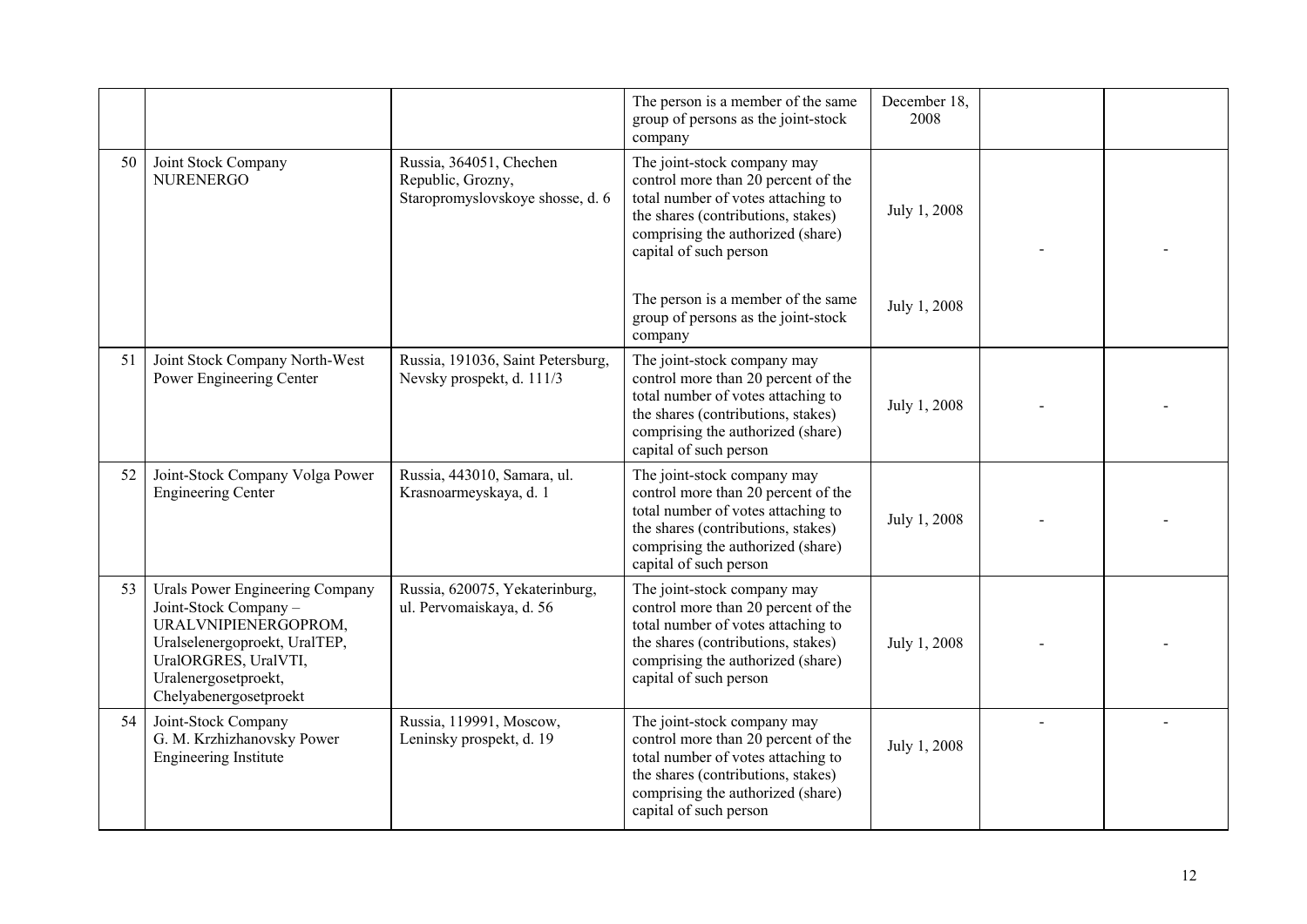|    |                                                                                                     |                                                                                                                   | The person is a member of the same<br>group of persons as the joint-stock<br>company                                                                                                                          | July 10, 2012        |  |
|----|-----------------------------------------------------------------------------------------------------|-------------------------------------------------------------------------------------------------------------------|---------------------------------------------------------------------------------------------------------------------------------------------------------------------------------------------------------------|----------------------|--|
| 55 | Grozenergo Open Joint-Stock<br>Company for Energy and<br>Electrification of the Chechen<br>Republic | Russia, 364000, Chechen<br>Republic, Grozny,<br>Staropromyslovskoye shosse, d. 6                                  | The joint-stock company may<br>control more than 20 percent of the<br>total number of votes attaching to<br>the shares (contributions, stakes)<br>comprising the authorized (share)<br>capital of such person | July 1, 2008         |  |
| 56 | Energetik Open Joint-Stock<br>Company                                                               | Russia, 392515, Tambov Region,<br>industrial settlement of Novaya<br>Lyada, ul. Sanatornaya, d. 1                 | The person is a member of the same<br>group of persons as the joint-stock<br>company                                                                                                                          | July 1, 2008         |  |
| 57 | Pskovenergoagent Open Joint-Stock<br>Company                                                        | Russia, 180006, Pskov, ul. Staro-<br>Tekstilnaya, d. 32                                                           | The person is a member of the same<br>group of persons as the joint-stock<br>company                                                                                                                          | July 1, 2008         |  |
| 58 | Pskovenergosbyt Open Joint-Stock<br>Company                                                         | Russia, 180000, Pskov, ul.<br>Zavodskaya, d. 24                                                                   | The person is a member of the same<br>group of persons as the joint-stock<br>company                                                                                                                          | July 1, 2008         |  |
| 59 | Lesnaya Skazka Open Joint-Stock<br>Company                                                          | Russia, Republic of Karelia,<br>Pryazha District, village of<br>Sjargilahta                                       | The person is a member of the same<br>group of persons as the joint-stock<br>company                                                                                                                          | July 1, 2008         |  |
| 60 | Yekaterinburg Electric Grid<br>Company Open Joint-Stock<br>Company                                  | Russia, 620014, Yekaterinburg,<br>ul. Borisa Yeltsina, d. 1                                                       | The person is a member of the same<br>group of persons as the joint-stock<br>company                                                                                                                          | July 1, 2008         |  |
| 61 | Sibirelektrosetservis Joint-Stock<br>Company                                                        | Russia, 660062, Krasnoyarsk, ul.<br>Vilskogo, d. 7                                                                | The person is a member of the same<br>group of persons as the joint-stock<br>company                                                                                                                          | July 1, 2008         |  |
| 62 | Sotssfera Open Joint-Stock<br>Company                                                               | Russia, 644518, Omsk Region,<br>Omsk District, village of<br>Chernoluchye, Strelnikov<br><b>Recreation Center</b> | The person is a member of the same<br>group of persons as the joint-stock<br>company                                                                                                                          | July 1, 2008         |  |
| 63 | Energoservis Yuga Open Joint-<br><b>Stock Company</b>                                               | Russia, 344002, Rostov-on-Don,<br>ul. Bolshaya Sadovaya, d. 49                                                    | The person is a member of the same<br>group of persons as the joint-stock<br>company                                                                                                                          | December 30,<br>2010 |  |
| 64 | <b>Energy Efficient Technologies</b><br>Interregional Energy Service                                | Russia, 603155, Nizhni<br>Novgorod, ul. Proviantskaya, d. 6                                                       | The person is a member of the same<br>group of persons as the joint-stock                                                                                                                                     | December 31,<br>2010 |  |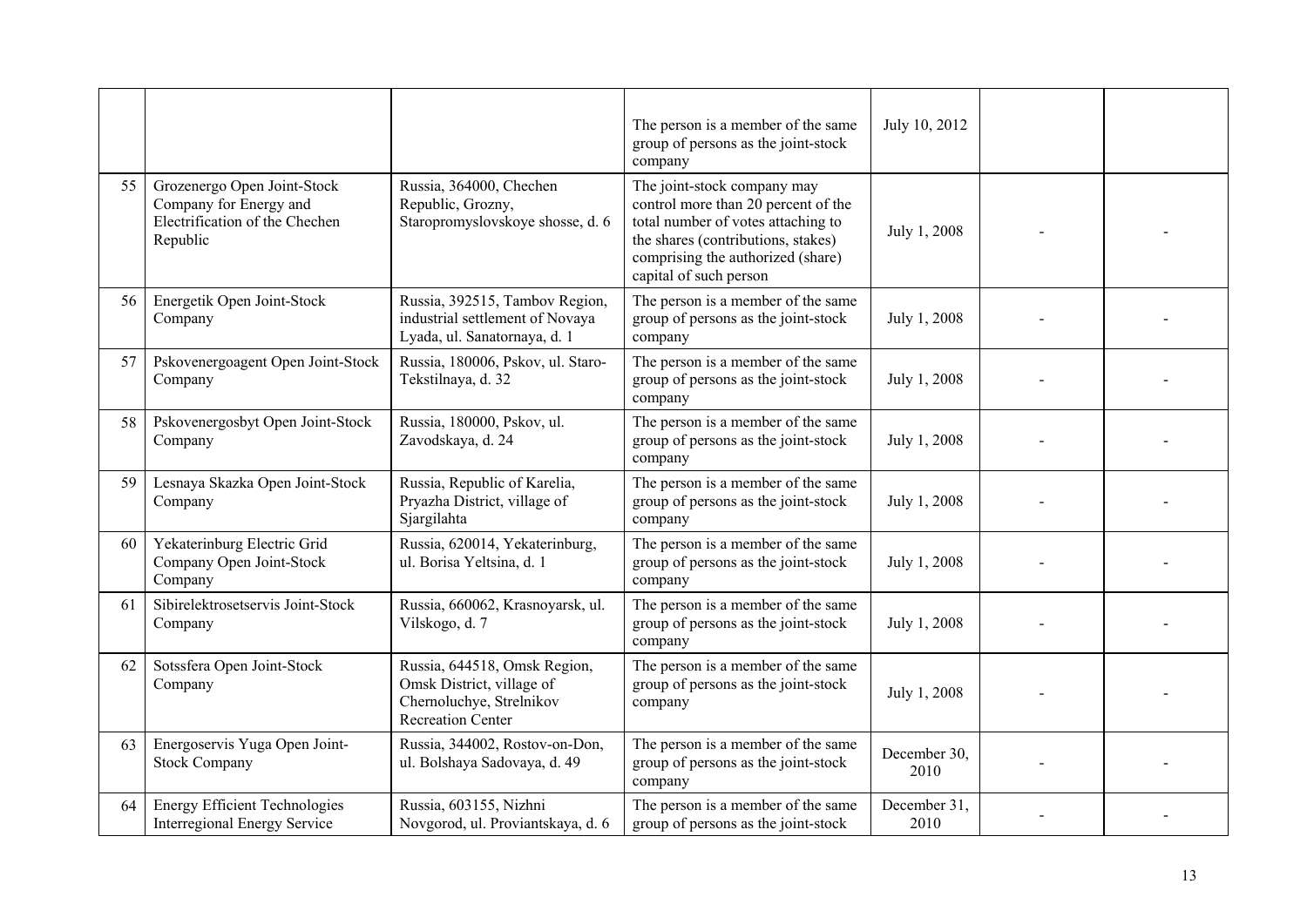|    | Company Open Joint-Stock<br>Company                                  |                                                                                                            | company                                                                              |              |  |
|----|----------------------------------------------------------------------|------------------------------------------------------------------------------------------------------------|--------------------------------------------------------------------------------------|--------------|--|
| 65 | Tyvaenergo Open Joint-Stock<br>Company                               | Russia, 667001, Republic of Tyva,<br>Kyzyl, ul. Rabochaya, d. 4                                            | The person is a member of the same<br>group of persons as the joint-stock<br>company | July 1, 2008 |  |
| 66 | Svet Closed Joint-Stock Company                                      | Russia, 606440, Nizhni Novgorod<br>Region, Bor, ul. Lunacharskogo,<br>d.8                                  | The person is a member of the same<br>group of persons as the joint-stock<br>company | July 1, 2008 |  |
| 67 | Berendeyevskoye Open Joint-Stock<br>Company                          | Russia, 606241, Nizhni Novgorod<br>Region, Lyskovo District, village<br>of Berendeyevka                    | The person is a member of the same<br>group of persons as the joint-stock<br>company | July 1, 2008 |  |
| 68 | Avtotransportnoye Khozyaystvo<br>Open Joint-Stock Company            | Russia, Kirov Region, Orichi<br>District, village of Orichi, ul.<br>Yuzhnaya, d. 50                        | The person is a member of the same<br>group of persons as the joint-stock<br>company | July 1, 2008 |  |
| 69 | Energetik Sanatorium-Preventorium<br>Open Joint-Stock Company        | Russia, Udmurtian Republic,<br>Izhevsk, ul. Aviatsionnaya, d. 10                                           | The person is a member of the same<br>group of persons as the joint-stock<br>company | July 1, 2008 |  |
| 70 | Kaliningrad Generation Company<br>Open Joint-Stock Company           | Russia, Kaliningrad, ul. Pravaya<br>Naberezhnaya, d. 10A                                                   | The person is a member of the same<br>group of persons as the joint-stock<br>company | July 1, 2008 |  |
| 71 | Yantarenergosbyt Open Joint-Stock<br>Company                         | Russia, Kaliningrad, ul. Darvina,<br>d.10                                                                  | The person is a member of the same<br>group of persons as the joint-stock<br>company | July 1, 2008 |  |
| 72 | <b>Energetik Recreation Center Open</b><br>Joint-Stock Company       | Russia, 352818, Krasnodar<br>Territory, Tuapse District, village<br>of Shepsi, ul. Shkolnaya, d. 3         | The person is a member of the same<br>group of persons as the joint-stock<br>company | July 1, 2008 |  |
| 73 | Sokolovskoye Agricultural<br>Enterprise Open Joint-Stock<br>Company  | Russia, Rostov Region,<br>Novoshakhtinsk-10, village of<br>Sokolovo-Kundryuchensky, ul.<br>Kurskaya, d. 32 | The person is a member of the same<br>group of persons as the joint-stock<br>company | July 1, 2008 |  |
| 74 | A. A. Grechko Agricultural<br>Enterprise Open Joint-Stock<br>Company | Russia, Rostov Region,<br>Kuibyshevo District, village of<br>Kuibyshevo, ul. Teatralnaya, d. 21            | The person is a member of the same<br>group of persons as the joint-stock<br>company | July 1, 2008 |  |
| 75 | Lenenergospetsremont Closed Joint-<br><b>Stock Company</b>           | Russia, 191180, Saint Petersburg,<br>Vasilievsky Island, 12 liniya, d.<br>43, lit. A                       | The person is a member of the same<br>group of persons as the joint-stock<br>company | July 1, 2008 |  |
| 76 | Sotsialnaya Sfera - M Open Joint-                                    | Russia, 430003, Russia,                                                                                    | The person is a member of the same                                                   | July 1, 2008 |  |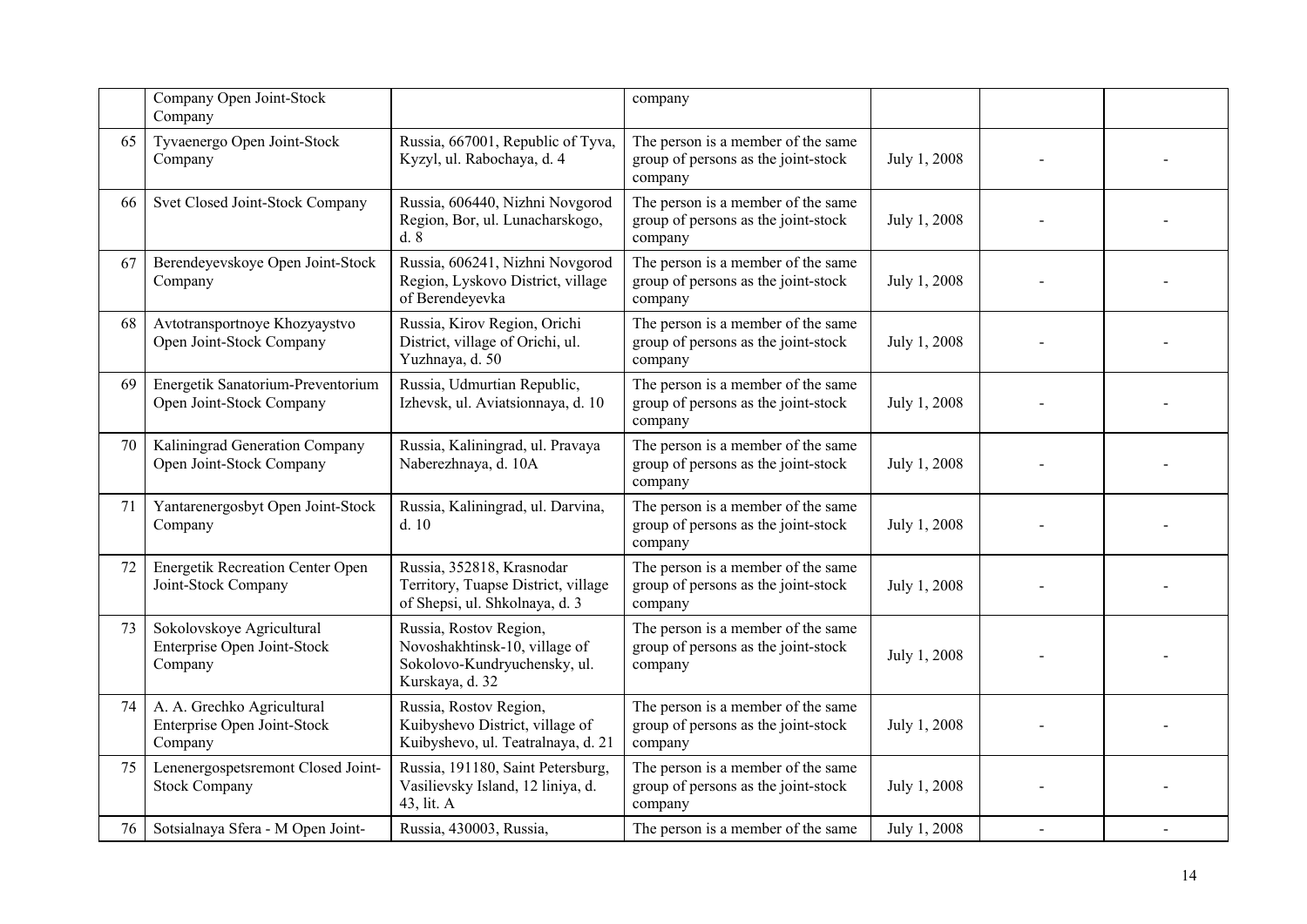|    | <b>Stock Company</b>                                                 | Mordovia, Saransk, pr. Lenina, d.<br>50                                                       | group of persons as the joint-stock<br>company                                       |                      |  |
|----|----------------------------------------------------------------------|-----------------------------------------------------------------------------------------------|--------------------------------------------------------------------------------------|----------------------|--|
| 77 | Chuvashia Trucking Company Open<br>Joint-Stock Company               | Russia, 429954,<br>Novocheboksarsk, ul.<br>Promyshlennaya, d. 21                              | The person is a member of the same<br>group of persons as the joint-stock<br>company | July 1, 2008         |  |
| 78 | Solnechny Sanatorium-<br>Preventorium Open Joint-Stock<br>Company    | Russia, 460023, Orenburg, ul.<br>Turbinnaya, d. 58                                            | The person is a member of the same<br>group of persons as the joint-stock<br>company | July 1, 2008         |  |
| 79 | Moskabelsetmontazh Open Joint-<br><b>Stock Company</b>               | Russia, 115088, Moscow, ul.<br>Yuzhnoportovaya, d. 17                                         | The person is a member of the same<br>group of persons as the joint-stock<br>company | July 1, 2008         |  |
| 80 | Moskabelenergoremont Open Joint-<br><b>Stock Company</b>             | Russia, 111539, Moscow, ul.<br>Reutovskaya, d. 7B                                             | The person is a member of the same<br>group of persons as the joint-stock<br>company | July 1, 2008         |  |
| 81 | <b>Electrical Equipment Repair Works</b><br>Open Joint-Stock Company | Russia, 152201, Moscow,<br>Starokashirskoye shosse, d. 4a                                     | The person is a member of the same<br>group of persons as the joint-stock<br>company | July 1, 2008         |  |
| 82 | Dagenergoset Open Joint-Stock<br>Company                             | Russia, 367000, Republic of<br>Dagestan, Makhachkala, ul.<br>Dakhadaeva, d. 73                | The person is a member of the same<br>group of persons as the joint-stock<br>company | January 27,<br>2010  |  |
| 83 | Electroservice Company Limited<br>Liability Company                  | Russia, 620100, Yekaterinburg,<br>ul. Sibirsky Trakt, 39V                                     | The person is a member of the same<br>group of persons as the joint-stock<br>company | December 31,<br>2009 |  |
| 84 | Energetik Vacation Hotel Open<br>Joint-Stock Company                 | Russia, 353490, Krasnodar<br>Territory, village of<br>Divnomorskoye, ul. Pionerskaya,<br>d.4  | The person is a member of the same<br>group of persons as the joint-stock<br>company | July 1, 2008         |  |
| 85 | Plamya Recreation Complex Open<br>Joint-Stock Company                | Russia, 352856, Krasnodar<br>Territory, Tuapse District, village<br>of Novomikhailovsky, d. 2 | The person is a member of the same<br>group of persons as the joint-stock<br>company | July 1, 2008         |  |
| 86 | Yaroslavl Electric Grid Company<br>Joint-Stock Company               | Russia, 150042, Yaroslavl, ul.<br>Blyukhera, d. 26                                            | The person is a member of the same<br>group of persons as the joint-stock<br>company | December 31,<br>2009 |  |
| 87 | Tsarskoye Selo Energy Company<br>Closed Joint-Stock Company          | Russia, Saint Petersburg, Pushkin,<br>ul. Glinki, d. 3                                        | The person is a member of the same<br>group of persons as the joint-stock<br>company | July 1, 2008         |  |
| 88 | Yekaterinburgenergosbyt Open                                         | Russia, 620144, Yekaterinburg,                                                                | The person is a member of the same                                                   | July 1, 2008         |  |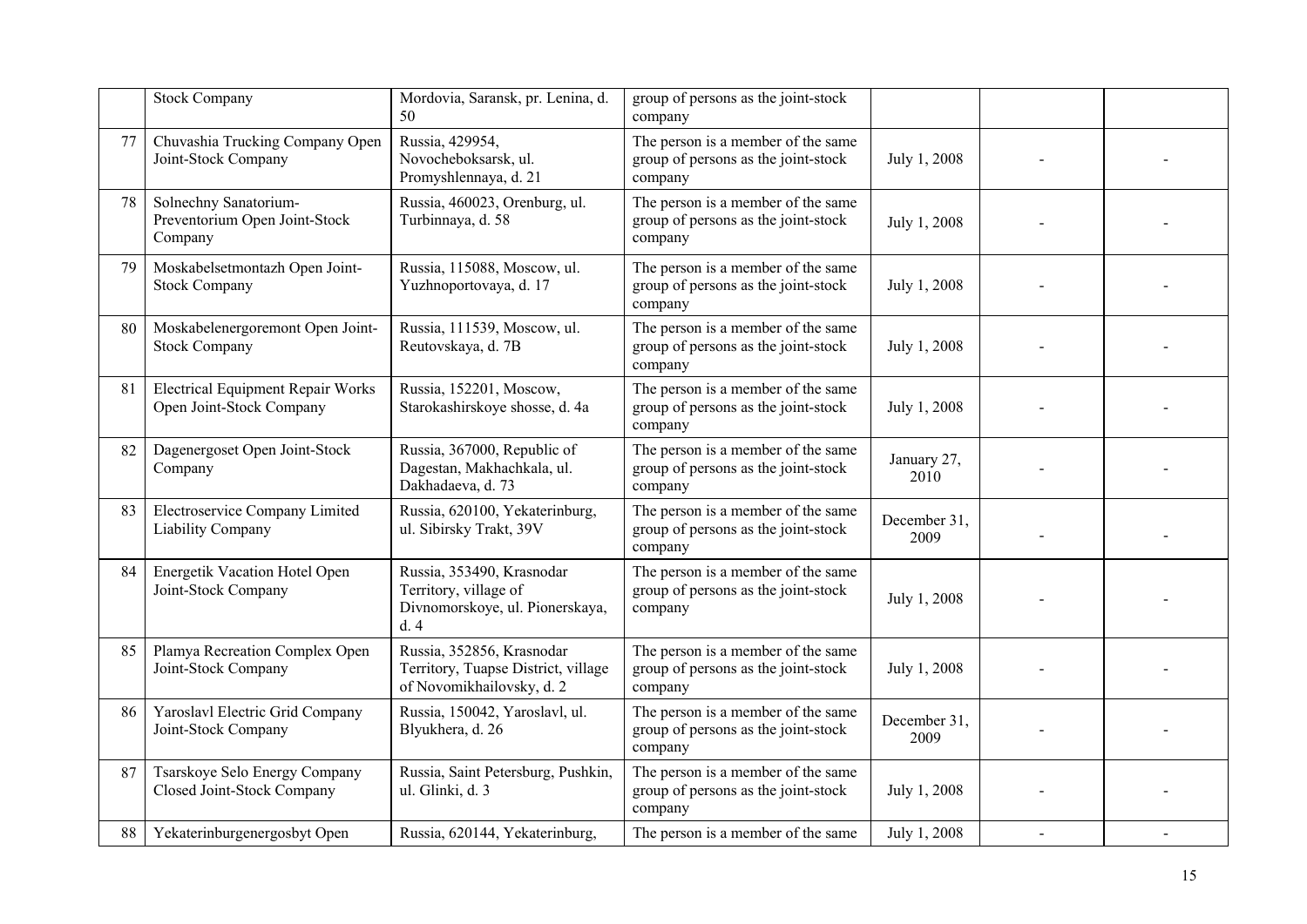|     | Joint-Stock Company                                                                  | ul. Surikova, d. 48                                                        | group of persons as the joint-stock<br>company                                       |                      |  |
|-----|--------------------------------------------------------------------------------------|----------------------------------------------------------------------------|--------------------------------------------------------------------------------------|----------------------|--|
| 89  | Center for Innovations and Energy<br><b>Efficiency Closed Joint-Stock</b><br>Company | Russia, 150042, Yaroslavl, ul.<br>Blyukhera, d. 26                         | The person is a member of the same<br>group of persons as the joint-stock<br>company | September 8,<br>2011 |  |
| 90  | Uralenergotrans Limited Liability<br>Company                                         | Russia, 620026, Yekaterinburg,<br>ul. Mamina-Sibiryaka, d. 140             | The person is a member of the same<br>group of persons as the joint-stock<br>company | August 9,<br>2010    |  |
| 91  | Kurortenergo Closed Joint-Stock<br>Company                                           | Russia, 197706, Saint Petersburg,<br>Sestroretsk, ul. Kommunarov, d.<br>16 | The person is a member of the same<br>group of persons as the joint-stock<br>company | July 1, 2008         |  |
| 92  | Energotsentr Open Joint-Stock<br>Company                                             | Russia, 142117, Moscow Region,<br>Podolsk, ul. Kirova, d. 65               | The person is a member of the same<br>group of persons as the joint-stock<br>company | July 1, 2008         |  |
| 93  | Siberia Energy Service Company<br>Open Joint-Stock Company                           | Russia, 660135, Krasnoyarsk, ul.<br>Vzlyotnaya, d. 5, str. 1               | The person is a member of the same<br>group of persons as the joint-stock<br>company | February 15,<br>2011 |  |
| 94  | Dagestan Grid Company, Joint-<br><b>Stock Company</b>                                | Russia, Republic of Dagestan,<br>Makhachkala                               | The person is a member of the same<br>group of persons as the joint-stock<br>company | March 23,<br>2011    |  |
| 95  | Energoservis Volgi Open Joint-<br><b>Stock Company</b>                               | Russia, 410012, Saratov, ul.<br>Moskovskaya, d. 149A                       | The person is a member of the same<br>group of persons as the joint-stock<br>company | January 12,<br>2011  |  |
| 96  | Energoservis Kubani Open Joint-<br><b>Stock Company</b>                              | Russia, 350080, Krasnodar, ul.<br>Novorossiyskaya, d. 47                   | The person is a member of the same<br>group of persons as the joint-stock<br>company | January 26,<br>2011  |  |
| 97  | Energy Service Company Open<br>Joint-Stock Company                                   | Russia, 398001, Lipetsk, ul. 50 let<br>NLMK, d. 33                         | The person is a member of the same<br>group of persons as the joint-stock<br>company | January 28,<br>2011  |  |
| 98  | Yantarenergoservis Open Joint-<br><b>Stock Company</b>                               | Russia, 236010, Kaliningrad, ul.<br>Krasnoselskaya, d. 83                  | The person is a member of the same<br>group of persons as the joint-stock<br>company | January 12,<br>2011  |  |
| 99  | <b>Urals Energy Service Company</b><br>Open Joint-Stock Company                      | Russia, 620142, Yekaterinburg,<br>ul. Tchaikovskogo, d. 19                 | The person is a member of the same<br>group of persons as the joint-stock<br>company | January 24,<br>2011  |  |
| 100 | Energoservis Severo-Zapada Open<br>Joint-Stock Company                               | Russia, 188300, Leningrad<br>Region, Gatchina, ul. Sobornaya,              | The person is a member of the same<br>group of persons as the joint-stock            | January 28,<br>2011  |  |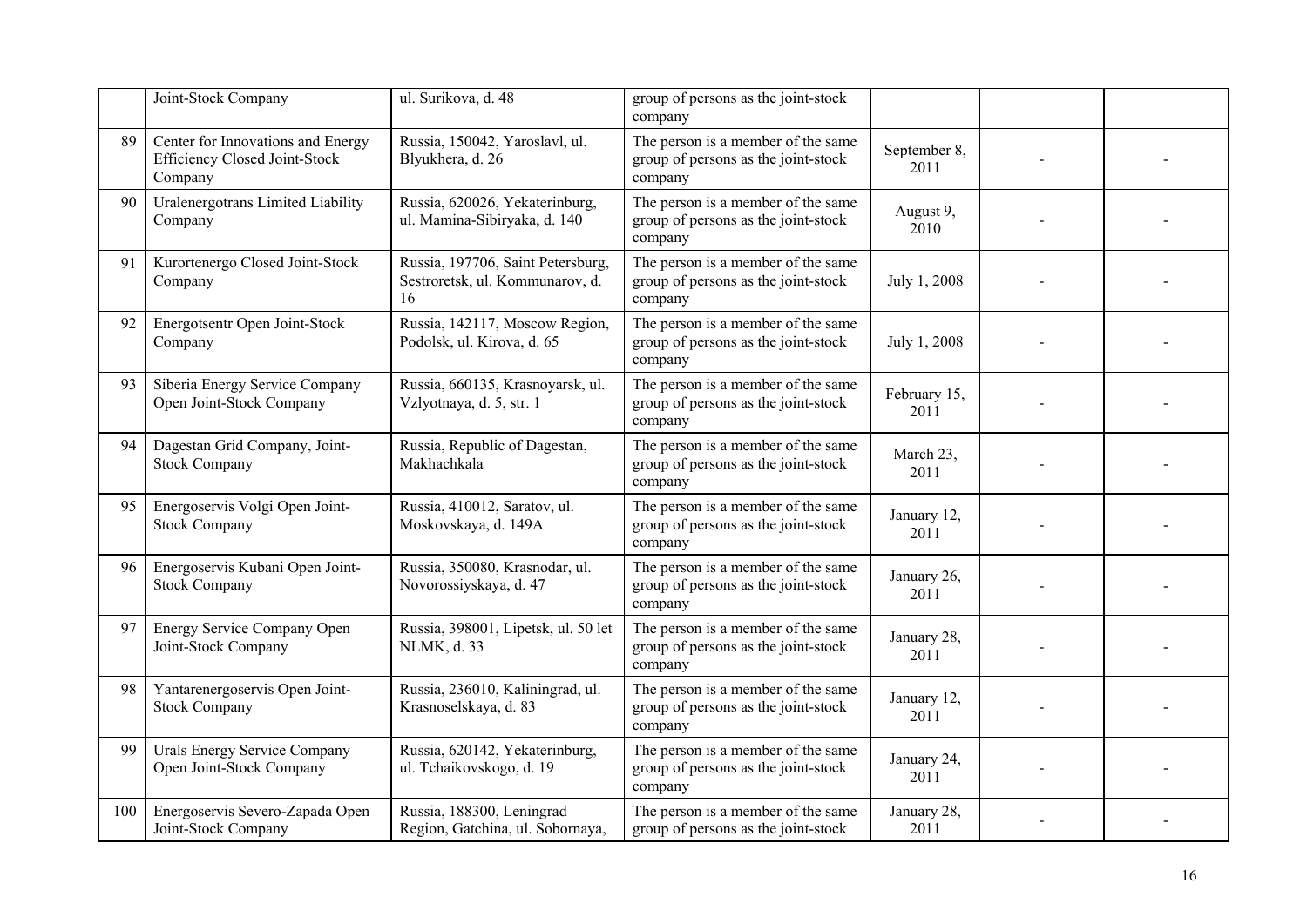|     |                                                                                                                         | d.31                                                                                                                    | company                                                                              |                     |  |
|-----|-------------------------------------------------------------------------------------------------------------------------|-------------------------------------------------------------------------------------------------------------------------|--------------------------------------------------------------------------------------|---------------------|--|
| 101 | Tyumenenergo Energy Service<br>Company Open Joint-Stock<br>Company                                                      | Russia, 628406, Tyumen Region,<br>Khanty-Mansijsk Autonomous<br>District - Yugra, Surgut, ul.<br>Universitetskaya, d. 4 | The person is a member of the same<br>group of persons as the joint-stock<br>company | January 12,<br>2011 |  |
| 102 | Lenenergo Energy Service<br>Company Open Joint-Stock<br>Company                                                         | Russia, 191124, Saint Petersburg,<br>Sinopskaya naberezhnaya, d. 60-<br>62, lit. A                                      | The person is a member of the same<br>group of persons as the joint-stock<br>company | January 10,<br>2012 |  |
| 103 | Yurenergoconsult Limited Liability<br>Company                                                                           | Russia, 357506, Stavropol<br>Territory, Pyatigorsk, ul. 295<br>Strelkovoy Divizii, d. 18                                | The person is a member of the same<br>group of persons as the joint-stock<br>company | June 13, 2012       |  |
| 104 | Moscow Telecommunications<br>Center of Energy Systems                                                                   | Russia, 117630, Moscow, ul.<br>Akademika Chelomeya, d. 5A                                                               | The person is a member of the same<br>group of persons as the joint-stock<br>company | July 10, 2012       |  |
| 105 | Research and Development Center<br>at Federal Grid Company of Unified<br>Energy System, Joint-Stock<br>Company          | Russia, 115201, Moscow,<br>Kashirskoye shosse, d. 22, korp. 3                                                           | The person is a member of the same<br>group of persons as the joint-stock<br>company | July 10, 2012       |  |
| 106 | Specialized Electric Power Grid<br>Service Company of the Unified<br>National Energy System Joint-Stock<br>Company      | Russia, 142408, Moscow Region,<br>Noginsk, ul. Parkovaya, d. 1, str. 1                                                  | The person is a member of the same<br>group of persons as the joint-stock<br>company | July 10, 2012       |  |
| 107 | Open Joint-Stock Company The<br>Centre of Engineering and<br>Management of Construction of the<br>Unified Energy System | Russia, 117630, Moscow, ul.<br>Akademika Chelomeya, d. 5A                                                               | The person is a member of the same<br>group of persons as the joint-stock<br>company | July 10, 2012       |  |
| 108 | Joint-Stock Company<br>Energostroysnabkomplekt of<br>Unified Energy System                                              | Russia, 109390, Moscow, ul.<br>Artyukhinoy, d. 6, korp. 1                                                               | The person is a member of the same<br>group of persons as the joint-stock<br>company | July 10, 2012       |  |
| 109 | Joint-Stock Company Energy<br>Forecasting Agency                                                                        | Moscow, Russia                                                                                                          | The person is a member of the same<br>group of persons as the joint-stock<br>company | July 10, 2012       |  |
| 110 | Joint-Stock Company<br>Chitatehenergy                                                                                   | Russia, 672000, Chita Region,<br>Chita, ul. 9 Yanvarya, d. 6                                                            | The person is a member of the same<br>group of persons as the joint-stock<br>company | July 10, 2012       |  |
| 111 | Joint-Stock Company Mobile GTES                                                                                         | Russia, 119072, Moscow,<br>Bersenevskaya nab., d. 16, str. 5                                                            | The person is a member of the same<br>group of persons as the joint-stock            | July 10, 2012       |  |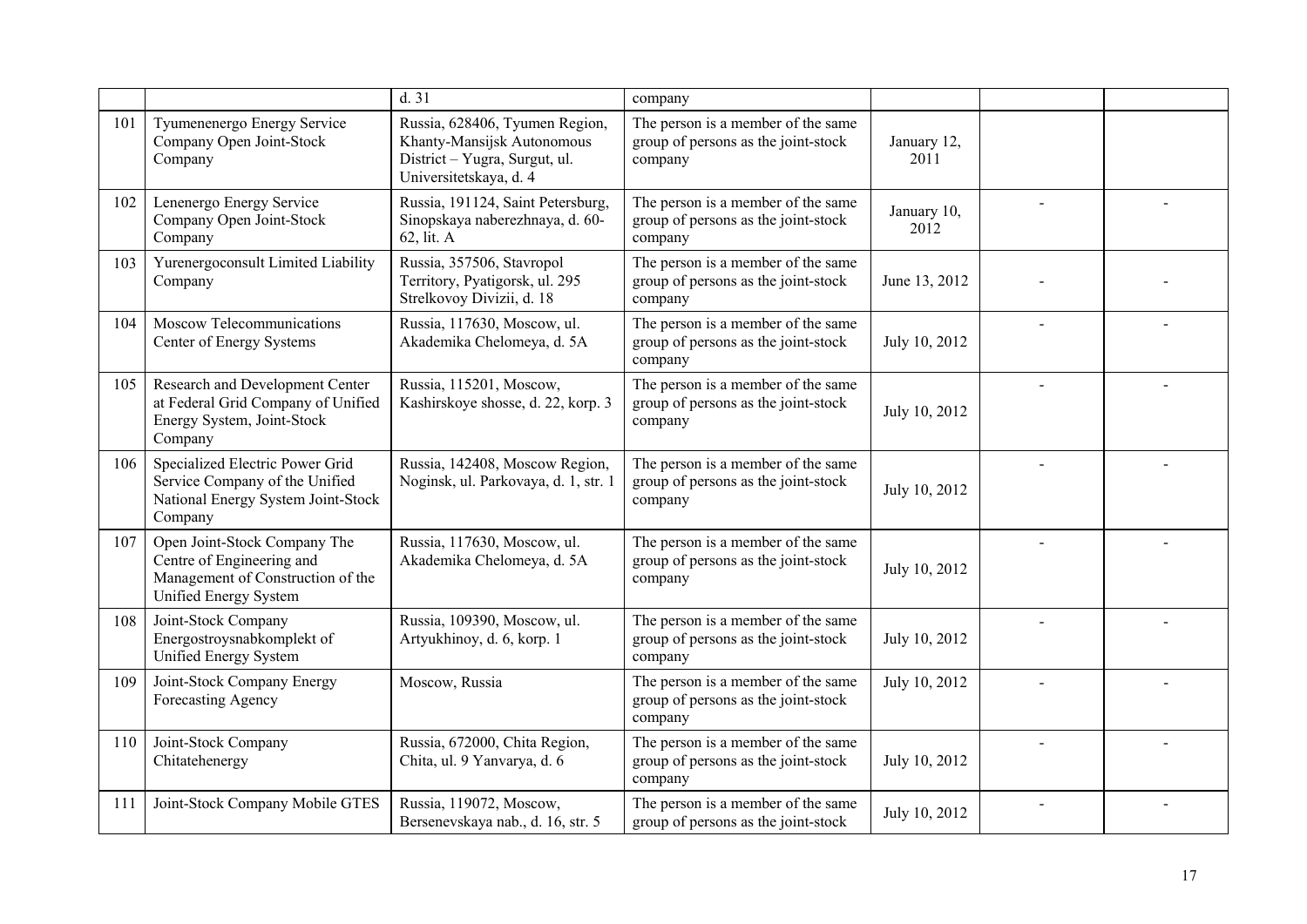|     |                                                              |                                                                                    | company                                                                              |                       |          |          |
|-----|--------------------------------------------------------------|------------------------------------------------------------------------------------|--------------------------------------------------------------------------------------|-----------------------|----------|----------|
| 112 | Limited Liability Company Index of<br>Energy - FGC UES       | Russia, 117630, Moscow, ul.<br>Akademika Chelomeya, d. 5A                          | The person is a member of the same<br>group of persons as the joint-stock<br>company | July 10, 2012         | 0.848221 | 0.670881 |
| 113 | Joint-Stock Company<br>Energotechkomplekt                    | Russia, 109028, Moscow,<br>Podkolokolny per., 13/5                                 | The person is a member of the same<br>group of persons as the joint-stock<br>company | July 10, 2012         |          |          |
| 114 | Joint-Stock Company Tomsk<br><b>Backbone Grids</b>           | Russia, Tomsk, prospekt Kirova,<br>36                                              | The person is a member of the same<br>group of persons as the joint-stock<br>company | July 10, 2012         |          |          |
| 115 | Joint-Stock Company Kuban<br><b>Backbone Grids</b>           | Russia, 350911, Krasnodar<br>Territory, Krasnodar, ul.<br>Tramvaynaya, d. 5        | The person is a member of the same<br>group of persons as the joint-stock<br>company | July 10, 2012         |          |          |
| 116 | Joint-Stock Company<br>Dalenergosetproekt                    | Russia, 690000, Primorie<br>Territory, Vladivostok, prospekt<br>Partizansky, d. 26 | The person is a member of the same<br>group of persons as the joint-stock<br>company | July 10, 2012         |          |          |
| 117 | IT Energy Service Limited Liability<br>Company               | Russia, 109074, Moscow,<br>Kitaygorodsky proezd, d. 7, str. 5                      | The person is a member of the same<br>group of persons as the joint-stock<br>company | July 10, 2012         |          |          |
| 118 | <b>Energotrans Limited Liability</b><br>Company              | Russia, 197730, Saint Petersburg,<br>Beloostrov, Novoye shosse, d. 45              | The person is a member of the same<br>group of persons as the joint-stock<br>company | June 26, 2014         |          |          |
| 119 | Open Joint-Stock Company<br>Donenergo                        | Russia, 344006, Rostov-on-Don,<br>ul. Pushkinskaya, d. 162                         | The person is a member of the same<br>group of persons as the joint-stock<br>company | September 30,<br>2014 |          |          |
| 120 | Regional Development Corporation<br>Open Joint-Stock Company | Russia, 344022, Rostov-on-Don, ul.<br>Suvorova, 91, floor 7, room 44               | The person is a member of the same<br>group of persons as the joint-stock<br>company | September 30,<br>2014 |          |          |
| 121 | Donenergoservis Limited Liability<br>Company                 | Russia, 346880, Rostov Region,<br>Bataysk, ul. Rechnaya, d. 114                    | The person is a member of the same<br>group of persons as the joint-stock<br>company | September 30,<br>2014 |          |          |
| 122 | Public Joint Stock Company Federal<br><b>Testing Center</b>  | Russia, 196608, Saint Petersburg,<br>Pushkin, Oktyabrsky b-r, d. 50/30,<br>lit. A  | The person is a member of the same<br>group of persons as the joint-stock<br>company | November 21,<br>2014  |          |          |
| 123 | Yelena Vladimirovna Sopoleva                                 |                                                                                    | The person is a member of the same<br>group of persons as the joint-stock<br>company | September 30,<br>2009 |          |          |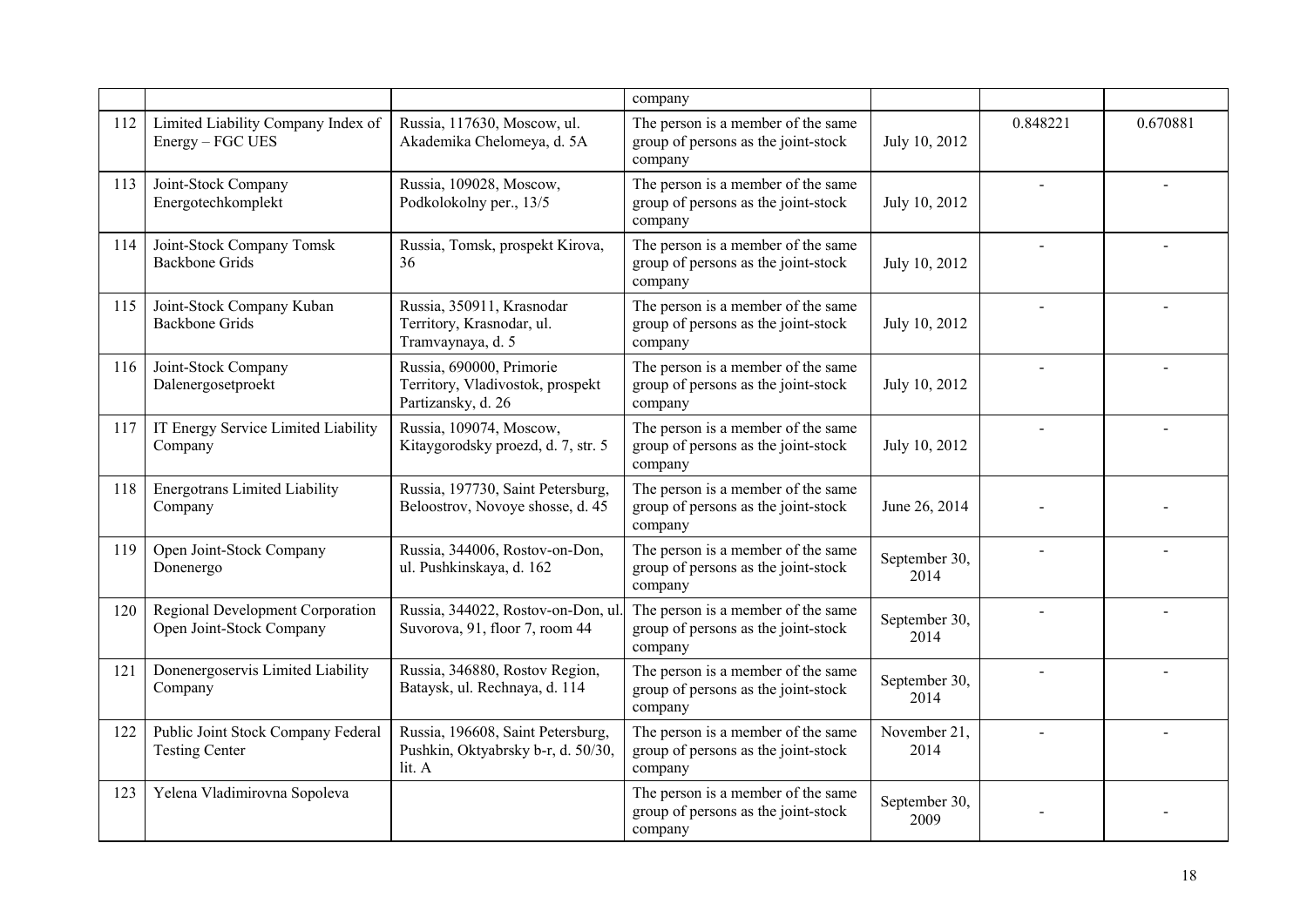| 124 | Pyotr Yurievich Vagin             | The person is a member of the same<br>group of persons as the joint-stock<br>company | May 6, 2015           |          |          |
|-----|-----------------------------------|--------------------------------------------------------------------------------------|-----------------------|----------|----------|
| 125 | Dmitry Vasilyevich Katynov        | The person is a member of the same<br>group of persons as the joint-stock<br>company | July 1, 2008          |          |          |
| 126 | Vladimir Anatolyevich Ryabikin    | The person is a member of the same<br>group of persons as the joint-stock<br>company | December 15,<br>2008  |          |          |
| 127 | Sergey Yevgenyevich Popov         | The person is a member of the same<br>group of persons as the joint-stock<br>company | December 31,<br>2009  |          |          |
| 128 | Viktor Germanovich Semyonov       | The person is a member of the same<br>group of persons as the joint-stock<br>company | July 1, 2008          |          |          |
| 129 | Olga Veniaminovna Smirnova        | The person is a member of the same<br>group of persons as the joint-stock<br>company | July 1, 2008          |          |          |
| 130 | Veronika Viktorovna Tarnorutskaya | The person is a member of the same<br>group of persons as the joint-stock<br>company | July 1, 2008          |          |          |
| 131 | Yevgeny Viktorovich Ushakov       | The person is a member of the same<br>group of persons as the joint-stock<br>company | September 28,<br>2015 | 0.000080 | 0.000081 |
| 132 | Tatiana Alekseyevna Churikova     | The person is a member of the same<br>group of persons as the joint-stock<br>company | July 1, 2008          |          |          |
| 133 | German Lvovich Shashurin          | The person is a member of the same<br>group of persons as the joint-stock<br>company | July 1, 2008          |          |          |
| 134 | Alexander Arkadyevich Tarasov     | The person is a member of the same<br>group of persons as the joint-stock<br>company | December 31,<br>2009  |          |          |
| 135 | Konstantin Yurievich Petukhov     | The person is a member of the same<br>group of persons as the joint-stock<br>company | February 19,<br>2011  |          |          |
| 136 | Mikhail Nikolayevich Beresnev     | The person is a member of the same                                                   | January 24,           |          |          |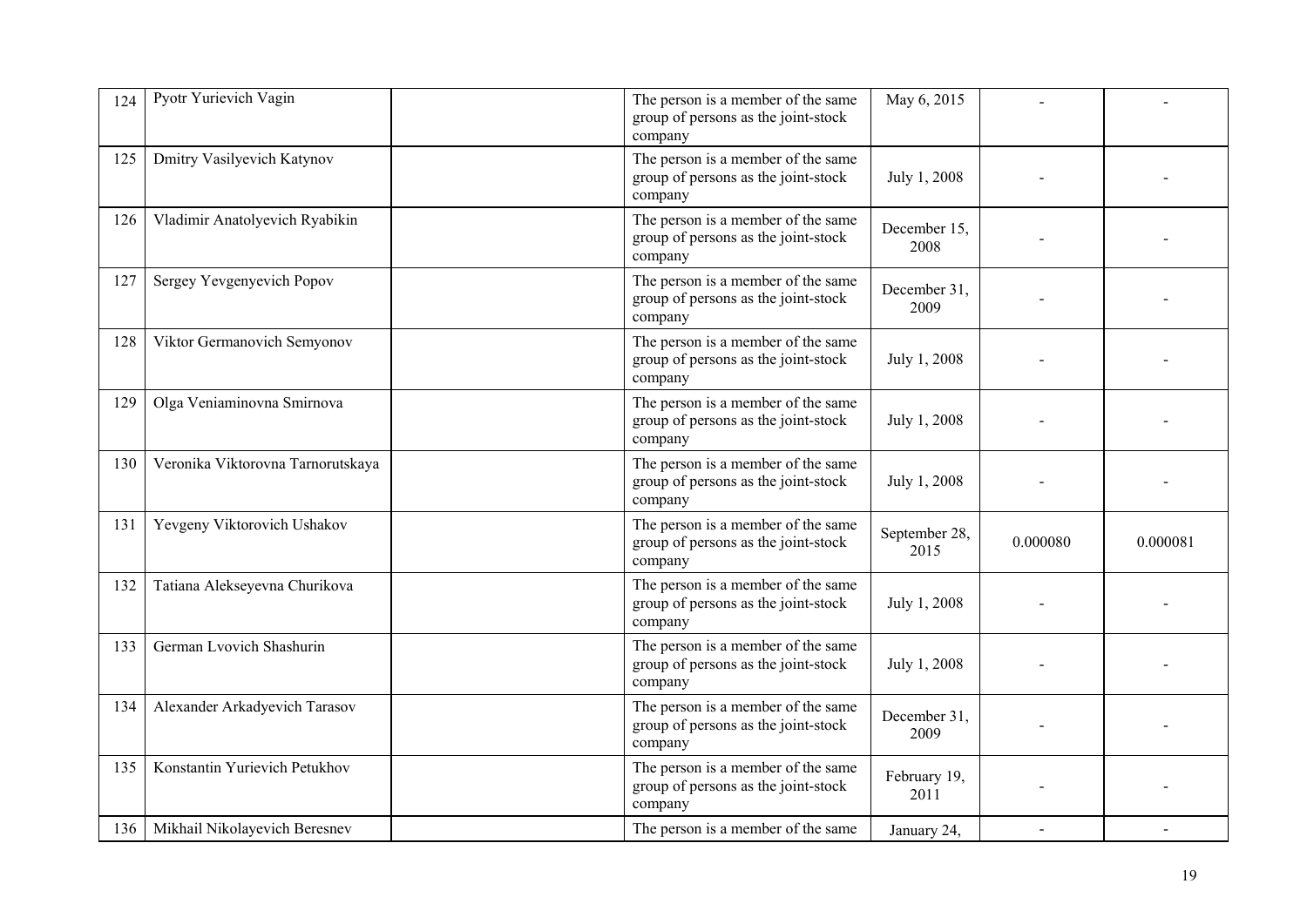|     |                                | group of persons as the joint-stock<br>company                                       | 2011                 |  |
|-----|--------------------------------|--------------------------------------------------------------------------------------|----------------------|--|
| 137 | Vladimir Vasilyevich Vasilyev  | The person is a member of the same<br>group of persons as the joint-stock<br>company | March 21,<br>2011    |  |
| 138 | Yevgeny Mikhailovich Udaltsov  | The person is a member of the same<br>group of persons as the joint-stock<br>company | May 23, 2015         |  |
| 139 | Viktor Vilenovich Shvab        | The person is a member of the same<br>group of persons as the joint-stock<br>company | December 12,<br>2011 |  |
| 140 | Igor Pavlovich Sharoshikhin    | The person is a member of the same<br>group of persons as the joint-stock<br>company | December 17,<br>2011 |  |
| 141 | Pavel Alexandrovich Mikheyev   | The person is a member of the same<br>group of persons as the joint-stock<br>company | December 24,<br>2011 |  |
| 142 | Viktor Vasilyevich Ivanov      | The person is a member of the same<br>group of persons as the joint-stock<br>company | April 27, 2012       |  |
| 143 | Svetlana Vasilyevna Shemyakina | The person is a member of the same<br>group of persons as the joint-stock<br>company | June 26, 2012        |  |
| 144 | Svetlana Viktorovna Shvagerus  | The person is a member of the same<br>group of persons as the joint-stock<br>company | June 13, 2012        |  |
| 145 | Yevgeny Nikolayevich Frolkin   | The person is a member of the same<br>group of persons as the joint-stock<br>company | July 10, 2012        |  |
| 146 | Yuri Kazbekovich Zafesov       | The person is a member of the same<br>group of persons as the joint-stock<br>company | July 10, 2012        |  |
| 147 | Vyacheslav Ivanovich Kudinov   | The person is a member of the same<br>group of persons as the joint-stock<br>company | July 10, 2012        |  |
| 148 | Mikhail Yurievich Kryuchkov    | The person is a member of the same<br>group of persons as the joint-stock<br>company | July 10, 2012        |  |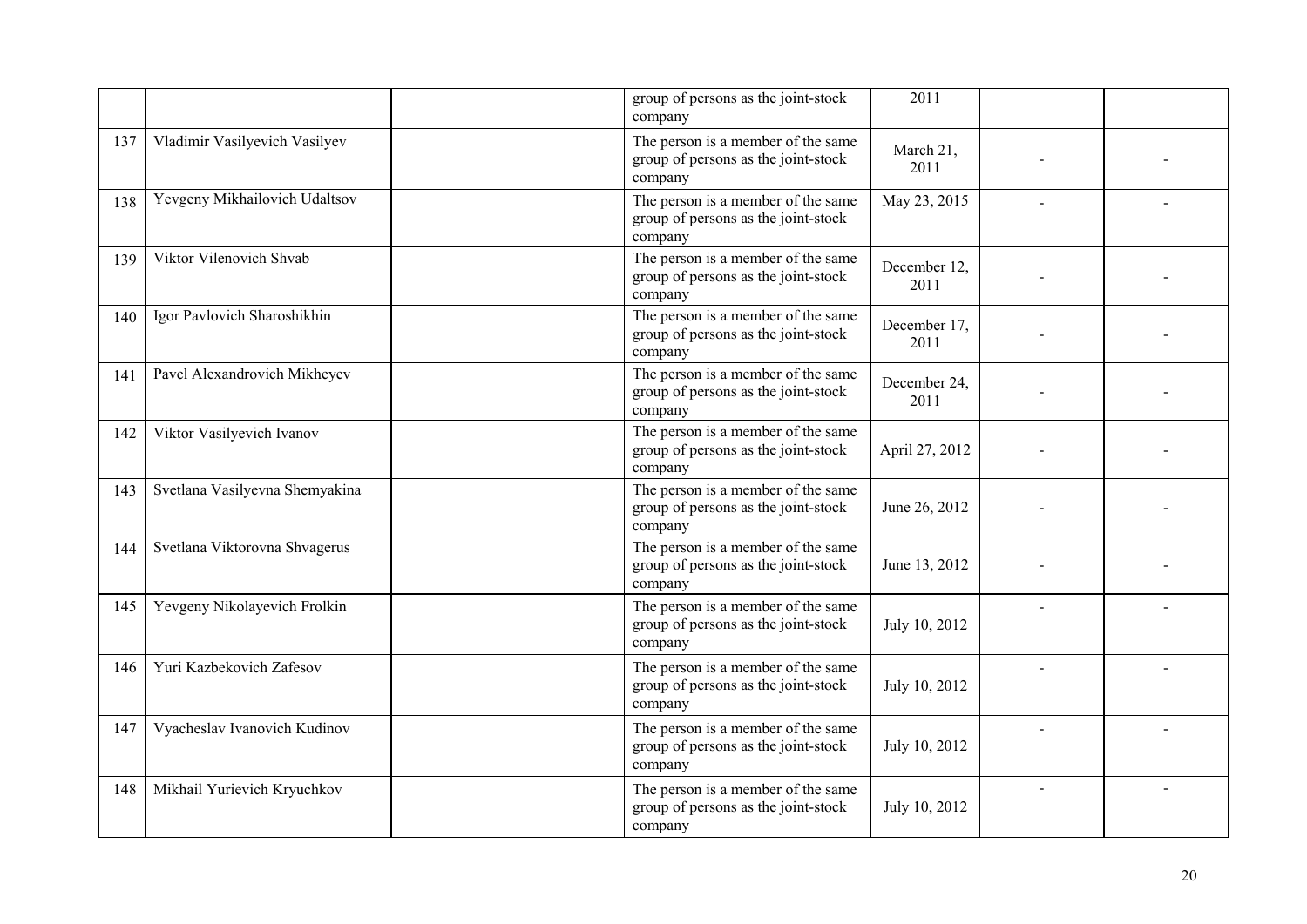| 149 | Yuri Alexandrovich Karmanov           | The person is a member of the same<br>group of persons as the joint-stock<br>company | July 10, 2012         |  |
|-----|---------------------------------------|--------------------------------------------------------------------------------------|-----------------------|--|
| 150 | Anatoly Nikolayevich Timchenko        | The person is a member of the same<br>group of persons as the joint-stock<br>company | July 10, 2012         |  |
| 151 | <b>Eduard Petrovich Volkov</b>        | The person is a member of the same<br>group of persons as the joint-stock<br>company | July 10, 2012         |  |
| 152 | Alexander Vyacheslavovich<br>Letyagin | The person is a member of the same<br>group of persons as the joint-stock<br>company | April 25, 2014        |  |
| 153 | Pyotr Alekseyevich Sinyutin           | The person is a member of the same<br>group of persons as the joint-stock<br>company | July 12, 2012         |  |
| 154 | Andrey Yevgenyevich Rudenko           | The person is a member of the same<br>group of persons as the joint-stock<br>company | April 1, 2015         |  |
| 155 | Igor Vladimirovich Makovsky           | The person is a member of the same<br>group of persons as the joint-stock<br>company | September 28,<br>2015 |  |
| 156 | <b>Boris Borisovich Ebzeev</b>        | The person is a member of the same<br>group of persons as the joint-stock<br>company | June 17, 2014         |  |
| 157 | Oleg Yurievich Isaev                  | The person is a member of the same<br>group of persons as the joint-stock<br>company | December 11,<br>2012  |  |
| 158 | Dmitry Olegovich Zhuravlyov           | The person is a member of the same<br>group of persons as the joint-stock<br>company | March 1, 2013         |  |
| 159 | Alexander Ilyich Gavrilov             | The person is a member of the same<br>group of persons as the joint-stock<br>company | March 19,<br>2013     |  |
| 160 | Alla Vyacheslavovna Zaychenko         | The person is a member of the same<br>group of persons as the joint-stock<br>company | April 20, 2013        |  |
| 161 | Aleksey Aleksandrovich Sergeyev       | The person is a member of the same<br>group of persons as the joint-stock            | May 8, 2013           |  |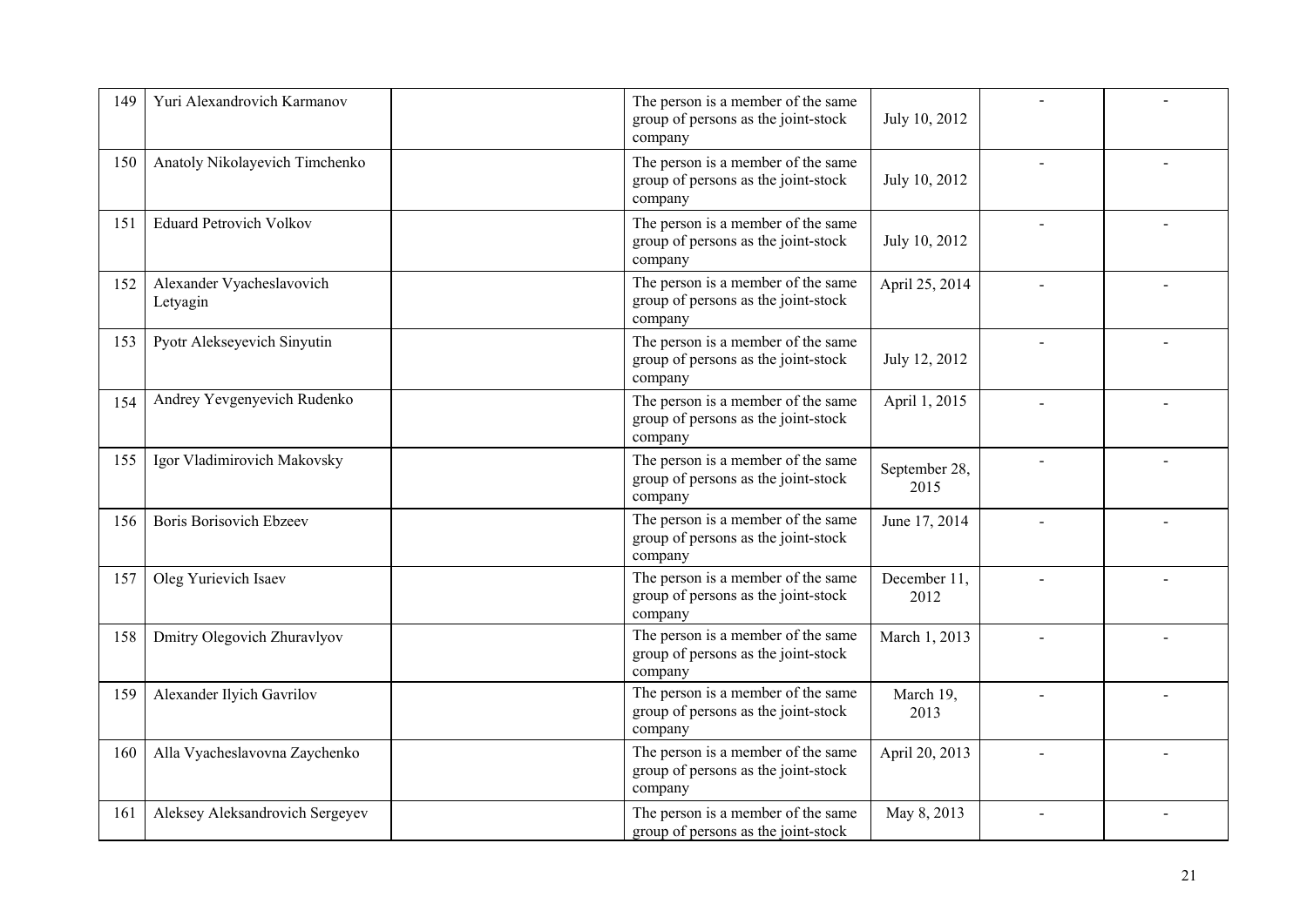|     |                                     | company                                                                              |                       |                          |  |
|-----|-------------------------------------|--------------------------------------------------------------------------------------|-----------------------|--------------------------|--|
| 162 | Alexander Borisovich Lebedev        | The person is a member of the same<br>group of persons as the joint-stock<br>company | May 15, 2013          |                          |  |
| 163 | Artyom Vladimirovich Glotov         | The person is a member of the same<br>group of persons as the joint-stock<br>company | June 7, 2013          |                          |  |
| 164 | Yevgenia Vladimirovna Chigarkova    | The person is a member of the same<br>group of persons as the joint-stock<br>company | July 2, 2013          |                          |  |
| 165 | Nikolai Alexeyevich Grishaev        | The person is a member of the same<br>group of persons as the joint-stock<br>company | September 14,<br>2013 |                          |  |
| 166 | Rodion Viktorovich Sukhin           | The person is a member of the same<br>group of persons as the joint-stock<br>company | June 6, 2014          | $\overline{a}$           |  |
| 167 | Aleksey Vyacheslavovich<br>Mirmanov | The person is a member of the same<br>group of persons as the joint-stock<br>company | October 17,<br>2014   | $\overline{\phantom{a}}$ |  |
| 168 | Andrey Andreyevich Sizov            | The person is a member of the same<br>group of persons as the joint-stock<br>company | June 30, 2015         | $\overline{\phantom{a}}$ |  |
| 169 | Sergey Vladimirovich Kondrashov     | The person is a member of the same<br>group of persons as the joint-stock<br>company | December 27,<br>2013  |                          |  |
| 170 | Maria Nikolayevna Pichugina         | The person is a member of the same<br>group of persons as the joint-stock<br>company | December 27,<br>2013  |                          |  |
| 171 | Yelena Yurievna Abramova            | The person is a member of the same<br>group of persons as the joint-stock<br>company | January 24,<br>2014   |                          |  |
| 172 | Stanislav Nikolayevich Terentyev    | The person is a member of the same<br>group of persons as the joint-stock<br>company | March 4, 2014         |                          |  |
| 173 | Pavel Viktorovich Bakhtin           | The person is a member of the same<br>group of persons as the joint-stock<br>company | December 31,<br>2014  |                          |  |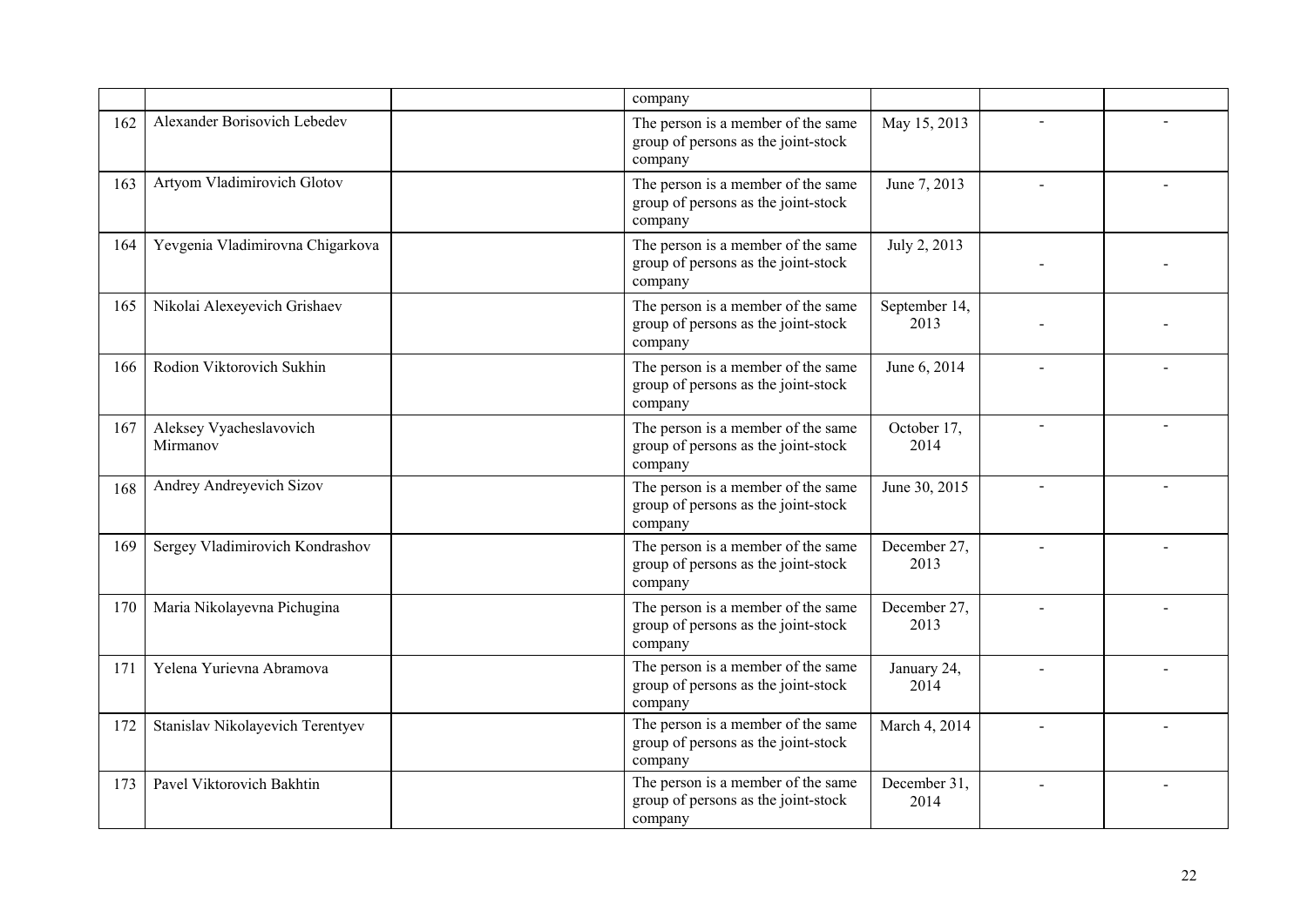| 174 | Olesya Andreyevna Sukhotskaya     | The person is a member of the same<br>group of persons as the joint-stock<br>company | February 2,<br>2014   |  |
|-----|-----------------------------------|--------------------------------------------------------------------------------------|-----------------------|--|
| 175 | Sergey Ivanovich Gorbachev        | The person is a member of the same<br>group of persons as the joint-stock<br>company | March 1, 2014         |  |
| 176 | Igor Alexeyevich Kosolapov        | The person is a member of the same<br>group of persons as the joint-stock<br>company | February 4,<br>2014   |  |
| 177 | <b>Alexander Petrovich Penkov</b> | The person is a member of the same<br>group of persons as the joint-stock<br>company | June 26, 2014         |  |
| 178 | Aleksey Borisovich Stepantsev     | The person is a member of the same<br>group of persons as the joint-stock<br>company | July 21, 2014         |  |
| 179 | Vadim Gennadyevich Islentyev      | The person is a member of the same<br>group of persons as the joint-stock<br>company | September 22,<br>2015 |  |
| 180 | Pavel Grigoryevich Shkuratovsky   | The person is a member of the same<br>group of persons as the joint-stock<br>company | August 13,<br>2014    |  |
| 181 | Yuri Viktorovich Zaytsev          | The person is a member of the same<br>group of persons as the joint-stock<br>company | August 29,<br>2014    |  |
| 182 | Nikolay Igorevich Pozdnyakov      | The person is a member of the same<br>group of persons as the joint-stock<br>company | September 13,<br>2014 |  |
| 183 | Viktor Georgyevich Goncharov      | The person is a member of the same<br>group of persons as the joint-stock<br>company | September 30,<br>2014 |  |
| 184 | Gennady Ivanovich Kravtsov        | The person is a member of the same<br>group of persons as the joint-stock<br>company | September 30,<br>2014 |  |
| 185 | Anatoly Yurievich Yablokov        | The person is a member of the same<br>group of persons as the joint-stock<br>company | December 25,<br>2014  |  |
| 186 | Viktor Aleksandrovich Reshetnikov | The person is a member of the same                                                   | October 28,           |  |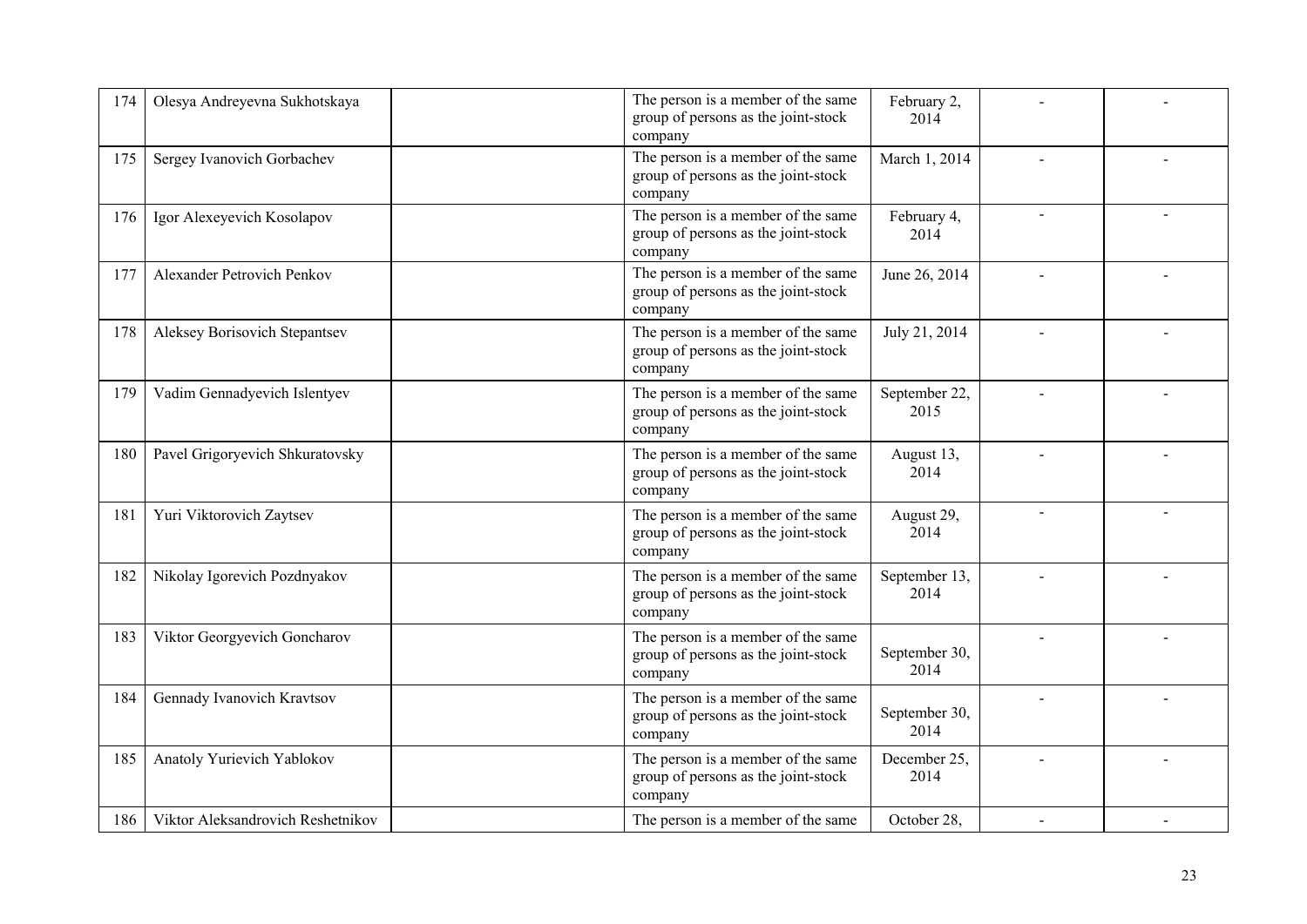|     |                                | group of persons as the joint-stock<br>company                                       | 2014                 |  |
|-----|--------------------------------|--------------------------------------------------------------------------------------|----------------------|--|
| 187 | Natalia Aleksandrovna Kamolina | The person is a member of the same<br>group of persons as the joint-stock<br>company | October 29,<br>2014  |  |
| 188 | Sergey Gennadyevich Titov      | The person is a member of the same<br>group of persons as the joint-stock<br>company | November 21,<br>2014 |  |
| 189 | Vladislav Leonidovich Surmenko | The person is a member of the same<br>group of persons as the joint-stock<br>company | July 1, 2015         |  |
| 190 | Sergey Georgyevich Dregval     | The person is a member of the same<br>group of persons as the joint-stock<br>company | October 28,<br>2014  |  |
| 191 | Igor Alekseyevich Mosin        | The person is a member of the same<br>group of persons as the joint-stock<br>company | January 1,<br>2015   |  |
| 192 | Vitaly Yurievich Okunev        | The person is a member of the same<br>group of persons as the joint-stock<br>company | February 16,<br>2015 |  |
| 193 | Yuri Petrovich Shevelyov       | The person is a member of the same<br>group of persons as the joint-stock<br>company | February 7,<br>2015  |  |
| 194 | Alexander Petrovich Sharko     | The person is a member of the same<br>group of persons as the joint-stock<br>company | January 1,<br>2015   |  |
| 195 | Aleksey Viktorovich Fortov     | The person is a member of the same<br>group of persons as the joint-stock<br>company | March 25,<br>2015    |  |
| 196 | Andrey Sergeyevich Smolnikov   | The person is a member of the same<br>group of persons as the joint-stock<br>company | March 5, 2015        |  |
| 197 | Pavel Nikolayevich Dyakov      | The person is a member of the same<br>group of persons as the joint-stock<br>company | March 5, 2015        |  |
| 198 | Viktor Mikhailovich Saukh      | The person is a member of the same<br>group of persons as the joint-stock<br>company | January 27,<br>2015  |  |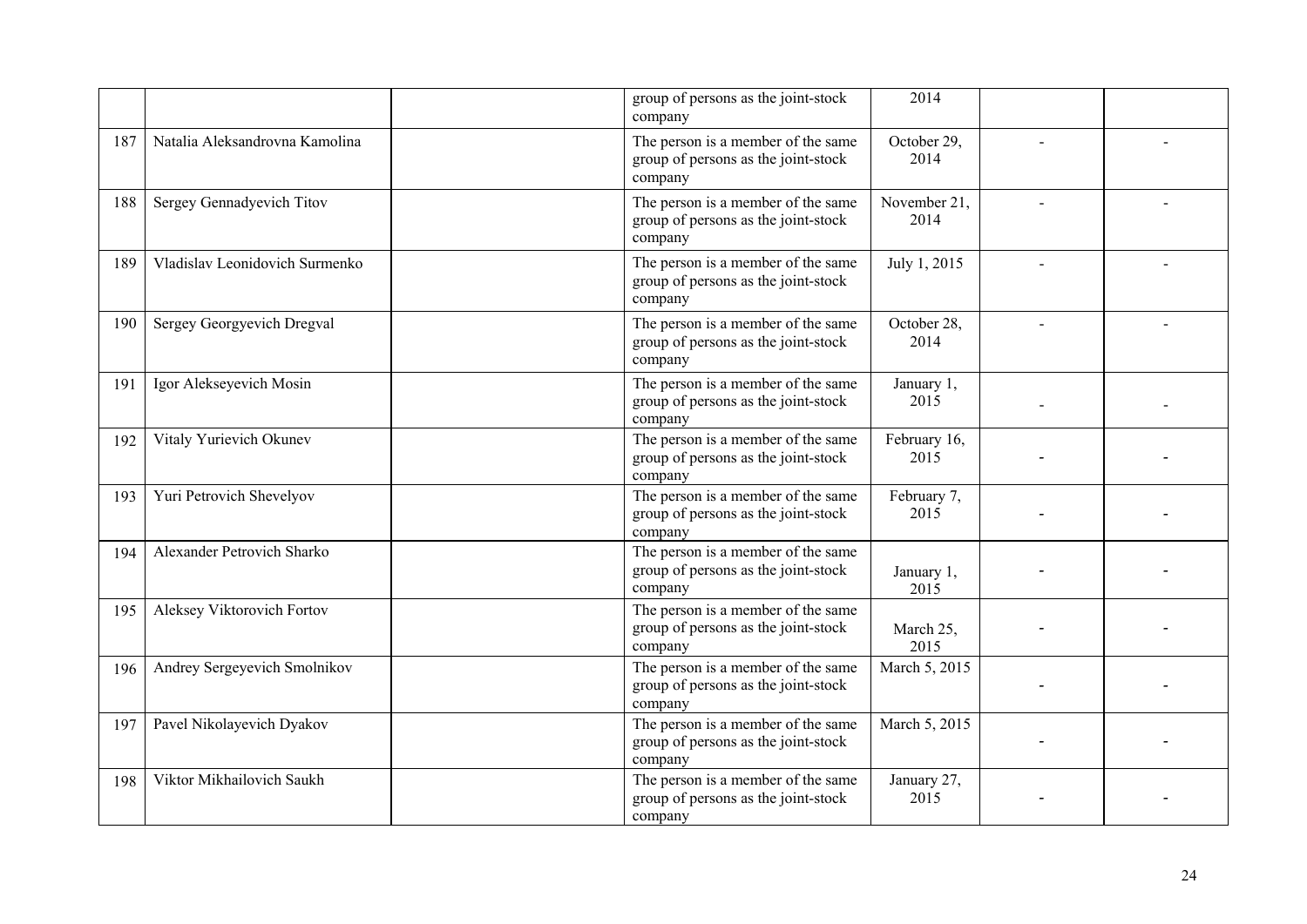| 199 | Oleg Valentinovich Petrov         | The person is a member of the same<br>group of persons as the joint-stock<br>company | July 1, 2015          |  |
|-----|-----------------------------------|--------------------------------------------------------------------------------------|-----------------------|--|
| 200 | Dmitry Nikolayevich Treteykin     | The person is a member of the same<br>group of persons as the joint-stock<br>company | September 14,<br>2015 |  |
| 201 | Vyacheslav Anatolyevich Nalivayko | The person is a member of the same<br>group of persons as the joint-stock<br>company | September 2,<br>2015  |  |
| 202 | Alexander Kazimirovich Yakimets   | The person is a member of the same<br>group of persons as the joint-stock<br>company | September 18,<br>2015 |  |
| 203 | Sergey Vladimirovich Krylov       | The person is a member of the same<br>group of persons as the joint-stock<br>company | August 8,<br>2015     |  |
| 204 | Alexander Milyevich Yedinak       | The person is a member of the same<br>group of persons as the joint-stock<br>company | August 1,<br>2015     |  |
| 205 | Dmitry Vladimirovich Sergienko    | The person is a member of the same<br>group of persons as the joint-stock<br>company | July 8, 2015          |  |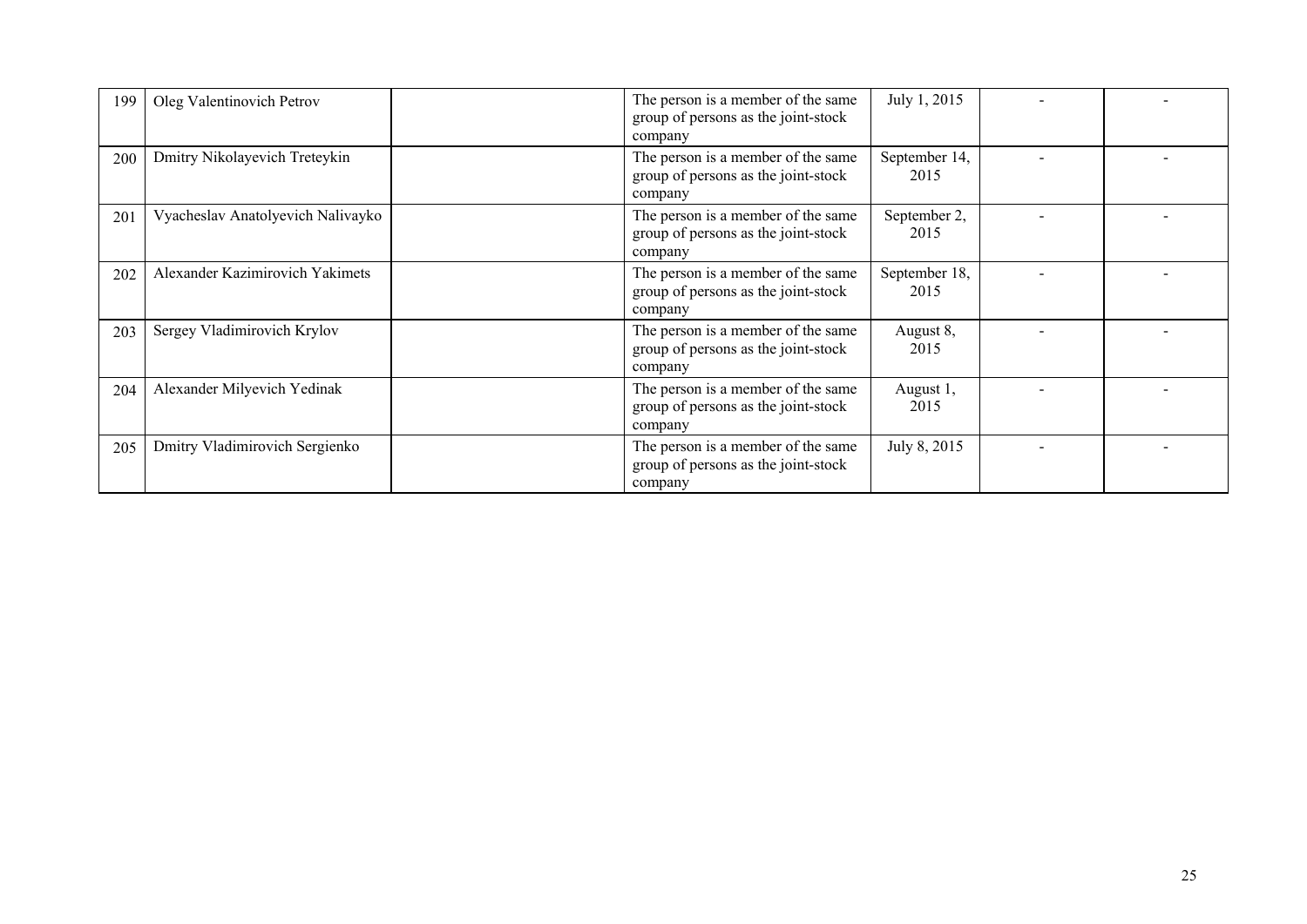## **II. Changes in the List of Affiliates for the period from July 1, 2015, to September 30, 2015**

| Item         | Affiliate's Full Corporate Name<br>(in the Case of a Nonprofit)<br>Organization, Name) or Given,<br>Middle, and Family Names | Corporate Entity's Registered<br>Address or an Individual's Place of<br>Residence (specified only with the<br>consent of an individual) | Grounds for Being Deemed to Be<br>an Affiliate                                                                          | <b>Start Date of</b><br><b>Being Deemed</b><br>to Be an<br>Affiliate | Affiliate's Share<br>in the Authorized<br>Capital of the<br>Joint-Stock<br>Company, % | Percentage of the<br>Joint-Stock<br>Company's Ordinary<br>Shares Owned by the<br>Affiliate |  |
|--------------|------------------------------------------------------------------------------------------------------------------------------|-----------------------------------------------------------------------------------------------------------------------------------------|-------------------------------------------------------------------------------------------------------------------------|----------------------------------------------------------------------|---------------------------------------------------------------------------------------|--------------------------------------------------------------------------------------------|--|
|              | $\overline{2}$                                                                                                               | 3                                                                                                                                       | $\overline{4}$                                                                                                          | 5                                                                    | 6                                                                                     | $\overline{7}$                                                                             |  |
| Item         |                                                                                                                              |                                                                                                                                         | Date of Change                                                                                                          | Date of Change in the<br>List of Affiliates                          |                                                                                       |                                                                                            |  |
| 1            | Deleted from the List of Affiliates                                                                                          |                                                                                                                                         |                                                                                                                         |                                                                      | <b>August 12, 2015</b>                                                                | September 30, 2015                                                                         |  |
|              | Description of affiliate information prior to change:                                                                        |                                                                                                                                         |                                                                                                                         |                                                                      |                                                                                       |                                                                                            |  |
|              | $\overline{2}$                                                                                                               | $\overline{3}$                                                                                                                          | $\overline{4}$                                                                                                          | 5                                                                    | 6                                                                                     | $\tau$                                                                                     |  |
| 6            | <b>Anatoly Fyodorovich Dyakov</b>                                                                                            |                                                                                                                                         | The person is a member of the<br><b>Board of Directors (Supervisory</b><br><b>Board</b> ) of the joint-stock<br>company | June 30, 2015                                                        | 0.003100                                                                              | 0.003140                                                                                   |  |
|              | Description of affiliate information after change:                                                                           |                                                                                                                                         |                                                                                                                         |                                                                      |                                                                                       |                                                                                            |  |
|              | 2                                                                                                                            | 3                                                                                                                                       | $\overline{4}$                                                                                                          | 5                                                                    | 6                                                                                     | 7                                                                                          |  |
|              | Anatoly Fyodorovich Dyakov                                                                                                   |                                                                                                                                         | The person ceased to be an<br>affiliate                                                                                 |                                                                      |                                                                                       |                                                                                            |  |
| 2            |                                                                                                                              | The person ceased to be a member of the collegial executive body of PJSC ROSSETI                                                        |                                                                                                                         |                                                                      | <b>August 5, 2015</b>                                                                 | September 30, 2015                                                                         |  |
|              | Description of affiliate information prior to change:                                                                        |                                                                                                                                         |                                                                                                                         |                                                                      |                                                                                       |                                                                                            |  |
|              | $\overline{2}$                                                                                                               | $\overline{3}$                                                                                                                          | $\overline{4}$                                                                                                          | 5                                                                    | 6                                                                                     | $\tau$                                                                                     |  |
| 16           | Dan Mikhailovich Belenky                                                                                                     |                                                                                                                                         | The person is a member of the<br>collegial executive body of the<br>joint-stock company                                 | November 12,<br>2013                                                 | --                                                                                    |                                                                                            |  |
|              | Description of affiliate information after change:                                                                           |                                                                                                                                         |                                                                                                                         |                                                                      |                                                                                       |                                                                                            |  |
| $\mathbf{1}$ | $\overline{2}$                                                                                                               | 3                                                                                                                                       | $\overline{4}$                                                                                                          | 5                                                                    | 6                                                                                     | $7\phantom{.0}$                                                                            |  |
|              | Dan Mikhailovich Belenky                                                                                                     |                                                                                                                                         | The person ceased to be an<br>affiliate                                                                                 |                                                                      |                                                                                       |                                                                                            |  |
| 3            |                                                                                                                              | The person is a member of the collegial executive body of PJSC ROSSETI                                                                  |                                                                                                                         |                                                                      | <b>August 5, 2015</b>                                                                 | <b>September 30, 2015</b>                                                                  |  |
|              | Description of affiliate information prior to change:                                                                        |                                                                                                                                         |                                                                                                                         |                                                                      |                                                                                       |                                                                                            |  |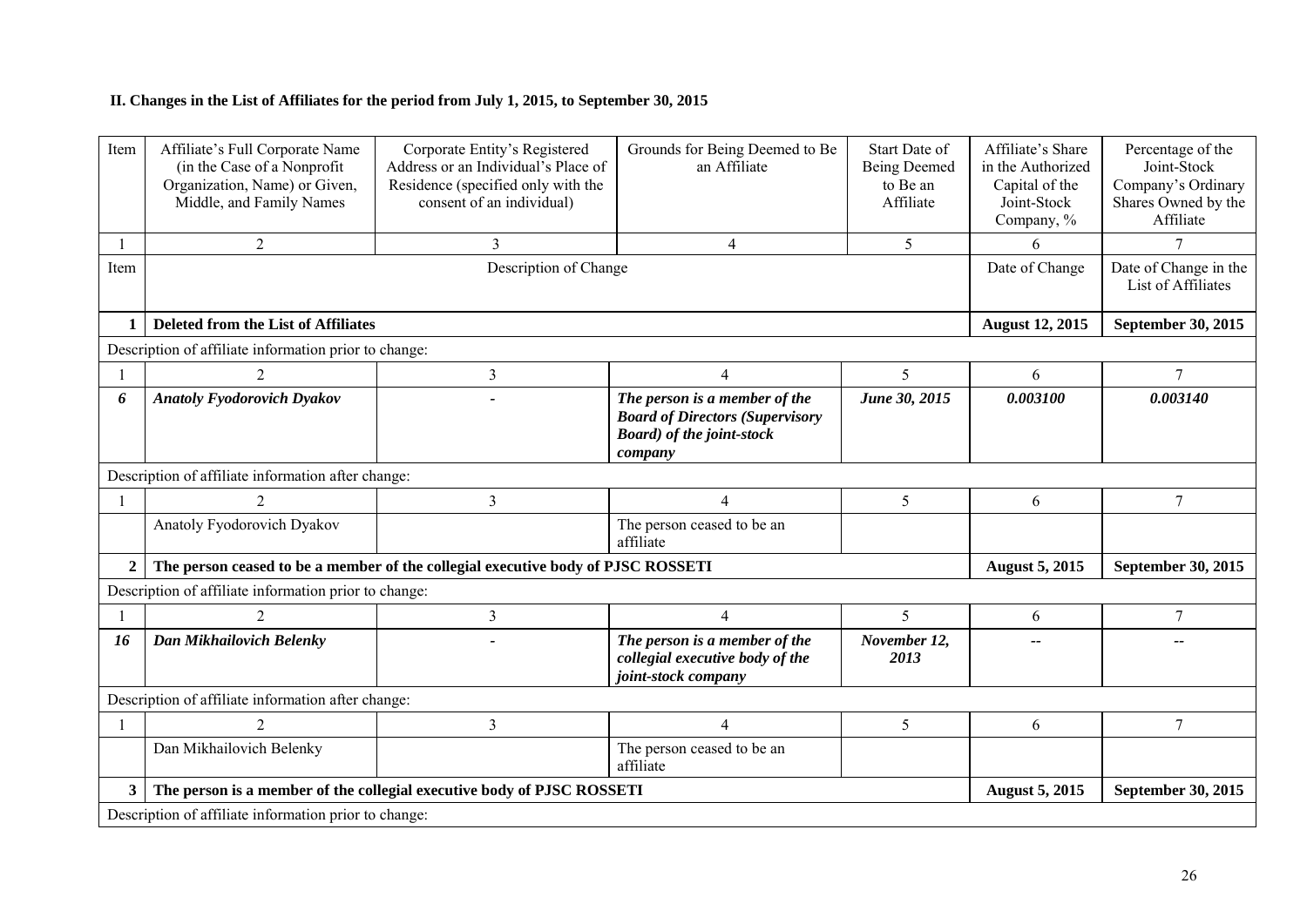|                         | $\overline{2}$                                                                                    | $\overline{3}$                                            | $\overline{4}$                                                                                                                                                                                                   | 5                    | 6                   | $\overline{7}$     |  |  |  |
|-------------------------|---------------------------------------------------------------------------------------------------|-----------------------------------------------------------|------------------------------------------------------------------------------------------------------------------------------------------------------------------------------------------------------------------|----------------------|---------------------|--------------------|--|--|--|
|                         | Nikolay Nikolayevich Varlamov                                                                     |                                                           | The person was not an affiliate                                                                                                                                                                                  |                      |                     |                    |  |  |  |
|                         | Description of affiliate information after change:                                                |                                                           |                                                                                                                                                                                                                  |                      |                     |                    |  |  |  |
| $\overline{1}$          | $\overline{2}$                                                                                    | 3                                                         | $\overline{4}$                                                                                                                                                                                                   | 5                    | 6                   | $\overline{7}$     |  |  |  |
| 15                      | Nikolay Nikolayevich Varlamov                                                                     |                                                           | The person is a member of the<br>collegial executive body of the<br>joint-stock company                                                                                                                          | August 5, 2015       |                     |                    |  |  |  |
| $\overline{\mathbf{4}}$ | Change in the corporate name of an affiliate of PJSC ROSSETI                                      |                                                           |                                                                                                                                                                                                                  |                      | <b>July 8, 2015</b> | September 30, 2015 |  |  |  |
|                         | Description of affiliate information prior to change:                                             |                                                           |                                                                                                                                                                                                                  |                      |                     |                    |  |  |  |
|                         | 2                                                                                                 | 3                                                         | 4                                                                                                                                                                                                                | 5                    | 6                   | 7                  |  |  |  |
| 20                      | <b>Open Joint-Stock Company</b><br><b>Federal Grid Company of</b><br><b>Unified Energy System</b> | Russia, 117630, Moscow, ul.<br>Akademika Chelomeya, d. 5A | The joint-stock company may<br>control more than 20 percent of<br>the total number of votes<br>attaching to the shares<br>(contributions, stakes)<br>comprising the authorized<br>(share) capital of such person | June 14, 2013        |                     |                    |  |  |  |
|                         |                                                                                                   |                                                           | The person is a member of the<br>same group of persons as the<br>joint-stock company                                                                                                                             | <b>July 10, 2012</b> |                     |                    |  |  |  |
|                         | Description of affiliate information after change:                                                |                                                           |                                                                                                                                                                                                                  |                      |                     |                    |  |  |  |
|                         | 2                                                                                                 | 3                                                         | $\overline{4}$                                                                                                                                                                                                   | 5 <sup>1</sup>       | 6                   | 7                  |  |  |  |
| 19                      | Federal Grid Company of Unified<br>Energy System, Public Joint-<br><b>Stock Company</b>           | Russia, 117630, Moscow, ul.<br>Akademika Chelomeya, d. 5A | The joint-stock company may<br>control more than 20 percent of<br>the total number of votes<br>attaching to the shares<br>(contributions, stakes) comprising<br>the authorized (share) capital of<br>such person | June 14, 2013        |                     |                    |  |  |  |
|                         |                                                                                                   |                                                           | The person is a member of the<br>same group of persons as the<br>joint-stock company                                                                                                                             | July 10, 2012        |                     |                    |  |  |  |
| 5                       | Change in the corporate name and registered address of an affiliate of PJSC ROSSETI               |                                                           |                                                                                                                                                                                                                  |                      | July 7, 2015        | September 30, 2015 |  |  |  |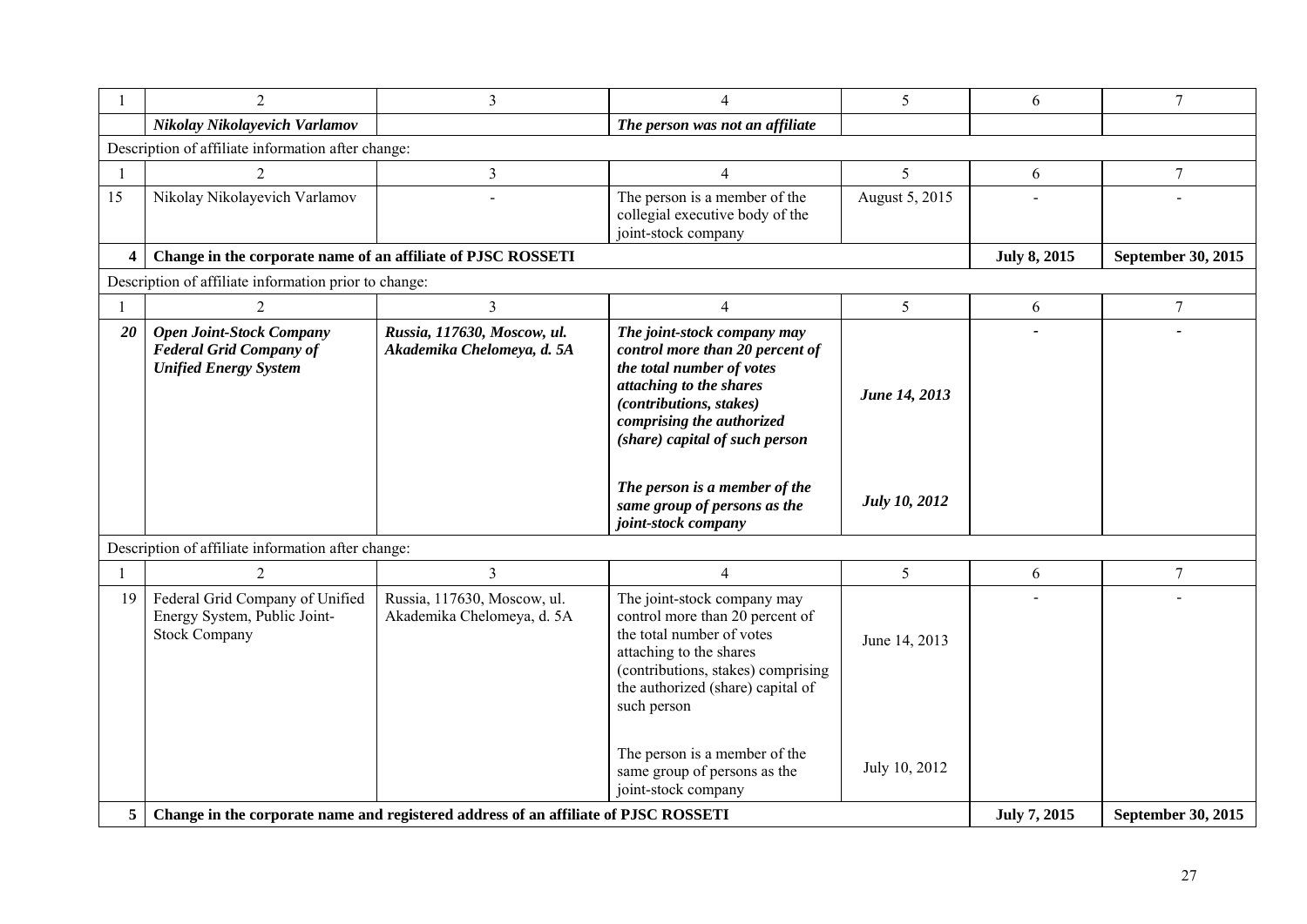|                | Description of affiliate information prior to change:                                                 |                                                                                     |                                                                                                                                                                                                                                                   |                |              |                           |  |
|----------------|-------------------------------------------------------------------------------------------------------|-------------------------------------------------------------------------------------|---------------------------------------------------------------------------------------------------------------------------------------------------------------------------------------------------------------------------------------------------|----------------|--------------|---------------------------|--|
| $\mathbf{1}$   | 2                                                                                                     | 3                                                                                   | $\overline{4}$                                                                                                                                                                                                                                    | 5              | 6            | 7                         |  |
| 21             | <b>Interregional Distribution Grid</b><br><b>Company of Centre, Joint-Stock</b><br>Company            | Russia, 127018, Moscow, 2-ya<br>Yamskaya ul., d. 4                                  | The joint-stock company may<br>control more than 20 percent of<br>the total number of votes<br>attaching to the shares<br>(contributions, stakes)<br>comprising the authorized<br>(share) capital of such person                                  | July 1, 2008   |              |                           |  |
|                |                                                                                                       |                                                                                     | The person is a member of the<br>same group of persons as the<br>joint-stock company                                                                                                                                                              | July 1, 2008   |              |                           |  |
|                | Description of affiliate information after change:                                                    |                                                                                     |                                                                                                                                                                                                                                                   |                |              |                           |  |
| $\mathbf{1}$   | 2                                                                                                     | $\overline{3}$                                                                      | $\overline{4}$                                                                                                                                                                                                                                    | 5 <sup>1</sup> | 6            | $\overline{7}$            |  |
| 20             | Interregional Distribution Grid<br>Company of Centre, Public Joint-<br><b>Stock Company</b>           | Moscow, Russia                                                                      | The joint-stock company may<br>control more than 20 percent of<br>the total number of votes<br>attaching to the shares<br>(contributions, stakes) comprising<br>the authorized (share) capital of<br>such person<br>The person is a member of the | July 1, 2008   |              |                           |  |
|                |                                                                                                       |                                                                                     | same group of persons as the<br>joint-stock company                                                                                                                                                                                               | July 1, 2008   |              |                           |  |
| 6              |                                                                                                       | Change in the corporate name and registered address of an affiliate of PJSC ROSSETI |                                                                                                                                                                                                                                                   |                | July 3, 2015 | <b>September 30, 2015</b> |  |
|                | Description of affiliate information prior to change:                                                 |                                                                                     |                                                                                                                                                                                                                                                   |                |              |                           |  |
| $\overline{1}$ | $\overline{2}$                                                                                        | $\overline{3}$                                                                      | $\overline{4}$                                                                                                                                                                                                                                    | 5              | 6            | $\tau$                    |  |
| 22             | <b>Interregional Distribution Grid</b><br><b>Company of North-West, Joint</b><br><b>Stock Company</b> | Russia, 188300, Leningrad<br>Region, Gatchina, ul. Sobornaya,<br>d.31               | The joint-stock company may<br>control more than 20 percent of<br>the total number of votes<br>attaching to the shares<br>(contributions, stakes)<br>comprising the authorized<br>(share) capital of such person                                  | July 1, 2008   |              |                           |  |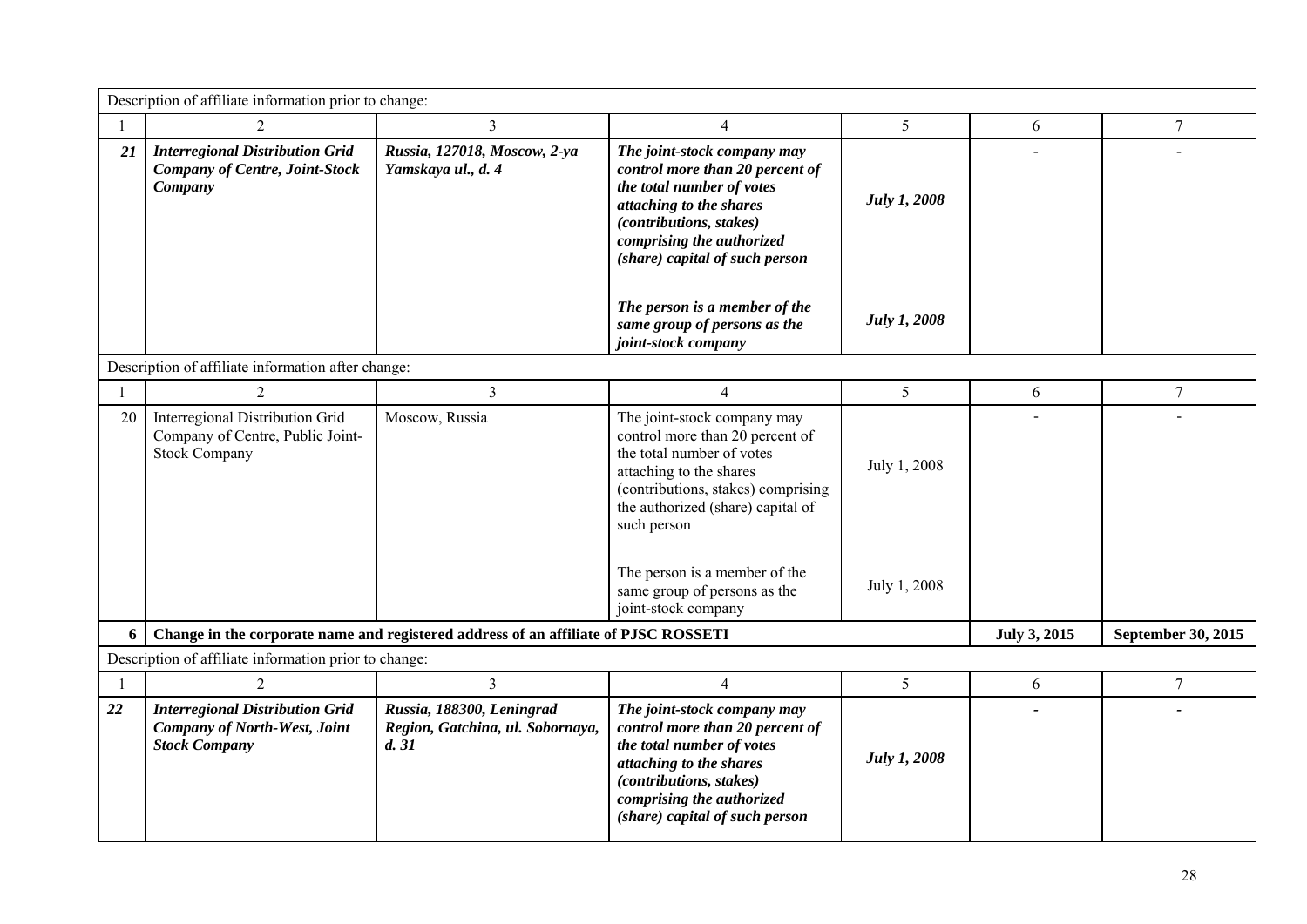|                |                                                                                             |                                                   | The person is a member of the<br>same group of persons as the<br>joint-stock company                                                                                                                             | <b>July 1, 2008</b> |          |                |  |  |  |
|----------------|---------------------------------------------------------------------------------------------|---------------------------------------------------|------------------------------------------------------------------------------------------------------------------------------------------------------------------------------------------------------------------|---------------------|----------|----------------|--|--|--|
|                | Description of affiliate information after change:                                          |                                                   |                                                                                                                                                                                                                  |                     |          |                |  |  |  |
| $\overline{1}$ | $\overline{2}$                                                                              | $\overline{3}$                                    | $\overline{4}$                                                                                                                                                                                                   | 5 <sup>5</sup>      | 6        | $\tau$         |  |  |  |
| 21             | Interregional Distribution Grid<br>Company of North-West, Public<br>Joint Stock Company     | Gatchina, Leningrad Region,<br>Russia             | The joint-stock company may<br>control more than 20 percent of<br>the total number of votes<br>attaching to the shares<br>(contributions, stakes) comprising<br>the authorized (share) capital of<br>such person | July 1, 2008        |          |                |  |  |  |
|                |                                                                                             |                                                   | The person is a member of the<br>same group of persons as the<br>joint-stock company                                                                                                                             | July 1, 2008        |          |                |  |  |  |
| $\overline{7}$ | Change in the corporate name of an affiliate of PJSC ROSSETI                                |                                                   | <b>July 10, 2015</b>                                                                                                                                                                                             | September 30, 2015  |          |                |  |  |  |
|                | Description of affiliate information prior to change:                                       |                                                   |                                                                                                                                                                                                                  |                     |          |                |  |  |  |
| $\overline{1}$ | $\overline{2}$                                                                              | $\mathfrak{Z}$                                    | $\overline{4}$                                                                                                                                                                                                   | 5                   | 6        | $\overline{7}$ |  |  |  |
| 24             | <b>Interregional Distribution Grid</b><br><b>Company of Siberia, Joint Stock</b><br>Company | Russia, 660021, Krasnoyarsk, ul.<br>Bograda, 144a | The joint-stock company may<br>control more than 20 percent of<br>the total number of votes<br>attaching to the shares<br>(contributions, stakes)<br>comprising the authorized<br>(share) capital of such person | <b>July 1, 2008</b> | 0.000323 | 0.000327       |  |  |  |
|                |                                                                                             |                                                   | The person is a member of the<br>same group of persons as the<br>joint-stock company                                                                                                                             | <b>July 1, 2008</b> |          |                |  |  |  |
|                | Description of affiliate information after change:                                          |                                                   |                                                                                                                                                                                                                  |                     |          |                |  |  |  |
| $\mathbf{1}$   | $\overline{2}$                                                                              | $\overline{3}$                                    | $\overline{4}$                                                                                                                                                                                                   | 5 <sup>5</sup>      | 6        | $\overline{7}$ |  |  |  |
| 23             | Public Joint Stock Company<br><b>Interregional Distribution Grid</b><br>Company of Siberia  | Russia, 660021, Krasnoyarsk, ul.<br>Bograda, 144a | The joint-stock company may<br>control more than 20 percent of<br>the total number of votes                                                                                                                      |                     | 0.000323 | 0.000327       |  |  |  |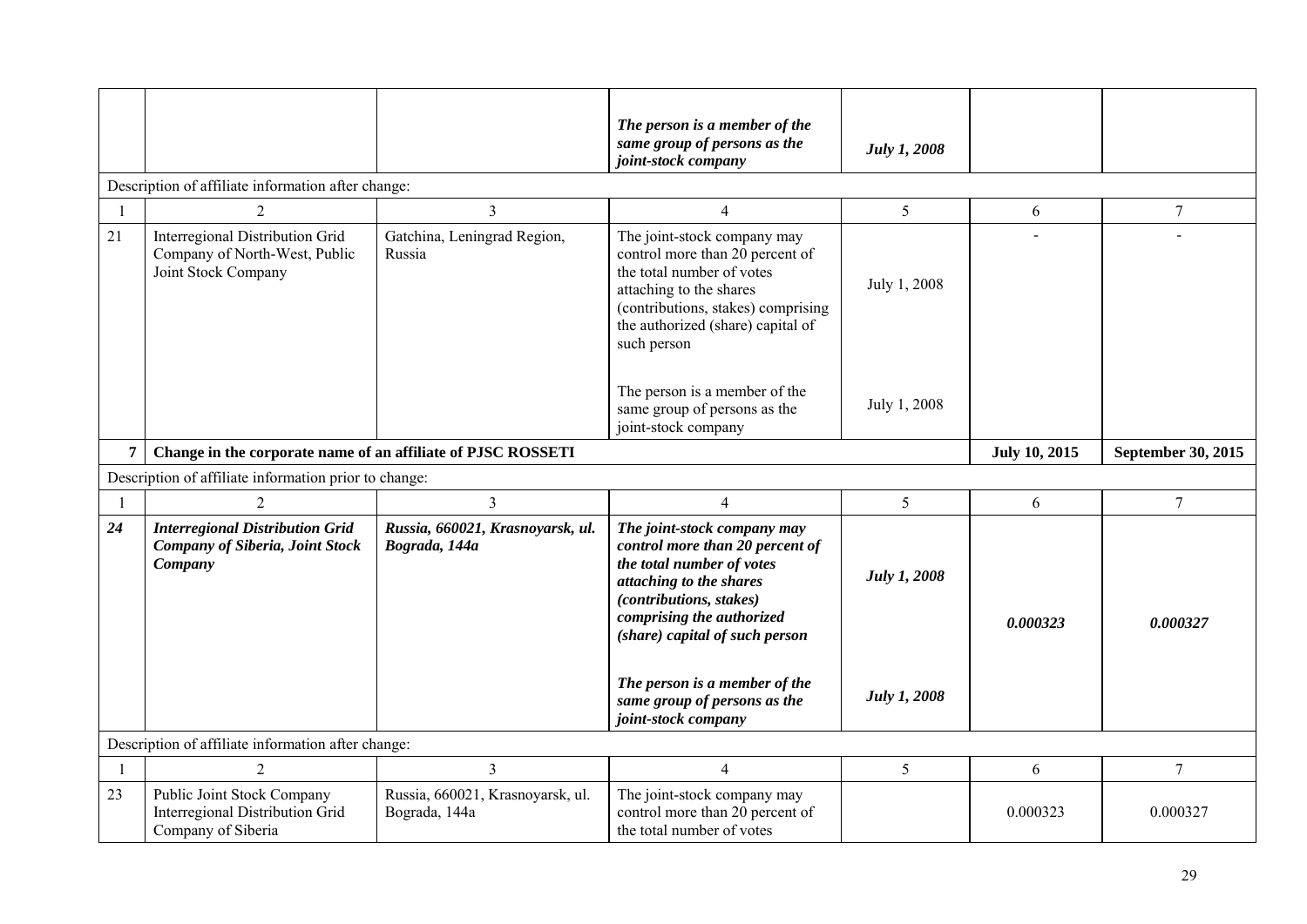|    |                                                                                                                    |                                                                                     | attaching to the shares<br>(contributions, stakes) comprising<br>the authorized (share) capital of<br>such person<br>The person is a member of the<br>same group of persons as the<br>joint-stock company                                         | July 1, 2008<br>July 1, 2008 |                     |                    |
|----|--------------------------------------------------------------------------------------------------------------------|-------------------------------------------------------------------------------------|---------------------------------------------------------------------------------------------------------------------------------------------------------------------------------------------------------------------------------------------------|------------------------------|---------------------|--------------------|
| 8  | Change in the corporate name of an affiliate of PJSC ROSSETI                                                       |                                                                                     |                                                                                                                                                                                                                                                   |                              | <b>July 9, 2015</b> | September 30, 2015 |
|    | Description of affiliate information prior to change:                                                              |                                                                                     |                                                                                                                                                                                                                                                   |                              |                     |                    |
|    | $\overline{2}$                                                                                                     | 3                                                                                   | $\overline{4}$                                                                                                                                                                                                                                    | 5 <sup>5</sup>               | 6                   | $\overline{7}$     |
| 25 | <b>Interregional Distribution Grid</b><br><b>Company of Center and Volga</b><br><b>Region, Joint Stock Company</b> | Russia, 603950, Nizhni<br>Novgorod, ul. Rozhdestvenskaya,<br>d.33                   | The joint-stock company may<br>control more than 20 percent of<br>the total number of votes<br>attaching to the shares<br>(contributions, stakes)<br>comprising the authorized<br>(share) capital of such person<br>The person is a member of the | <b>July 1, 2008</b>          | 0.001275            | 0.001292           |
|    |                                                                                                                    |                                                                                     | same group of persons as the<br>joint-stock company                                                                                                                                                                                               | <b>July 1, 2008</b>          |                     |                    |
|    | Description of affiliate information after change:                                                                 |                                                                                     |                                                                                                                                                                                                                                                   |                              |                     |                    |
|    | $\overline{2}$                                                                                                     | 3                                                                                   | $\overline{4}$                                                                                                                                                                                                                                    | 5                            | 6                   | $7\phantom{.0}$    |
| 24 | Interregional Distribution Grid<br>Company of Center and Volga<br>Region, Public Joint Stock<br>Company            | Russia, 603950, Nizhni<br>Novgorod, ul. Rozhdestvenskaya,<br>d. 33                  | The joint-stock company may<br>control more than 20 percent of<br>the total number of votes<br>attaching to the shares<br>(contributions, stakes) comprising<br>the authorized (share) capital of<br>such person                                  | July 1, 2008                 | 0.001275            | 0.001292           |
| 9  |                                                                                                                    | Change in the corporate name and registered address of an affiliate of PJSC ROSSETI | The person is a member of the<br>same group of persons as the<br>joint-stock company                                                                                                                                                              | July 1, 2008                 | <b>July 1, 2015</b> | September 30, 2015 |
|    |                                                                                                                    |                                                                                     |                                                                                                                                                                                                                                                   |                              |                     |                    |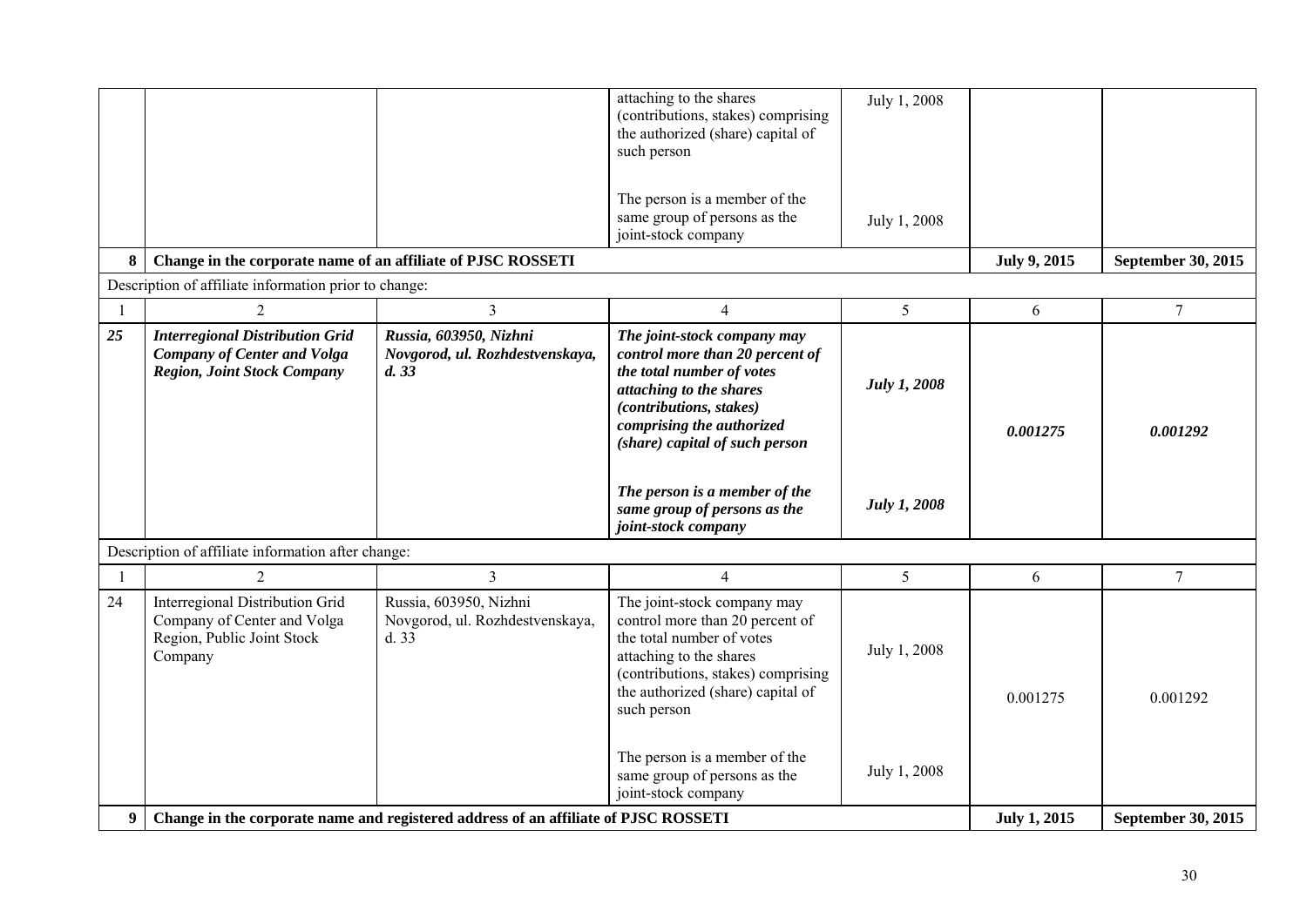|    | Description of affiliate information prior to change:                                                        |                                                                                                              |                                                                                                                                                                                                                                                                                                          |                              |                     |                    |  |
|----|--------------------------------------------------------------------------------------------------------------|--------------------------------------------------------------------------------------------------------------|----------------------------------------------------------------------------------------------------------------------------------------------------------------------------------------------------------------------------------------------------------------------------------------------------------|------------------------------|---------------------|--------------------|--|
|    | $\overline{2}$                                                                                               | 3                                                                                                            | $\overline{4}$                                                                                                                                                                                                                                                                                           | 5                            | 6                   | 7                  |  |
| 26 | <b>Interregional Distribution Grid</b><br><b>Company of South, Joint Stock</b><br>Company                    | Russia, 344002, Rostov-on-Don,<br>ul. Bolshaya Sadovaya, d. 49                                               | The joint-stock company may<br>control more than 20 percent of<br>the total number of votes<br>attaching to the shares<br>(contributions, stakes)<br>comprising the authorized<br>(share) capital of such person                                                                                         | July 1, 2008                 |                     |                    |  |
|    |                                                                                                              |                                                                                                              | The person is a member of the<br>same group of persons as the<br>joint-stock company                                                                                                                                                                                                                     | July 1, 2008                 |                     |                    |  |
|    | Description of affiliate information after change:                                                           |                                                                                                              |                                                                                                                                                                                                                                                                                                          |                              |                     |                    |  |
|    | 2                                                                                                            | $\overline{3}$                                                                                               | $\overline{4}$                                                                                                                                                                                                                                                                                           | 5                            | 6                   | $\overline{7}$     |  |
| 25 | Interregional Distribution Grid<br>Company of South, Public Joint<br><b>Stock Company</b>                    | Rostov-on-Don, Russia                                                                                        | The joint-stock company may<br>control more than 20 percent of<br>the total number of votes<br>attaching to the shares<br>(contributions, stakes) comprising<br>the authorized (share) capital of<br>such person<br>The person is a member of the<br>same group of persons as the<br>joint-stock company | July 1, 2008<br>July 1, 2008 |                     |                    |  |
| 10 | Change in the corporate name of an affiliate of PJSC ROSSETI                                                 |                                                                                                              |                                                                                                                                                                                                                                                                                                          |                              | <b>July 2, 2015</b> | September 30, 2015 |  |
|    | Description of affiliate information prior to change:                                                        |                                                                                                              |                                                                                                                                                                                                                                                                                                          |                              |                     |                    |  |
|    | 2                                                                                                            | $\overline{3}$                                                                                               | $\overline{4}$                                                                                                                                                                                                                                                                                           | 5                            | 6                   | $\overline{7}$     |  |
| 28 | <b>Interregional Distribution Grid</b><br><b>Company of Northern Caucasus,</b><br><b>Joint-Stock Company</b> | Russia, 357506, Stavropol<br>Territory, Pyatigorsk, village of<br>Energetik, ul. Podstantsionnaya,<br>d. 13a | The joint-stock company may<br>control more than 20 percent of<br>the total number of votes<br>attaching to the shares<br>(contributions, stakes)<br>comprising the authorized<br>(share) capital of such person                                                                                         | July 1, 2008                 |                     |                    |  |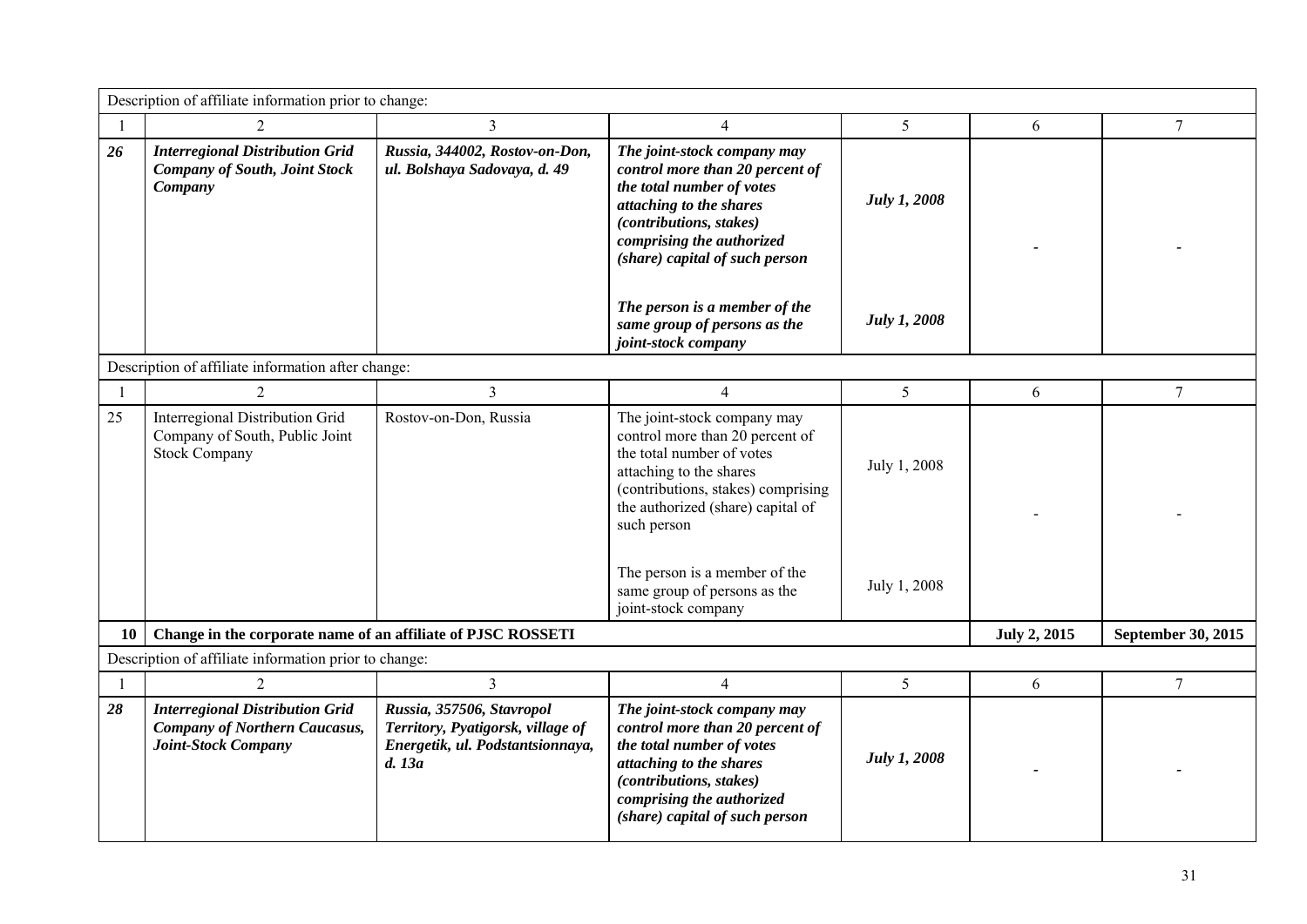|                |                                                                                                |                                                                                                                                | The person is a member of the<br>same group of persons as the<br>joint-stock company                                                                                                                             | <b>July 1, 2008</b> |          |                 |  |  |  |
|----------------|------------------------------------------------------------------------------------------------|--------------------------------------------------------------------------------------------------------------------------------|------------------------------------------------------------------------------------------------------------------------------------------------------------------------------------------------------------------|---------------------|----------|-----------------|--|--|--|
|                | Description of affiliate information after change:                                             |                                                                                                                                |                                                                                                                                                                                                                  |                     |          |                 |  |  |  |
| $\overline{1}$ | $\overline{2}$                                                                                 | $\overline{3}$                                                                                                                 | $\overline{4}$                                                                                                                                                                                                   | 5                   | 6        | $\overline{7}$  |  |  |  |
| 27             | Interregional Distribution Grid<br>Company of Northern Caucasus,<br>Public Joint-Stock Company | Russia, 357506, Stavropol<br>Territory, Pyatigorsk, village of<br>Energetik, ul. Podstantsionnaya,<br>d. 13a                   | The joint-stock company may<br>control more than 20 percent of<br>the total number of votes<br>attaching to the shares<br>(contributions, stakes) comprising<br>the authorized (share) capital of<br>such person | July 1, 2008        |          |                 |  |  |  |
|                |                                                                                                |                                                                                                                                | The person is a member of the<br>same group of persons as the<br>joint-stock company                                                                                                                             | July 1, 2008        |          |                 |  |  |  |
| 11             | Change in the corporate name and registered address of an affiliate of PJSC ROSSETI            | July 15, 2015                                                                                                                  | <b>September 30, 2015</b>                                                                                                                                                                                        |                     |          |                 |  |  |  |
|                | Description of affiliate information prior to change:                                          |                                                                                                                                |                                                                                                                                                                                                                  |                     |          |                 |  |  |  |
| $\overline{1}$ | $\overline{2}$                                                                                 | $\overline{3}$                                                                                                                 | $\overline{4}$                                                                                                                                                                                                   | 5                   | 6        | $7\phantom{.0}$ |  |  |  |
| 29             | <b>Joint Stock Company</b><br>Tyumenenergo                                                     | Russia, 628406, Tyumen Region,<br><b>Khanty-Mansijsk Autonomous</b><br>District - Yugra, Surgut, ul.<br>Universitetskaya, d. 4 | The joint-stock company may<br>control more than 20 percent of<br>the total number of votes<br>attaching to the shares<br>(contributions, stakes)<br>comprising the authorized<br>(share) capital of such person | <b>July 1, 2008</b> | 0.003061 |                 |  |  |  |
|                |                                                                                                |                                                                                                                                | The person is a member of the<br>same group of persons as the<br>joint-stock company                                                                                                                             | July 1, 2008        |          |                 |  |  |  |
|                | Description of affiliate information after change:                                             |                                                                                                                                |                                                                                                                                                                                                                  |                     |          |                 |  |  |  |
| $\mathbf{1}$   | $\overline{2}$                                                                                 | $\overline{3}$                                                                                                                 | $\overline{4}$                                                                                                                                                                                                   | 5                   | 6        | $7\overline{ }$ |  |  |  |
| 28             | Joint Stock Company<br>Tyumenenergo                                                            | Surgut, Khanty-Mansijsk<br>Autonomous District - Yugra,<br>Tyumen Region, Russia                                               | The joint-stock company may<br>control more than 20 percent of<br>the total number of votes                                                                                                                      |                     | 0.003061 |                 |  |  |  |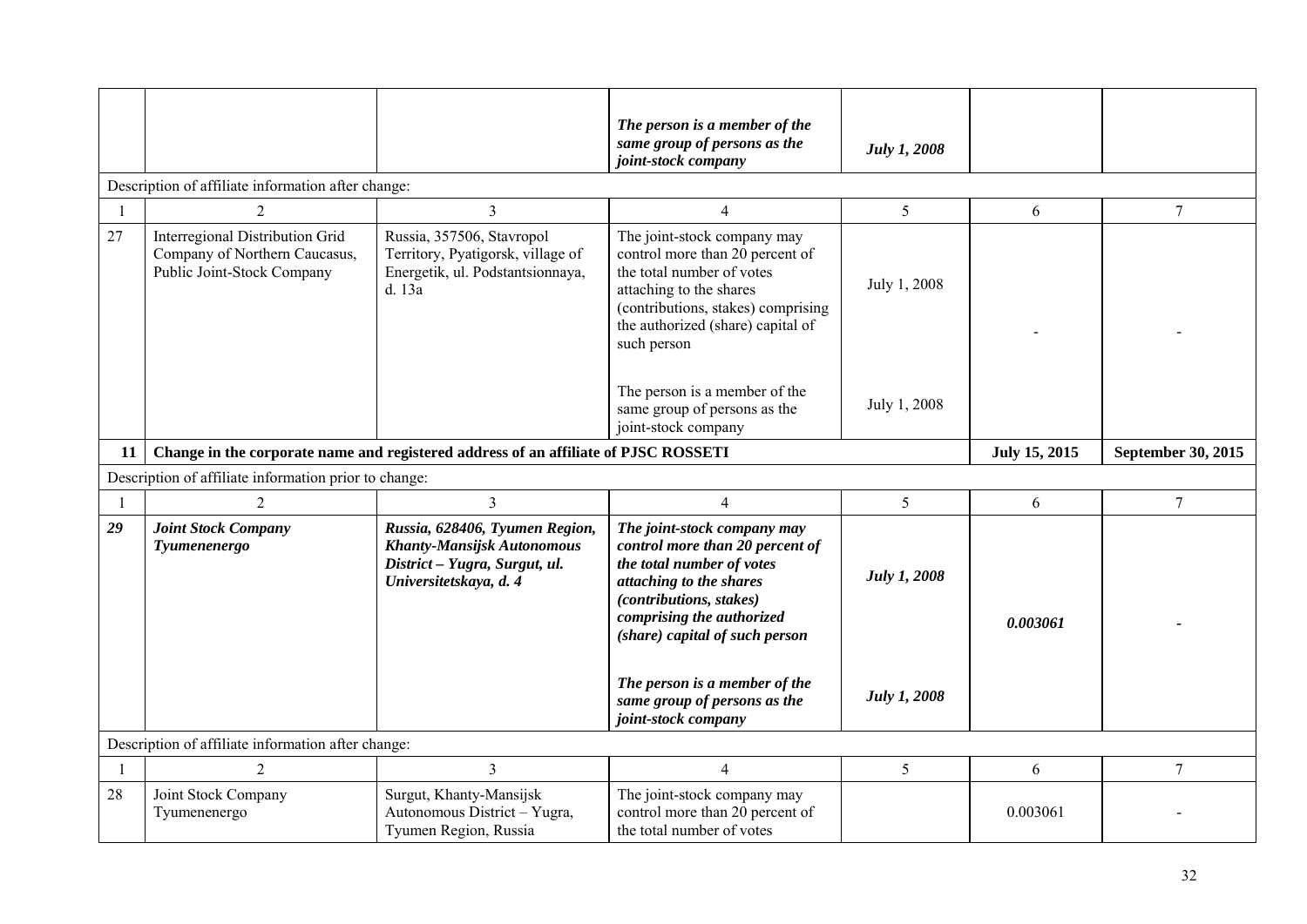|                |                                                       |                                                                                     | attaching to the shares<br>(contributions, stakes) comprising<br>the authorized (share) capital of<br>such person<br>The person is a member of the                                                               | July 1, 2008        |                      |                    |
|----------------|-------------------------------------------------------|-------------------------------------------------------------------------------------|------------------------------------------------------------------------------------------------------------------------------------------------------------------------------------------------------------------|---------------------|----------------------|--------------------|
|                |                                                       |                                                                                     | same group of persons as the<br>joint-stock company                                                                                                                                                              | July 1, 2008        |                      |                    |
| 12             |                                                       | Change in the corporate name and registered address of an affiliate of PJSC ROSSETI |                                                                                                                                                                                                                  |                     | <b>July 20, 2015</b> | September 30, 2015 |
|                | Description of affiliate information prior to change: |                                                                                     |                                                                                                                                                                                                                  |                     |                      |                    |
| $\overline{1}$ | $\overline{2}$                                        | $\overline{3}$                                                                      | $\overline{4}$                                                                                                                                                                                                   | 5 <sup>5</sup>      | 6                    | $\overline{7}$     |
| 30             | <b>JOINT-STOCK COMPANY</b><br><b>LENENERGO</b>        | Russia, 196247, Saint<br>Petersburg, ploshchad<br>Konstitutsii, d. 1                | The joint-stock company may<br>control more than 20 percent of<br>the total number of votes<br>attaching to the shares<br>(contributions, stakes)<br>comprising the authorized<br>(share) capital of such person | <b>July 1, 2008</b> |                      |                    |
|                |                                                       |                                                                                     | The person is a member of the<br>same group of persons as the<br>joint-stock company                                                                                                                             | <b>July 1, 2008</b> |                      |                    |
|                | Description of affiliate information after change:    |                                                                                     |                                                                                                                                                                                                                  |                     |                      |                    |
| -1             | $\overline{2}$                                        | $\overline{3}$                                                                      | $\overline{4}$                                                                                                                                                                                                   | 5                   | 6                    | $\overline{7}$     |
| 29             | PUBLIC JOINT-STOCK<br><b>COMPANY LENENERGO</b>        | Saint Petersburg, Russia                                                            | The joint-stock company may<br>control more than 20 percent of<br>the total number of votes<br>attaching to the shares<br>(contributions, stakes) comprising<br>the authorized (share) capital of<br>such person | July 1, 2008        |                      |                    |
| 13             |                                                       | Change in the corporate name and registered address of an affiliate of PJSC ROSSETI | The person is a member of the<br>same group of persons as the<br>joint-stock company                                                                                                                             | July 1, 2008        | <b>July 13, 2015</b> | September 30, 2015 |
|                |                                                       |                                                                                     |                                                                                                                                                                                                                  |                     |                      |                    |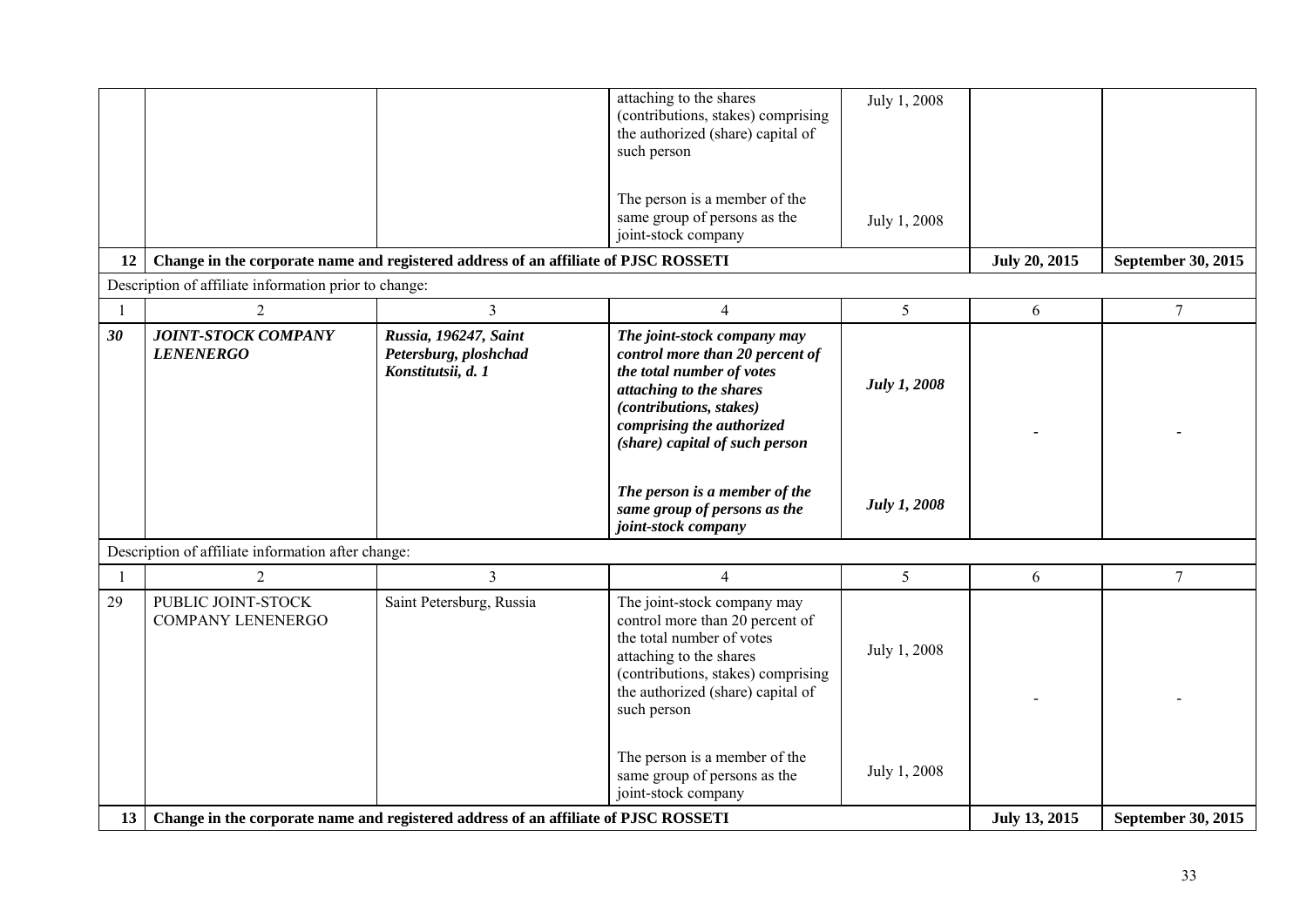|                | Description of affiliate information prior to change:                        |                                                                                     |                                                                                                                                                                                                                                                                                                          |                              |                       |                    |  |  |
|----------------|------------------------------------------------------------------------------|-------------------------------------------------------------------------------------|----------------------------------------------------------------------------------------------------------------------------------------------------------------------------------------------------------------------------------------------------------------------------------------------------------|------------------------------|-----------------------|--------------------|--|--|
| $\overline{1}$ | $\overline{2}$                                                               | $\overline{3}$                                                                      | 4                                                                                                                                                                                                                                                                                                        | 5                            | 6                     | $\tau$             |  |  |
| 31             | <b>Joint-Stock Company Moscow</b><br><b>United Electric Grid Company</b>     | Russia, 115114, Moscow, 2-oy<br>Paveletsky proezd, d. 3, str. 2                     | The joint-stock company may<br>control more than 20 percent of<br>the total number of votes<br>attaching to the shares<br>(contributions, stakes)<br>comprising the authorized<br>(share) capital of such person                                                                                         | <b>July 1, 2008</b>          |                       |                    |  |  |
|                |                                                                              |                                                                                     | The person is a member of the<br>same group of persons as the<br>joint-stock company                                                                                                                                                                                                                     | <b>July 1, 2008</b>          |                       |                    |  |  |
|                | Description of affiliate information after change:                           |                                                                                     |                                                                                                                                                                                                                                                                                                          |                              |                       |                    |  |  |
| $\overline{1}$ | $\overline{2}$                                                               | $\overline{3}$                                                                      | $\overline{4}$                                                                                                                                                                                                                                                                                           | 5                            | 6                     | $\overline{7}$     |  |  |
| 30             | Public Joint-Stock Company<br>Moscow United Electric Grid<br>Company         | Moscow, Russia                                                                      | The joint-stock company may<br>control more than 20 percent of<br>the total number of votes<br>attaching to the shares<br>(contributions, stakes) comprising<br>the authorized (share) capital of<br>such person<br>The person is a member of the<br>same group of persons as the<br>joint-stock company | July 1, 2008<br>July 1, 2008 |                       |                    |  |  |
| 14             |                                                                              | Change in the corporate name and registered address of an affiliate of PJSC ROSSETI |                                                                                                                                                                                                                                                                                                          |                              | <b>August 8, 2015</b> | September 30, 2015 |  |  |
|                | Description of affiliate information prior to change:                        |                                                                                     |                                                                                                                                                                                                                                                                                                          |                              |                       |                    |  |  |
| $\mathbf{1}$   | $\overline{2}$                                                               | $\overline{3}$                                                                      | $\overline{4}$                                                                                                                                                                                                                                                                                           | 5                            | 6                     | $\tau$             |  |  |
| 32             | Yantarenergo Joint-Stock<br><b>Company for Energy and</b><br>Electrification | Russia, 236000, Kaliningrad, ul.<br>Teatralnaya, d. 34                              | The joint-stock company may<br>control more than 20 percent of<br>the total number of votes<br>attaching to the shares<br>(contributions, stakes)<br>comprising the authorized<br>(share) capital of such person                                                                                         | <b>July 1, 2008</b>          |                       |                    |  |  |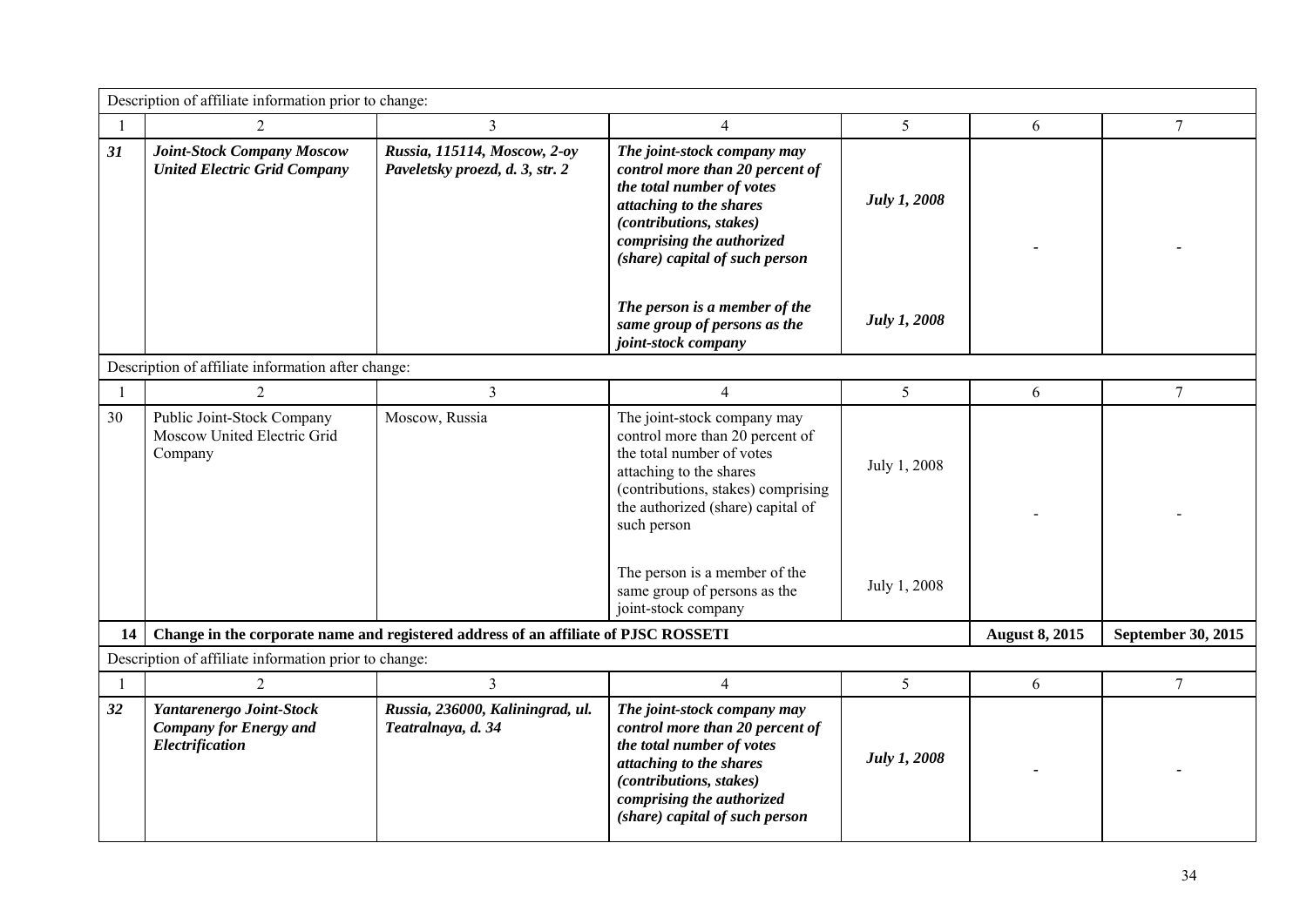|              |                                                                  |                                                                                     | The person is a member of the<br>same group of persons as the<br>joint-stock company.                                                                                                                            | <b>July 1, 2008</b> |               |                           |
|--------------|------------------------------------------------------------------|-------------------------------------------------------------------------------------|------------------------------------------------------------------------------------------------------------------------------------------------------------------------------------------------------------------|---------------------|---------------|---------------------------|
|              | Description of affiliate information after change:               |                                                                                     |                                                                                                                                                                                                                  |                     |               |                           |
| $\mathbf{1}$ | $\overline{2}$                                                   | $\mathfrak{Z}$                                                                      | $\overline{4}$                                                                                                                                                                                                   | 5                   | 6             | $\overline{7}$            |
| 31           | Yantarenergo Joint-Stock<br>Company                              | Kaliningrad, Russia                                                                 | The joint-stock company may<br>control more than 20 percent of<br>the total number of votes<br>attaching to the shares<br>(contributions, stakes) comprising<br>the authorized (share) capital of<br>such person | July 1, 2008        |               |                           |
|              |                                                                  |                                                                                     | The person is a member of the<br>same group of persons as the<br>joint-stock company.                                                                                                                            | July 1, 2008        |               |                           |
| 15           |                                                                  | Change in the corporate name and registered address of an affiliate of PJSC ROSSETI |                                                                                                                                                                                                                  |                     | July 31, 2015 | <b>September 30, 2015</b> |
|              | Description of affiliate information prior to change:            |                                                                                     |                                                                                                                                                                                                                  |                     |               |                           |
|              | $\overline{2}$                                                   | $\overline{3}$                                                                      | $\overline{4}$                                                                                                                                                                                                   | 5                   | 6             | $\tau$                    |
| 34           | <b>Dagestan Energy Supply</b><br>Company, Joint-Stock Company    | Russia, 367000, Republic of<br>Dagestan, Makhachkala, ul.<br>Dakhadaeva, d. 73      | The joint-stock company may<br>control more than 20 percent of<br>the total number of votes<br>attaching to the shares<br>(contributions, stakes)<br>comprising the authorized<br>(share) capital of such person | <b>July 1, 2008</b> |               |                           |
|              |                                                                  |                                                                                     | The person is a member of the<br>same group of persons as the<br>joint-stock company                                                                                                                             | <b>July 1, 2008</b> |               |                           |
|              | Description of affiliate information after change:               |                                                                                     |                                                                                                                                                                                                                  |                     |               |                           |
|              | $\overline{2}$                                                   | $\overline{3}$                                                                      | $\overline{4}$                                                                                                                                                                                                   | 5                   | 6             | $7\overline{ }$           |
| 33           | Dagestan Energy Supply<br>Company, Public Joint-Stock<br>Company | Makhachkala, Republic of<br>Dagestan, Russia                                        | The joint-stock company may<br>control more than 20 percent of<br>the total number of votes                                                                                                                      |                     |               |                           |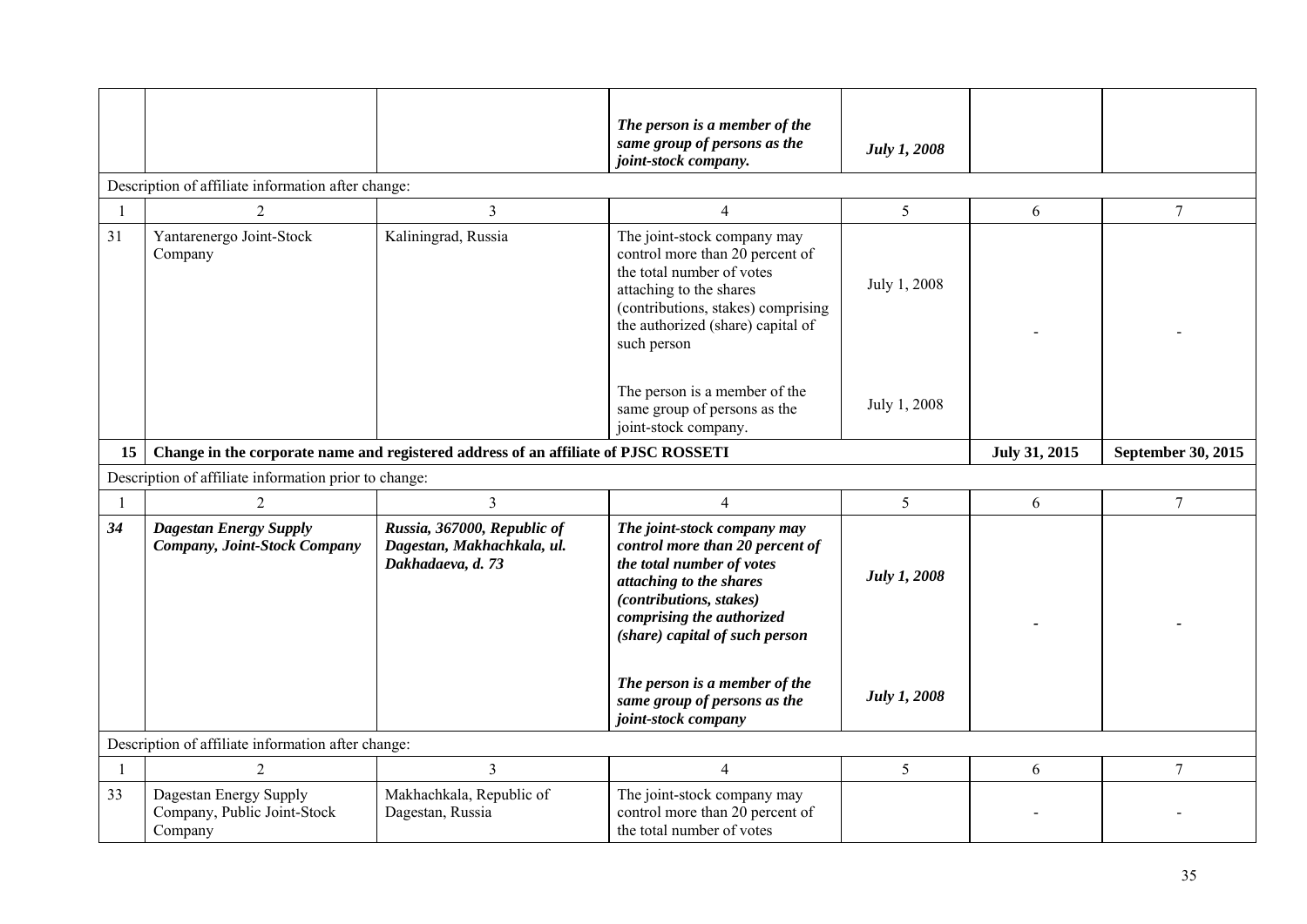|                |                                                                                                                                              |                                                                                     | attaching to the shares<br>(contributions, stakes) comprising<br>the authorized (share) capital of<br>such person<br>The person is a member of the<br>same group of persons as the<br>joint-stock company                                                                                                | July 1, 2008<br>July 1, 2008               |                      |                    |
|----------------|----------------------------------------------------------------------------------------------------------------------------------------------|-------------------------------------------------------------------------------------|----------------------------------------------------------------------------------------------------------------------------------------------------------------------------------------------------------------------------------------------------------------------------------------------------------|--------------------------------------------|----------------------|--------------------|
| 16             | Change in the corporate name and registered address of an affiliate of PJSC ROSSETI<br>Description of affiliate information prior to change: |                                                                                     | <b>July 29, 2015</b>                                                                                                                                                                                                                                                                                     | September 30, 2015                         |                      |                    |
| $\overline{1}$ | $\overline{2}$                                                                                                                               | 3                                                                                   | $\overline{4}$                                                                                                                                                                                                                                                                                           | 5 <sup>5</sup>                             | 6                    | $\overline{7}$     |
| 35             | Kabardino-Balkaria Energy and<br><b>Electrification Company, Joint-</b><br><b>Stock Company</b>                                              | Russia, 360000, Kabardino-<br>Balkarian Republic, Nalchik, ul.<br>Shchorsa, d. 6    | The joint-stock company may<br>control more than 20 percent of<br>the total number of votes<br>attaching to the shares<br>(contributions, stakes)<br>comprising the authorized<br>(share) capital of such person<br>The person is a member of the<br>same group of persons as the<br>joint-stock company | <b>July 1, 2008</b><br><b>July 1, 2008</b> |                      |                    |
|                | Description of affiliate information after change:                                                                                           |                                                                                     |                                                                                                                                                                                                                                                                                                          |                                            |                      |                    |
| $\overline{1}$ | $\overline{2}$                                                                                                                               | 3                                                                                   | $\overline{4}$                                                                                                                                                                                                                                                                                           | 5                                          | $\sqrt{6}$           | $\overline{7}$     |
| 34             | Kabardino-Balkaria Energy and<br>Electrification Company, Public<br>Joint-Stock Company                                                      | Nalchik, Kabardino-Balkarian<br>Republic, Russia                                    | The joint-stock company may<br>control more than 20 percent of<br>the total number of votes<br>attaching to the shares<br>(contributions, stakes) comprising<br>the authorized (share) capital of<br>such person                                                                                         | July 1, 2008                               |                      |                    |
| 17             |                                                                                                                                              | Change in the corporate name and registered address of an affiliate of PJSC ROSSETI | The person is a member of the<br>same group of persons as the<br>joint-stock company                                                                                                                                                                                                                     | July 1, 2008                               | <b>July 29, 2015</b> | September 30, 2015 |
|                |                                                                                                                                              |                                                                                     |                                                                                                                                                                                                                                                                                                          |                                            |                      |                    |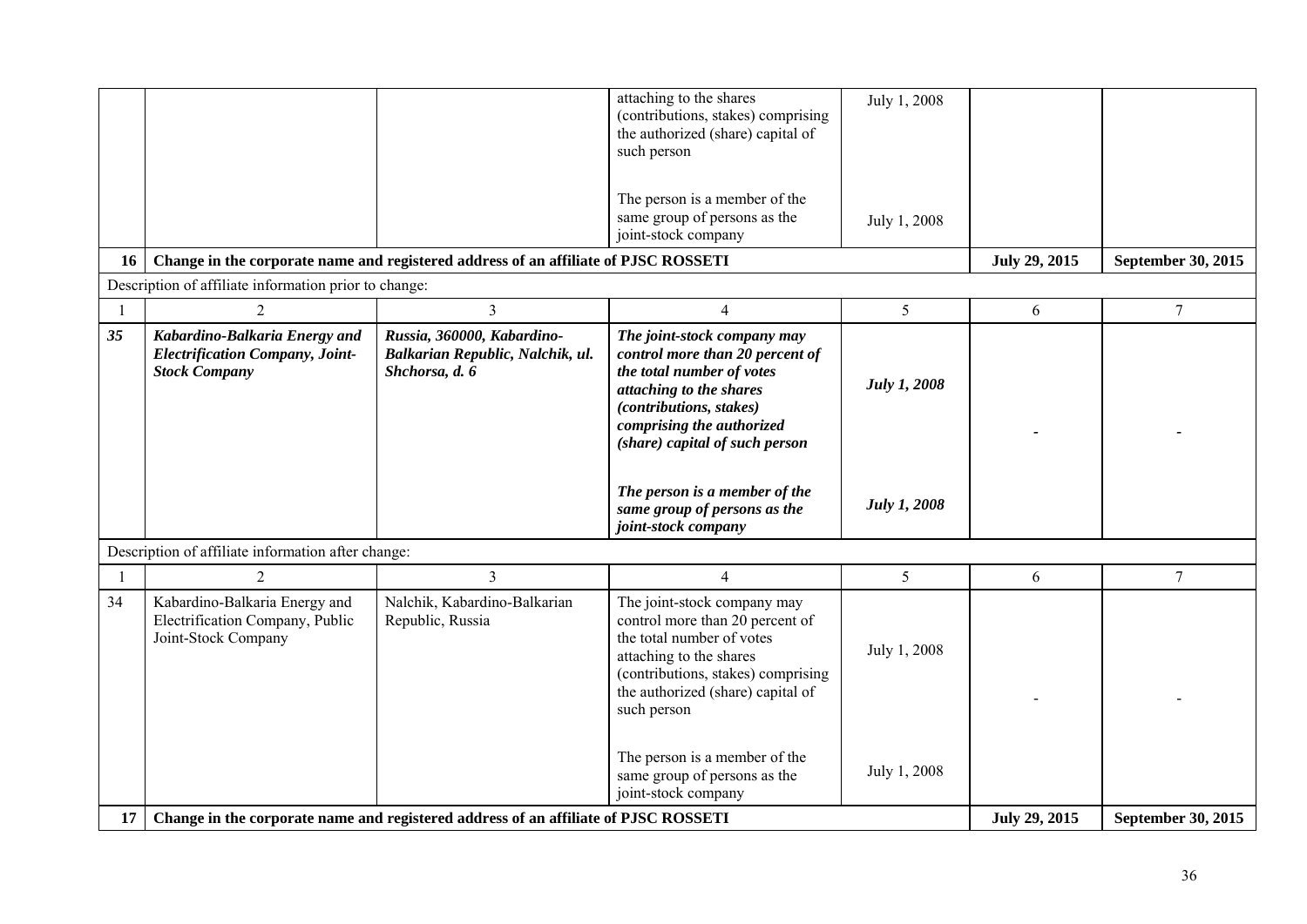|                | Description of affiliate information prior to change:    |                                                                                                |                                                                                                                                                                                                                                                                                                          |                              |                      |                           |  |  |
|----------------|----------------------------------------------------------|------------------------------------------------------------------------------------------------|----------------------------------------------------------------------------------------------------------------------------------------------------------------------------------------------------------------------------------------------------------------------------------------------------------|------------------------------|----------------------|---------------------------|--|--|
| $\overline{1}$ | $\overline{2}$                                           | $\overline{3}$                                                                                 | $\overline{4}$                                                                                                                                                                                                                                                                                           | 5                            | 6                    | 7                         |  |  |
| 36             | <b>Joint-Stock Company</b><br>Karachaevo-Cherkesskenergo | Russia, 369000, Karachay-<br><b>Cherkess Republic, Cherkessk,</b><br>ul. Osmana Kasayeva, d. 3 | The joint-stock company may<br>control more than 20 percent of<br>the total number of votes<br>attaching to the shares<br>(contributions, stakes)<br>comprising the authorized<br>(share) capital of such person                                                                                         | <b>July 1, 2008</b>          | 0.000072             | 0.000073                  |  |  |
|                |                                                          |                                                                                                | The person is a member of the<br>same group of persons as the<br>joint-stock company                                                                                                                                                                                                                     | July 1, 2008                 |                      |                           |  |  |
|                | Description of affiliate information after change:       |                                                                                                |                                                                                                                                                                                                                                                                                                          |                              |                      |                           |  |  |
| -1             | $\overline{2}$                                           | $\overline{3}$                                                                                 | $\overline{4}$                                                                                                                                                                                                                                                                                           | 5 <sup>5</sup>               | 6                    | $\overline{7}$            |  |  |
| 35             | Joint-Stock Company<br>Karachaevo-Cherkesskenergo        | Cherkessk, Karachay-Cherkess<br>Republic, Russia                                               | The joint-stock company may<br>control more than 20 percent of<br>the total number of votes<br>attaching to the shares<br>(contributions, stakes) comprising<br>the authorized (share) capital of<br>such person<br>The person is a member of the<br>same group of persons as the<br>joint-stock company | July 1, 2008<br>July 1, 2008 | 0.000072             | 0.000073                  |  |  |
| 18             |                                                          | Change in the corporate name and registered address of an affiliate of PJSC ROSSETI            |                                                                                                                                                                                                                                                                                                          |                              | <b>July 29, 2015</b> | <b>September 30, 2015</b> |  |  |
|                | Description of affiliate information prior to change:    |                                                                                                |                                                                                                                                                                                                                                                                                                          |                              |                      |                           |  |  |
| $\mathbf{1}$   | 2                                                        | $\overline{3}$                                                                                 | $\overline{4}$                                                                                                                                                                                                                                                                                           | 5                            | 6                    | $\tau$                    |  |  |
| 37             | Kalmenergosbyt Open Joint-<br><b>Stock Company</b>       | Russia, 358000, Republic of<br>Kalmykia, Elista, ul.<br>Lermontova, d. 7A                      | The joint-stock company may<br>control more than 20 percent of<br>the total number of votes<br>attaching to the shares<br>(contributions, stakes)<br>comprising the authorized<br>(share) capital of such person                                                                                         | July 1, 2008                 |                      |                           |  |  |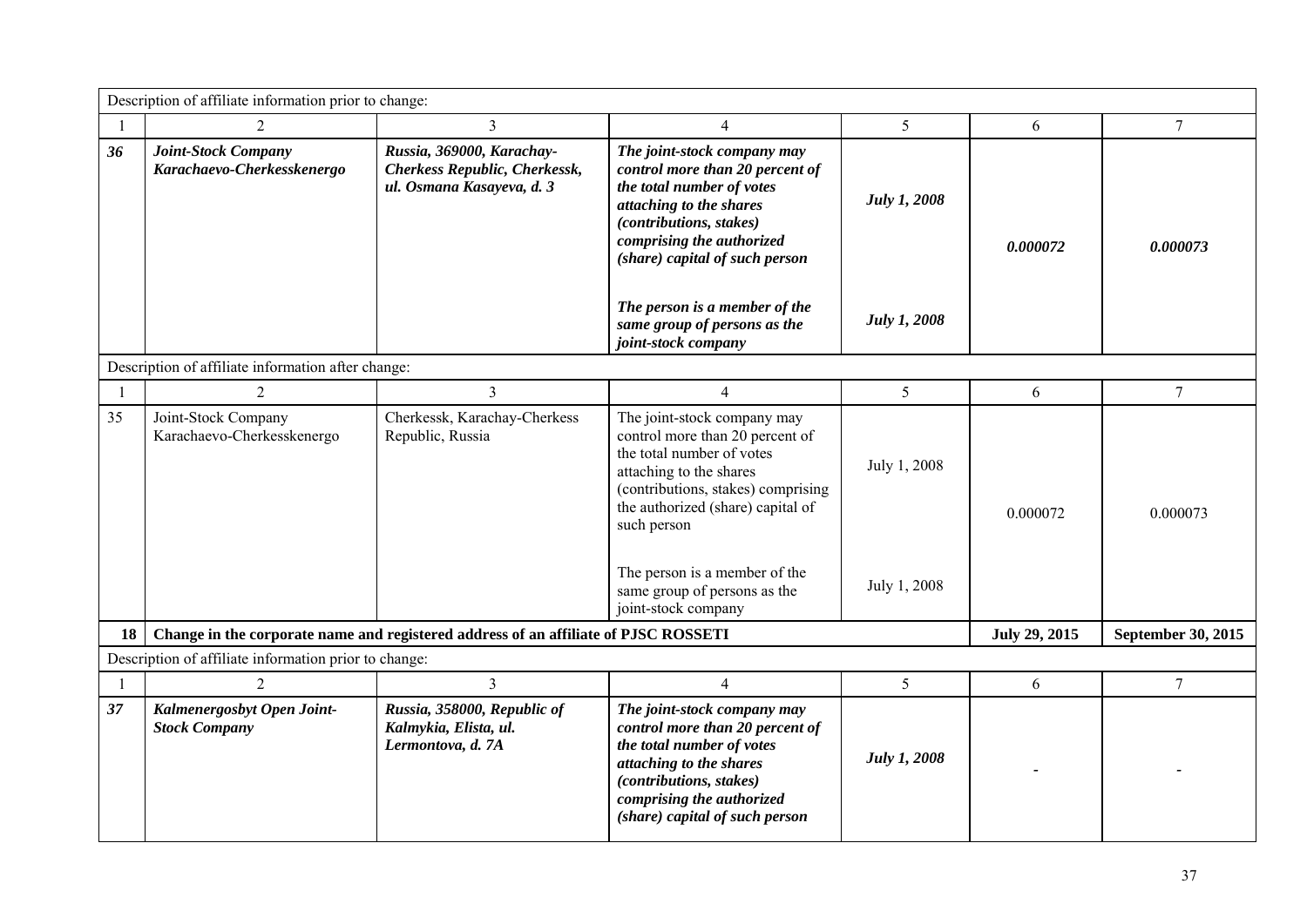|    |                                                                                               |                                                                                     | The person is a member of the<br>same group of persons as the<br>joint-stock company                                                                                                                                                                                              | <b>July 1, 2008</b>          |                      |                    |
|----|-----------------------------------------------------------------------------------------------|-------------------------------------------------------------------------------------|-----------------------------------------------------------------------------------------------------------------------------------------------------------------------------------------------------------------------------------------------------------------------------------|------------------------------|----------------------|--------------------|
|    | Description of affiliate information after change:                                            |                                                                                     |                                                                                                                                                                                                                                                                                   |                              |                      |                    |
| -1 | $\overline{2}$                                                                                | 3                                                                                   | $\overline{4}$                                                                                                                                                                                                                                                                    | $5\overline{)}$              | 6                    | $\boldsymbol{7}$   |
| 36 | Kalmenergosbyt Joint-Stock<br>Company                                                         | Elista, Republic of Kalmykia,<br>Russia                                             | The joint-stock company may<br>control more than 20 percent of<br>the total number of votes<br>attaching to the shares<br>(contributions, stakes) comprising<br>the authorized (share) capital of<br>such person<br>The person is a member of the<br>same group of persons as the | July 1, 2008<br>July 1, 2008 |                      |                    |
|    |                                                                                               |                                                                                     | joint-stock company                                                                                                                                                                                                                                                               |                              |                      |                    |
| 19 |                                                                                               | Change in the corporate name and registered address of an affiliate of PJSC ROSSETI |                                                                                                                                                                                                                                                                                   |                              | <b>July 28, 2015</b> | September 30, 2015 |
|    | Description of affiliate information prior to change:                                         |                                                                                     |                                                                                                                                                                                                                                                                                   |                              |                      |                    |
|    | $\overline{2}$                                                                                | $\overline{3}$                                                                      | $\overline{4}$                                                                                                                                                                                                                                                                    | $5\overline{)}$              | 6                    | $\overline{7}$     |
| 38 | <b>Opened Joint Stock Company</b><br><b>Power Grid Optical Networks</b><br><b>Engineering</b> | Russia, 107023, Moscow,<br>Semyonovsky per., d. 15                                  | The joint-stock company may<br>control more than 20 percent of<br>the total number of votes<br>attaching to the shares<br>(contributions, stakes)<br>comprising the authorized<br>(share) capital of such person                                                                  | <b>July 1, 2008</b>          | 0.000410             | 0.000415           |
|    |                                                                                               |                                                                                     | The person is a member of the<br>same group of persons as the<br>joint-stock company                                                                                                                                                                                              | <b>July 1, 2008</b>          |                      |                    |
|    | Description of affiliate information after change:                                            |                                                                                     |                                                                                                                                                                                                                                                                                   |                              |                      |                    |
| -1 | $\overline{2}$                                                                                | 3                                                                                   | $\overline{4}$                                                                                                                                                                                                                                                                    | 5                            | 6                    | $\overline{7}$     |
| 37 | Joint Stock Company Power Grid<br><b>Optical Networks Engineering</b>                         | Moscow, Russia                                                                      | The joint-stock company may<br>control more than 20 percent of<br>the total number of votes                                                                                                                                                                                       |                              | 0.000410             | 0.000415           |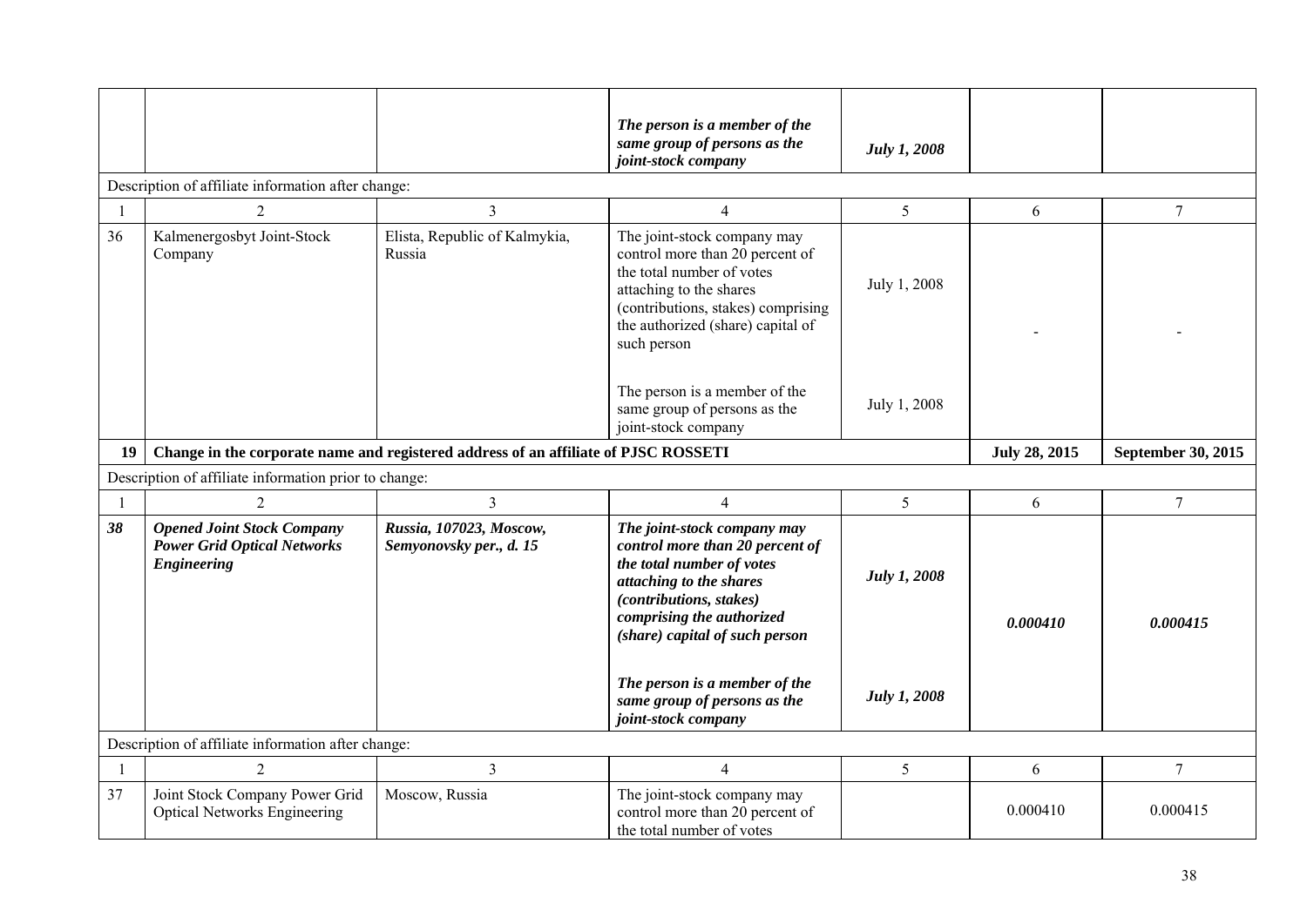|                |                                                                         |                                                                                     | attaching to the shares<br>(contributions, stakes) comprising<br>the authorized (share) capital of<br>such person<br>The person is a member of the<br>same group of persons as the<br>joint-stock company                                                                                                | July 1, 2008<br>July 1, 2008               |                      |                    |
|----------------|-------------------------------------------------------------------------|-------------------------------------------------------------------------------------|----------------------------------------------------------------------------------------------------------------------------------------------------------------------------------------------------------------------------------------------------------------------------------------------------------|--------------------------------------------|----------------------|--------------------|
| 20             | Change in the registered address of an affiliate of PJSC ROSSETI        |                                                                                     |                                                                                                                                                                                                                                                                                                          |                                            | <b>July 24, 2015</b> | September 30, 2015 |
|                | Description of affiliate information prior to change:                   |                                                                                     |                                                                                                                                                                                                                                                                                                          |                                            |                      |                    |
| $\overline{1}$ | $\overline{2}$                                                          | 3                                                                                   | $\overline{4}$                                                                                                                                                                                                                                                                                           | 5 <sup>5</sup>                             | 6                    | $\overline{7}$     |
| 41             | <b>Engineering Center UES Real</b><br><b>Estate Joint-Stock Company</b> | Russia, 125933, Moscow,<br>Volokolamskoye sh., d. 2                                 | The joint-stock company may<br>control more than 20 percent of<br>the total number of votes<br>attaching to the shares<br>(contributions, stakes)<br>comprising the authorized<br>(share) capital of such person<br>The person is a member of the<br>same group of persons as the<br>joint-stock company | <b>July 1, 2008</b><br><b>July 1, 2008</b> |                      |                    |
|                | Description of affiliate information after change:                      |                                                                                     |                                                                                                                                                                                                                                                                                                          |                                            |                      |                    |
| $\overline{1}$ | $\overline{2}$                                                          | 3                                                                                   | $\overline{4}$                                                                                                                                                                                                                                                                                           | 5                                          | 6                    | $\overline{7}$     |
| 40             | <b>Engineering Center UES Real</b><br><b>Estate Joint-Stock Company</b> | Moscow, Russia                                                                      | The joint-stock company may<br>control more than 20 percent of<br>the total number of votes<br>attaching to the shares<br>(contributions, stakes) comprising<br>the authorized (share) capital of<br>such person                                                                                         | July 1, 2008                               |                      |                    |
| 21             |                                                                         | Change in the corporate name and registered address of an affiliate of PJSC ROSSETI | The person is a member of the<br>same group of persons as the<br>joint-stock company                                                                                                                                                                                                                     | July 1, 2008                               | July 13, 2015        | September 30, 2015 |
|                |                                                                         |                                                                                     |                                                                                                                                                                                                                                                                                                          |                                            |                      |                    |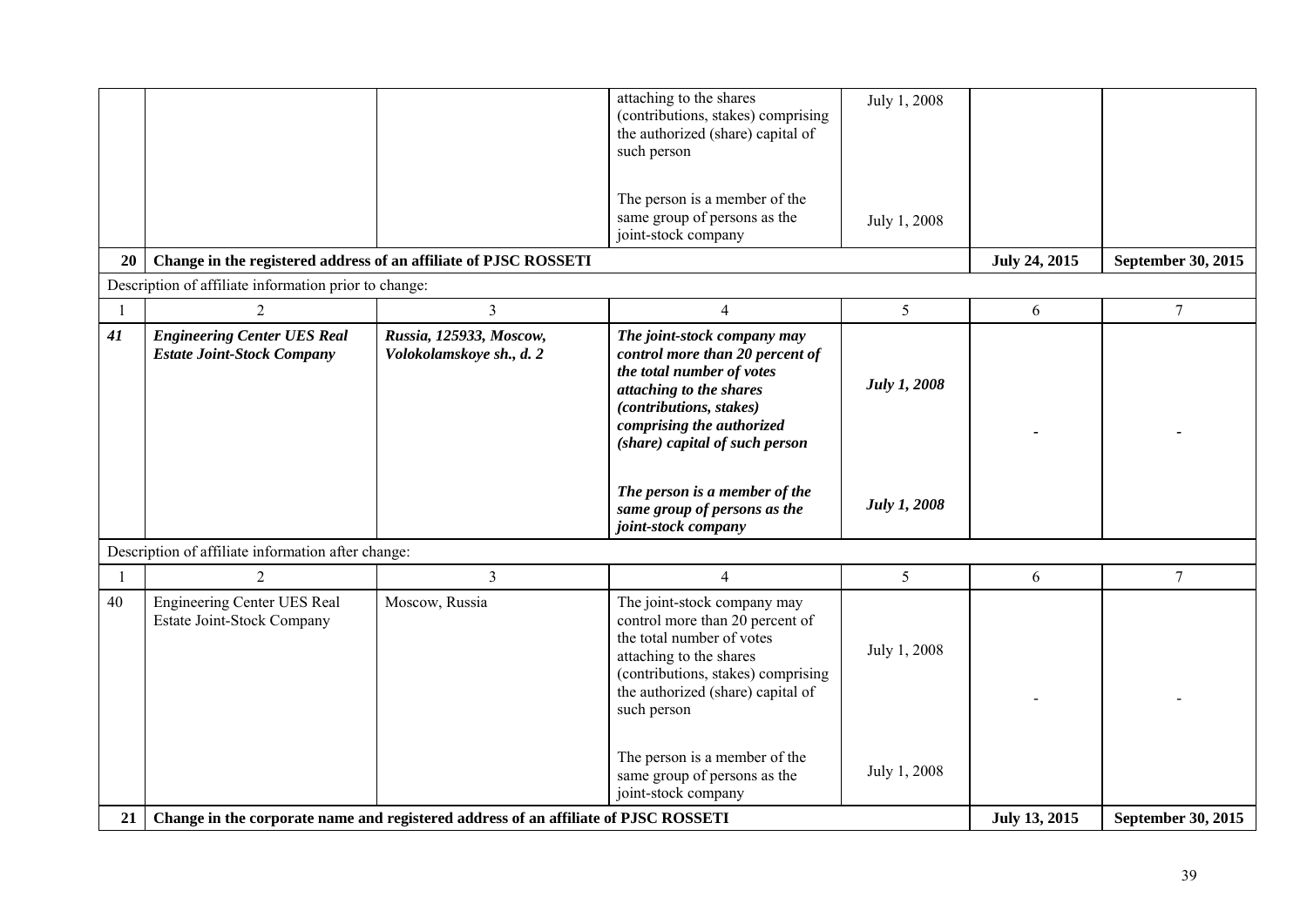|    | Description of affiliate information prior to change:                    |                                                                                     |                                                                                                                                                                                                                                                                                   |                              |                       |                    |  |  |
|----|--------------------------------------------------------------------------|-------------------------------------------------------------------------------------|-----------------------------------------------------------------------------------------------------------------------------------------------------------------------------------------------------------------------------------------------------------------------------------|------------------------------|-----------------------|--------------------|--|--|
| -1 | $\overline{2}$                                                           | $\mathfrak{Z}$                                                                      | $\overline{4}$                                                                                                                                                                                                                                                                    | 5                            | 6                     | 7                  |  |  |
| 42 | <b>Joint-Stock Company Tomsk</b><br><b>Distribution Company</b>          | Russia, 634041, Tomsk, prospekt<br>Kirova, d. 36                                    | The joint-stock company may<br>control more than 20 percent of<br>the total number of votes<br>attaching to the shares<br>(contributions, stakes)<br>comprising the authorized<br>(share) capital of such person                                                                  | <b>July 1, 2008</b>          |                       |                    |  |  |
|    |                                                                          |                                                                                     | The person is a member of the<br>same group of persons as the<br>joint-stock company                                                                                                                                                                                              | <b>July 1, 2008</b>          |                       |                    |  |  |
|    | Description of affiliate information after change:                       |                                                                                     |                                                                                                                                                                                                                                                                                   |                              |                       |                    |  |  |
| -1 | $\overline{2}$                                                           | $\overline{3}$                                                                      | $\overline{4}$                                                                                                                                                                                                                                                                    | 5                            | 6                     | $\overline{7}$     |  |  |
| 41 | <b>Public-Stock Company Tomsk</b><br><b>Distribution Company</b>         | Tomsk, Russia                                                                       | The joint-stock company may<br>control more than 20 percent of<br>the total number of votes<br>attaching to the shares<br>(contributions, stakes) comprising<br>the authorized (share) capital of<br>such person<br>The person is a member of the<br>same group of persons as the | July 1, 2008<br>July 1, 2008 |                       |                    |  |  |
|    |                                                                          |                                                                                     | joint-stock company                                                                                                                                                                                                                                                               |                              |                       |                    |  |  |
| 22 |                                                                          | Change in the corporate name and registered address of an affiliate of PJSC ROSSETI |                                                                                                                                                                                                                                                                                   |                              | September 18,<br>2015 | September 30, 2015 |  |  |
|    | Description of affiliate information prior to change:                    |                                                                                     |                                                                                                                                                                                                                                                                                   |                              |                       |                    |  |  |
| -1 | $\overline{2}$                                                           | $\overline{3}$                                                                      | $\overline{4}$                                                                                                                                                                                                                                                                    | 5                            | 6                     | $\overline{7}$     |  |  |
| 43 | <b>Joint-Stock Company Research</b><br><b>Engineering Centre of IDGC</b> | Moscow, Russia                                                                      | The joint-stock company may<br>control more than 20 percent of<br>the total number of votes<br>attaching to the shares<br>(contributions, stakes)<br>comprising the authorized                                                                                                    | <b>July 1, 2008</b>          |                       |                    |  |  |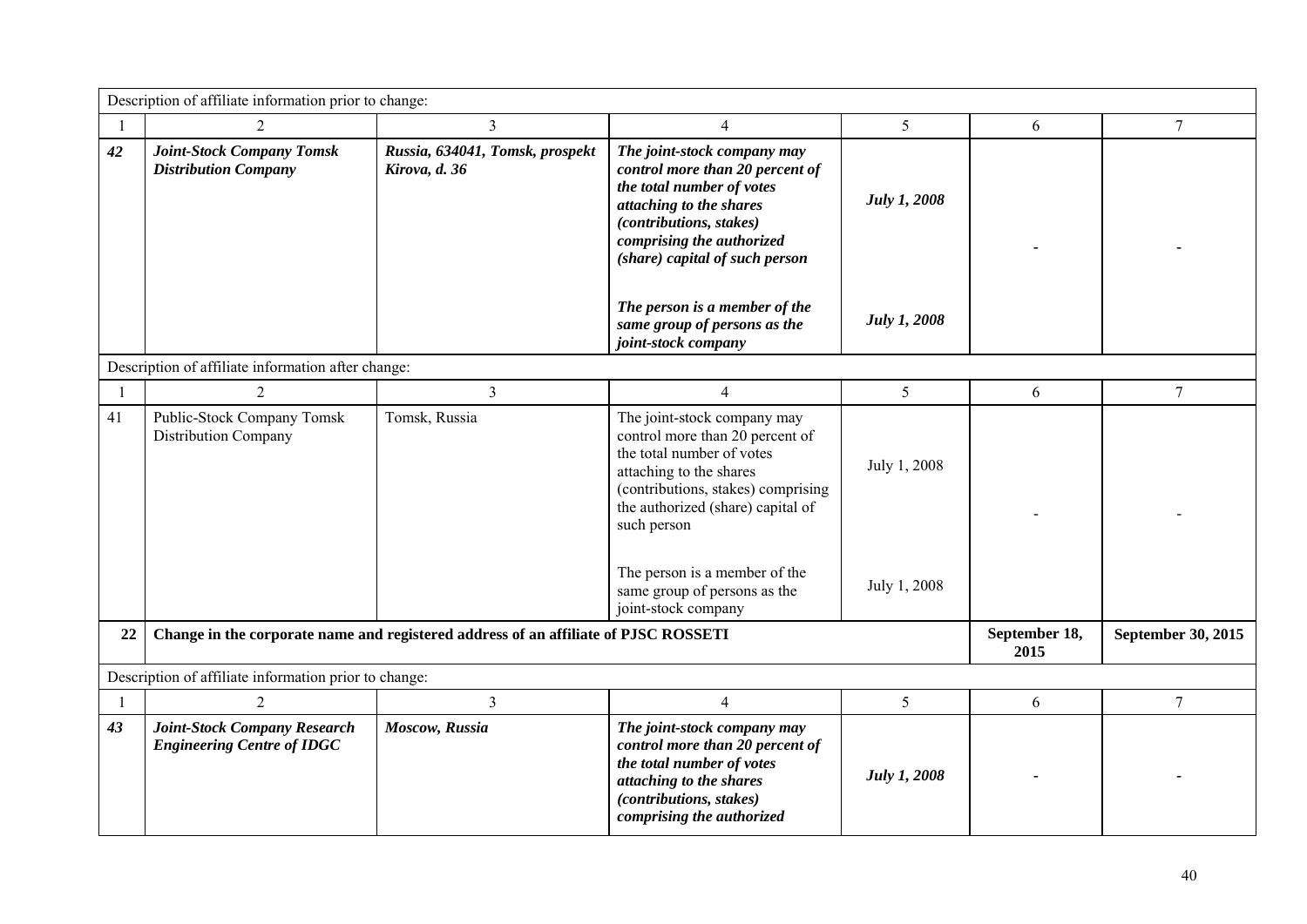|                |                                                            |                                                                                     | (share) capital of such person                                                                                                                                                                                   |                     |                       |                    |
|----------------|------------------------------------------------------------|-------------------------------------------------------------------------------------|------------------------------------------------------------------------------------------------------------------------------------------------------------------------------------------------------------------|---------------------|-----------------------|--------------------|
|                |                                                            |                                                                                     | The person is a member of the<br>same group of persons as the<br>joint-stock company                                                                                                                             | July 1, 2008        |                       |                    |
|                | Description of affiliate information after change:         |                                                                                     |                                                                                                                                                                                                                  |                     |                       |                    |
| $\overline{1}$ | 2                                                          | $\mathfrak{Z}$                                                                      | $\overline{4}$                                                                                                                                                                                                   | 5                   | 6                     | $\overline{7}$     |
| 42             | Joint-Stock Company Research<br>Engineering Centre of IDGC | Moscow, Russia                                                                      | The joint-stock company may<br>control more than 20 percent of<br>the total number of votes<br>attaching to the shares<br>(contributions, stakes) comprising<br>the authorized (share) capital of<br>such person | July 1, 2008        |                       |                    |
|                |                                                            |                                                                                     | The person is a member of the<br>same group of persons as the<br>joint-stock company                                                                                                                             | July 1, 2008        |                       |                    |
|                |                                                            |                                                                                     |                                                                                                                                                                                                                  |                     |                       |                    |
| 23             |                                                            | Change in the corporate name and registered address of an affiliate of PJSC ROSSETI |                                                                                                                                                                                                                  |                     | <b>August 4, 2015</b> | September 30, 2015 |
|                | Description of affiliate information prior to change:      |                                                                                     |                                                                                                                                                                                                                  |                     |                       |                    |
|                | $\overline{2}$                                             | $\overline{3}$                                                                      | $\overline{4}$                                                                                                                                                                                                   | 5                   | 6                     | $7\overline{ }$    |
| 46             | Tyvaenergosbyt Open Joint-<br><b>Stock Company</b>         | Russia, 667010, Republic of<br>Tyva, Kyzyl, ul. Zavodskaya, 2a                      | The joint-stock company may<br>control more than 20 percent of<br>the total number of votes<br>attaching to the shares<br>(contributions, stakes)<br>comprising the authorized<br>(share) capital of such person | <b>July 1, 2008</b> |                       |                    |
|                |                                                            |                                                                                     | The person is a member of the<br>same group of persons as the<br>joint-stock company                                                                                                                             | <b>July 1, 2008</b> |                       |                    |
|                | Description of affiliate information after change:         |                                                                                     |                                                                                                                                                                                                                  |                     |                       |                    |
| $\overline{1}$ | $\overline{2}$                                             | $\overline{3}$                                                                      | $\overline{4}$                                                                                                                                                                                                   | 5                   | 6                     | $\overline{7}$     |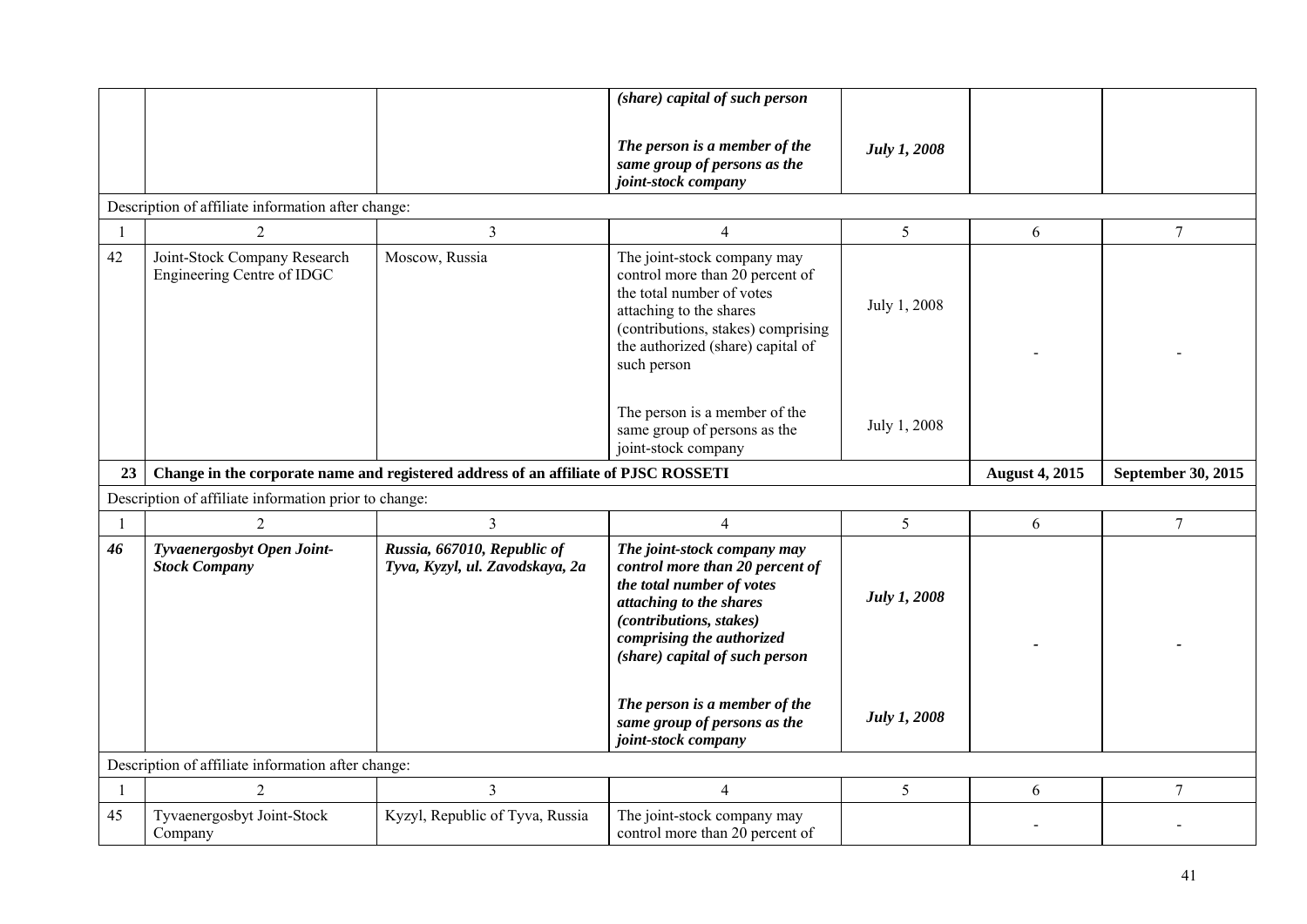|    |                                                       |                                                                                     | the total number of votes<br>attaching to the shares<br>(contributions, stakes) comprising<br>the authorized (share) capital of<br>such person                                                                                                                                                           | July 1, 2008                               |                        |                    |
|----|-------------------------------------------------------|-------------------------------------------------------------------------------------|----------------------------------------------------------------------------------------------------------------------------------------------------------------------------------------------------------------------------------------------------------------------------------------------------------|--------------------------------------------|------------------------|--------------------|
|    |                                                       |                                                                                     | The person is a member of the<br>same group of persons as the<br>joint-stock company                                                                                                                                                                                                                     | July 1, 2008                               |                        |                    |
| 24 |                                                       | Change in the corporate name and registered address of an affiliate of PJSC ROSSETI |                                                                                                                                                                                                                                                                                                          |                                            | <b>August 19, 2015</b> | September 30, 2015 |
|    | Description of affiliate information prior to change: |                                                                                     |                                                                                                                                                                                                                                                                                                          |                                            |                        |                    |
|    | $\overline{2}$                                        | 3                                                                                   | $\overline{4}$                                                                                                                                                                                                                                                                                           | $5\overline{)}$                            | 6                      | $\overline{7}$     |
| 47 | Ingushenergo, Joint-Stock<br>Company                  | Russia, 386101, Republic of<br>Ingushetia, Nazran, ul.<br>Chechenskaya, d. 5        | The joint-stock company may<br>control more than 20 percent of<br>the total number of votes<br>attaching to the shares<br>(contributions, stakes)<br>comprising the authorized<br>(share) capital of such person<br>The person is a member of the<br>same group of persons as the<br>joint-stock company | <b>July 1, 2008</b><br><b>July 1, 2008</b> |                        |                    |
|    | Description of affiliate information after change:    |                                                                                     |                                                                                                                                                                                                                                                                                                          |                                            |                        |                    |
|    | $\overline{2}$                                        | 3                                                                                   | $\overline{4}$                                                                                                                                                                                                                                                                                           | 5                                          | 6                      | $\overline{7}$     |
| 46 | Ingushenergo, Joint-Stock<br>Company                  | Nazran, Republic of Ingushetia,<br>Russia                                           | The joint-stock company may<br>control more than 20 percent of<br>the total number of votes<br>attaching to the shares<br>(contributions, stakes) comprising<br>the authorized (share) capital of<br>such person<br>The person is a member of the                                                        | July 1, 2008<br>July 1, 2008               |                        |                    |
|    |                                                       |                                                                                     | same group of persons as the<br>joint-stock company                                                                                                                                                                                                                                                      |                                            |                        |                    |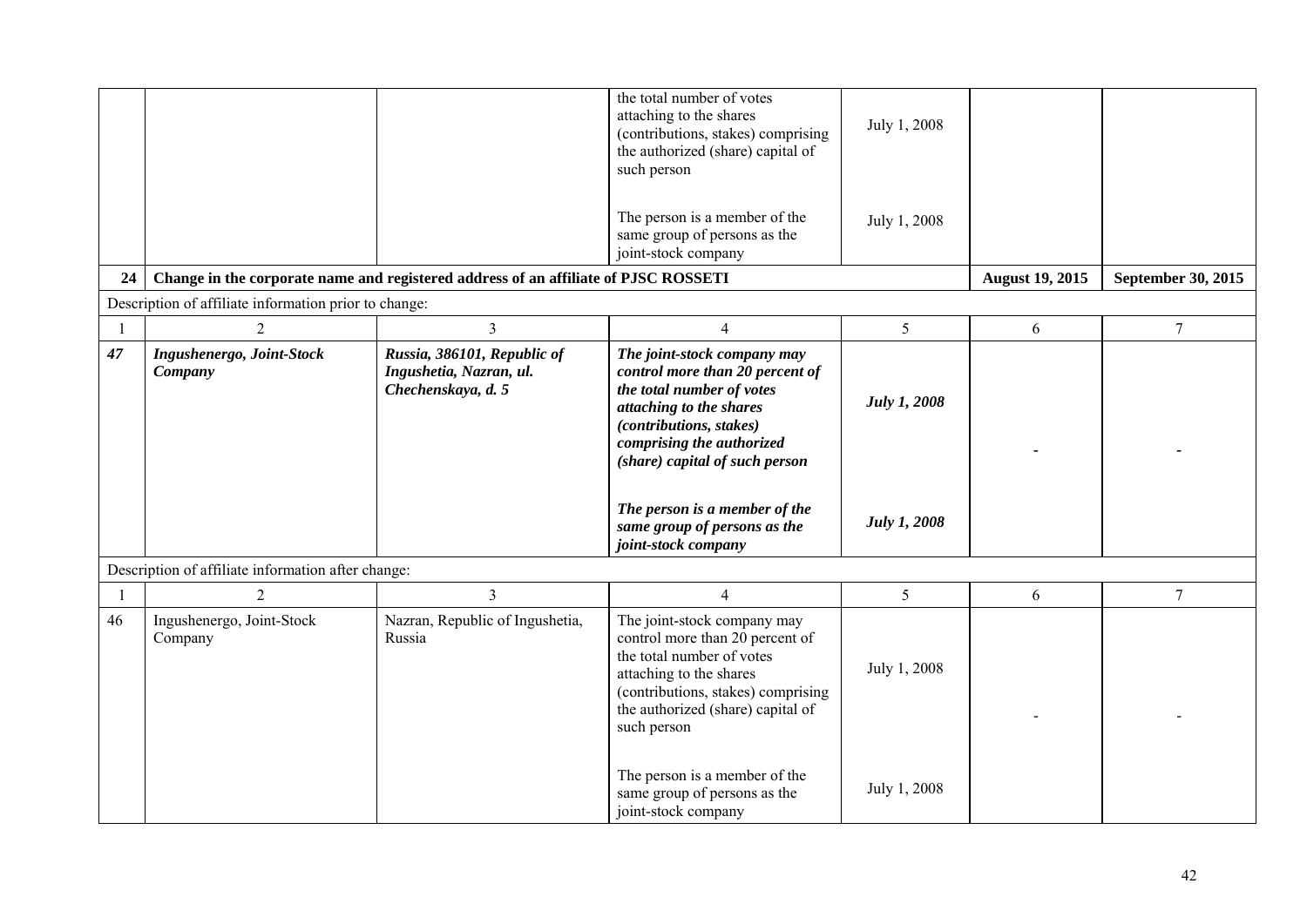| 25             |                                                                                              |                                                                                         | Change in the corporate name and registered address of an affiliate of PJSC ROSSETI                                                                                                                              |                      |                      |                    |  |
|----------------|----------------------------------------------------------------------------------------------|-----------------------------------------------------------------------------------------|------------------------------------------------------------------------------------------------------------------------------------------------------------------------------------------------------------------|----------------------|----------------------|--------------------|--|
|                | Description of affiliate information prior to change:                                        |                                                                                         |                                                                                                                                                                                                                  |                      |                      |                    |  |
|                | 2                                                                                            | $\overline{3}$                                                                          | $\overline{4}$                                                                                                                                                                                                   | 5                    | 6                    | $\overline{7}$     |  |
| 49             | Sevkavkazenergo Energy and<br><b>Electrification Company, Joint-</b><br><b>Stock Company</b> | Russia, 362000, Republic of<br>North Ossetia-Alania,<br>Vladikavkaz, ul. Tamaeva, d. 19 | The joint-stock company may<br>control more than 20 percent of<br>the total number of votes<br>attaching to the shares<br>(contributions, stakes)<br>comprising the authorized<br>(share) capital of such person | <b>July 1, 2008</b>  |                      |                    |  |
|                |                                                                                              |                                                                                         | The person is a member of the<br>same group of persons as the<br>joint-stock company                                                                                                                             | <b>July 1, 2008</b>  |                      |                    |  |
|                | Description of affiliate information after change:                                           |                                                                                         |                                                                                                                                                                                                                  |                      |                      |                    |  |
| $\overline{1}$ | 2                                                                                            | $\overline{3}$                                                                          | $\overline{4}$                                                                                                                                                                                                   | 5                    | 6                    | $\overline{7}$     |  |
| 48             | Sevkavkazenergo Energy and<br>Electrification Company, Public<br>Joint-Stock Company         | Vladikavkaz, Republic of North<br>Ossetia-Alania, Russia                                | The joint-stock company may<br>control more than 20 percent of<br>the total number of votes<br>attaching to the shares<br>(contributions, stakes) comprising<br>the authorized (share) capital of<br>such person | July 1, 2008         |                      |                    |  |
|                |                                                                                              |                                                                                         | The person is a member of the<br>same group of persons as the<br>joint-stock company                                                                                                                             | July 1, 2008         |                      |                    |  |
| 26             | Change in the corporate name of an affiliate of PJSC ROSSETI                                 |                                                                                         |                                                                                                                                                                                                                  |                      | <b>July 22, 2015</b> | September 30, 2015 |  |
|                | Description of affiliate information prior to change:                                        |                                                                                         |                                                                                                                                                                                                                  |                      |                      |                    |  |
| $\mathbf{1}$   | $\overline{2}$                                                                               | $\overline{3}$                                                                          | $\overline{4}$                                                                                                                                                                                                   | 5                    | 6                    | $\overline{7}$     |  |
| 50             | Chechenenergo, Joint-Stock<br>Company                                                        | Russia, 364051, Chechen<br>Republic, Grozny,<br>Staropromyslovskoye shosse, d. 6        | The joint-stock company may<br>control more than 20 percent of<br>the total number of votes<br>attaching to the shares<br>(contributions, stakes)<br>comprising the authorized                                   | December 18,<br>2008 |                      |                    |  |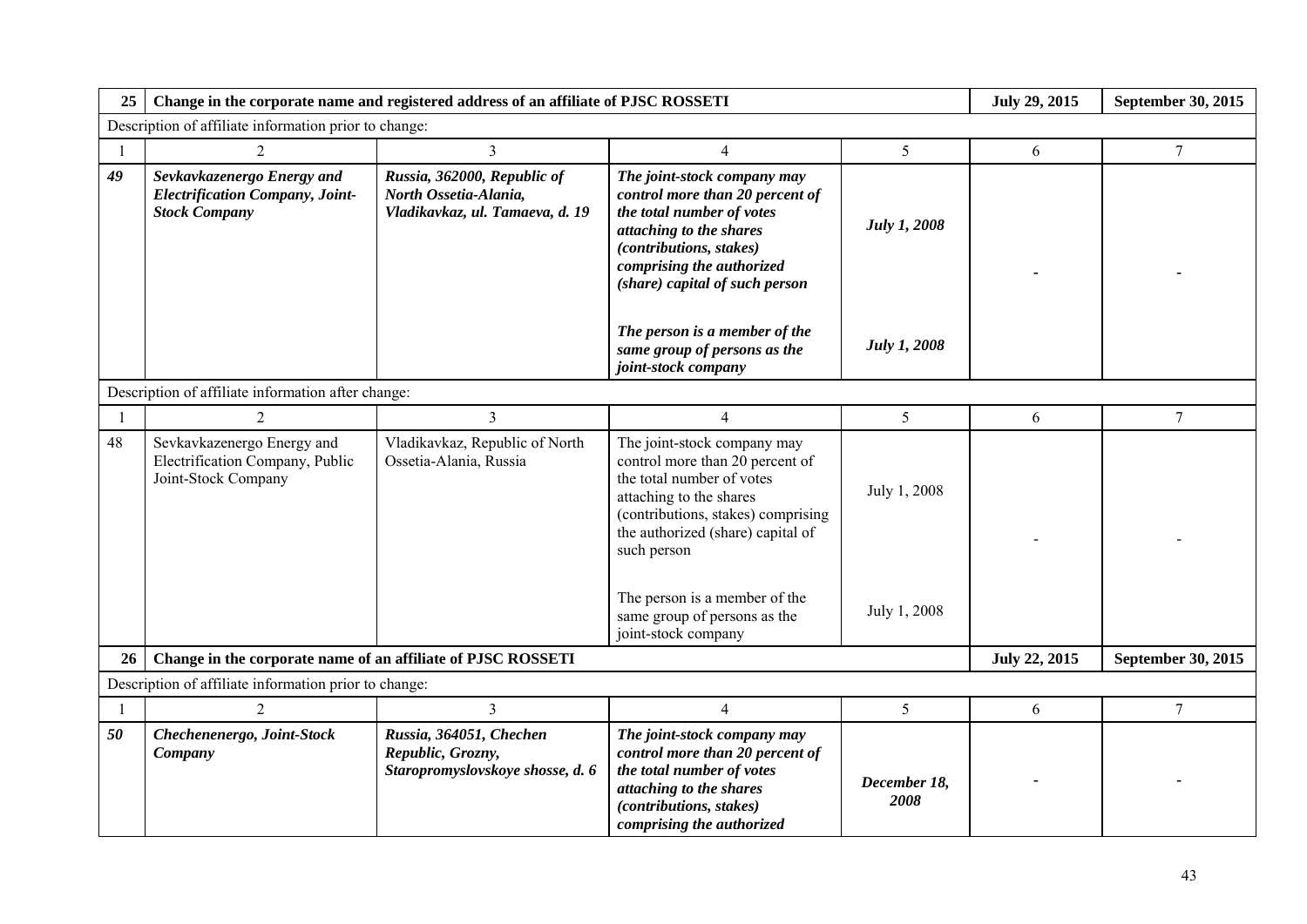|                |                                                                           |                                                                                                | (share) capital of such person                                                                                                                                                                                   |                      |                     |                    |  |  |  |
|----------------|---------------------------------------------------------------------------|------------------------------------------------------------------------------------------------|------------------------------------------------------------------------------------------------------------------------------------------------------------------------------------------------------------------|----------------------|---------------------|--------------------|--|--|--|
|                |                                                                           |                                                                                                | The person is a member of the<br>same group of persons as the<br>joint-stock company                                                                                                                             | December 18,<br>2008 |                     |                    |  |  |  |
|                | Description of affiliate information after change:                        |                                                                                                |                                                                                                                                                                                                                  |                      |                     |                    |  |  |  |
| -1             | 2                                                                         | $\overline{3}$                                                                                 | $\overline{4}$                                                                                                                                                                                                   | 5                    | 6                   | $\overline{7}$     |  |  |  |
| 49             | Chechenenergo, Joint-Stock<br>Company                                     | Russia, 364051, Chechen<br>Republic, Grozny,<br>Staropromyslovskoye shosse, d. 6               | The joint-stock company may<br>control more than 20 percent of<br>the total number of votes<br>attaching to the shares<br>(contributions, stakes) comprising<br>the authorized (share) capital of<br>such person | December 18.<br>2008 |                     |                    |  |  |  |
|                |                                                                           |                                                                                                | The person is a member of the<br>same group of persons as the<br>joint-stock company                                                                                                                             | December 18,<br>2008 |                     |                    |  |  |  |
| 27             | Change in the corporate name of an affiliate of PJSC ROSSETI              |                                                                                                |                                                                                                                                                                                                                  |                      | <b>July 8, 2015</b> | September 30, 2015 |  |  |  |
|                | Description of affiliate information prior to change:                     |                                                                                                |                                                                                                                                                                                                                  |                      |                     |                    |  |  |  |
|                | 2                                                                         | $\overline{3}$                                                                                 | $\overline{4}$                                                                                                                                                                                                   | 5                    | 6                   | $\tau$             |  |  |  |
| 87             | <b>Yaroslavl Electric Grid Company</b><br><b>Open Joint-Stock Company</b> | Russia, 150042, Yaroslavl, ul.                                                                 | The person is a member of the                                                                                                                                                                                    | December 31,         |                     |                    |  |  |  |
|                |                                                                           | Blyukhera, d. 26                                                                               | same group of persons as the<br>joint-stock company                                                                                                                                                              | 2009                 |                     |                    |  |  |  |
|                | Description of affiliate information after change:                        |                                                                                                |                                                                                                                                                                                                                  |                      |                     |                    |  |  |  |
| $\overline{1}$ | 2                                                                         | 3                                                                                              | $\overline{4}$                                                                                                                                                                                                   | 5                    | 6                   | 7                  |  |  |  |
| 86             | Yaroslavl Electric Grid Company<br>Joint-Stock Company                    | Russia, 150042, Yaroslavl, ul.<br>Blyukhera, d. 26                                             | The person is a member of the<br>same group of persons as the<br>joint-stock company                                                                                                                             | December 31,<br>2009 |                     |                    |  |  |  |
| 28             |                                                                           | Deleted from the list of persons that are members of the same group of persons as PJSC ROSSETI |                                                                                                                                                                                                                  |                      | <b>July 1, 2015</b> | September 30, 2015 |  |  |  |
|                | Description of affiliate information prior to change:                     |                                                                                                |                                                                                                                                                                                                                  |                      |                     |                    |  |  |  |
|                | $\overline{2}$                                                            | $\overline{3}$                                                                                 | $\overline{4}$                                                                                                                                                                                                   | 5                    | 6                   | $\tau$             |  |  |  |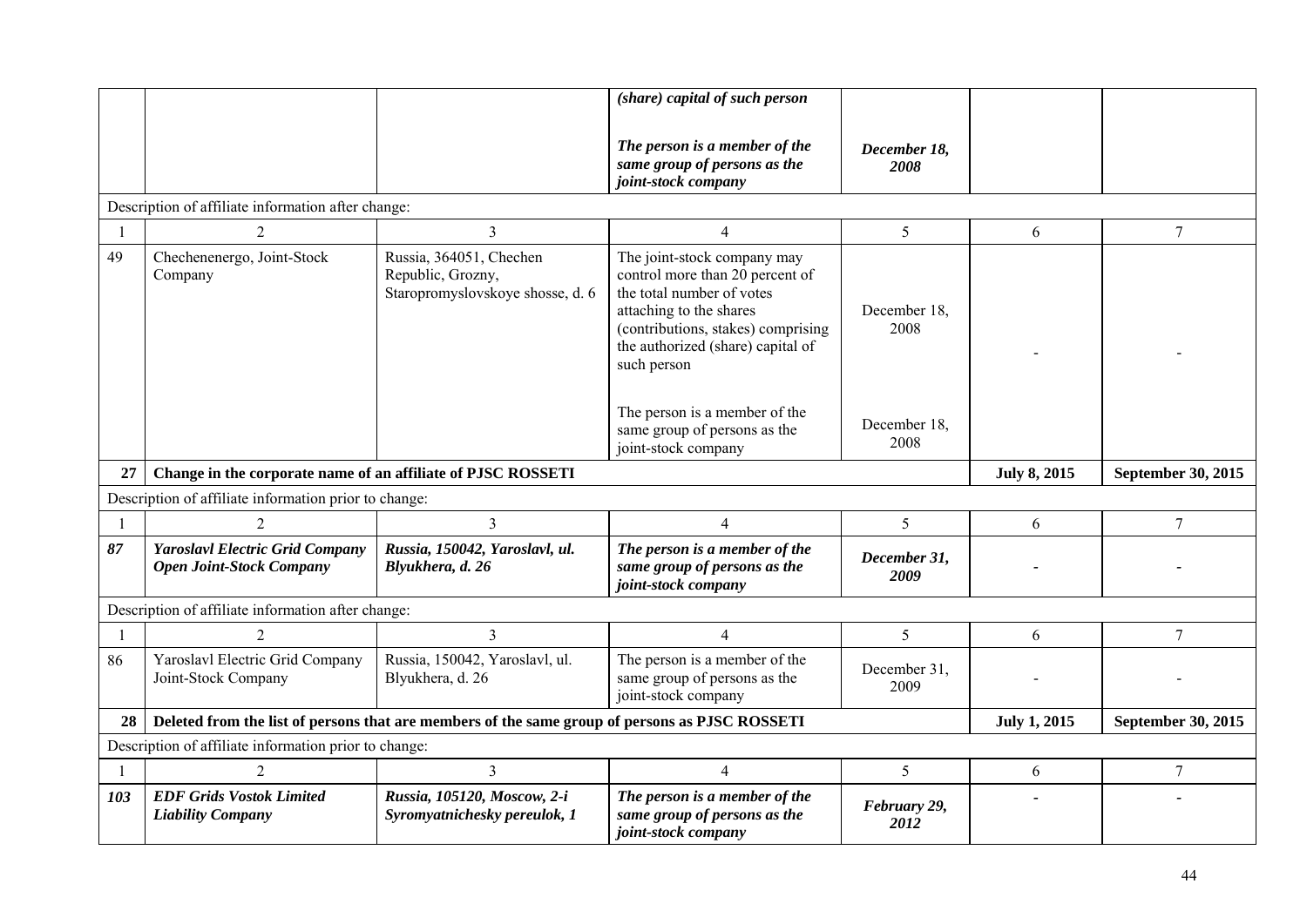|                | Description of affiliate information after change:                                             |                                                                                                |                                                                                      |                       |                       |                    |  |
|----------------|------------------------------------------------------------------------------------------------|------------------------------------------------------------------------------------------------|--------------------------------------------------------------------------------------|-----------------------|-----------------------|--------------------|--|
| $\overline{1}$ |                                                                                                | $\overline{3}$                                                                                 | $\overline{4}$                                                                       | 5                     | 6                     | 7                  |  |
|                | <b>EDF Grids Vostok Limited</b><br>Liability Company                                           |                                                                                                | The person ceased to be an<br>affiliate                                              |                       |                       |                    |  |
| 29             |                                                                                                | Deleted from the list of persons that are members of the same group of persons as PJSC ROSSETI |                                                                                      |                       | <b>August 7, 2015</b> | September 30, 2015 |  |
|                | Description of affiliate information prior to change:                                          |                                                                                                |                                                                                      |                       |                       |                    |  |
| $\overline{1}$ | $\overline{2}$                                                                                 | $\overline{3}$                                                                                 | $\overline{4}$                                                                       | 5                     | 6                     | $7\phantom{.0}$    |  |
| 126            | <b>Regional Utility Systems Limited</b><br><b>Liability Company</b>                            | Russia, 346500, Rostov Region,<br>Shakhty, ul. Sovetskaya, 187/189                             | The person is a member of the<br>same group of persons as the<br>joint-stock company | September 30,<br>2014 |                       |                    |  |
|                | Description of affiliate information after change:                                             |                                                                                                |                                                                                      |                       |                       |                    |  |
| $\mathbf{1}$   | $\mathfrak{D}$                                                                                 | 3                                                                                              | $\overline{4}$                                                                       | 5                     | 6                     | 7                  |  |
|                | Regional Utility Systems Limited<br>Liability Company                                          |                                                                                                | The person ceased to be an<br>affiliate                                              |                       |                       |                    |  |
| 30             | Deleted from the list of persons that are members of the same group of persons as PJSC ROSSETI |                                                                                                | July 23, 2015                                                                        | September 30, 2015    |                       |                    |  |
|                | Description of affiliate information prior to change:                                          |                                                                                                |                                                                                      |                       |                       |                    |  |
| -1             |                                                                                                | $\overline{3}$                                                                                 | $\overline{4}$                                                                       | 5                     | 6                     | 7                  |  |
| 118            | <b>Energy Main Computer Center</b>                                                             | Russia, 119072, Moscow,<br>Bersenevskaya nab., d. 16, str. 5                                   | The person is a member of the<br>same group of persons as the<br>joint-stock company | <b>July 10, 2012</b>  |                       |                    |  |
|                | Description of affiliate information after change:                                             |                                                                                                |                                                                                      |                       |                       |                    |  |
| $\overline{1}$ |                                                                                                | 3                                                                                              | $\overline{4}$                                                                       | 5                     | 6                     | 7                  |  |
|                | Energy Main Computer Center                                                                    |                                                                                                | The person ceased to be an<br>affiliate                                              |                       |                       |                    |  |
| 31             |                                                                                                | Deleted from the list of persons that are members of the same group of persons as PJSC ROSSETI |                                                                                      |                       | <b>August 3, 2015</b> | September 30, 2015 |  |
|                | Description of affiliate information prior to change:                                          |                                                                                                |                                                                                      |                       |                       |                    |  |
| $\mathbf{1}$   | $\mathfrak{D}$                                                                                 | $\overline{3}$                                                                                 | $\overline{4}$                                                                       | 5                     | 6                     | 7                  |  |
| 115            | Joint-Stock Company<br>Volgaenergosnabkomplekt                                                 | Russia, 117571, Moscow,<br>Leninsky prospekt, d. 156                                           | The person is a member of the<br>same group of persons as the<br>joint-stock company | <b>July 10, 2012</b>  |                       |                    |  |
|                | Description of affiliate information after change:                                             |                                                                                                |                                                                                      |                       |                       |                    |  |
|                | $\mathfrak{D}$                                                                                 | $\mathfrak{Z}$                                                                                 | $\overline{\mathcal{A}}$                                                             | 5                     | 6                     | 7                  |  |
|                | Joint-Stock Company                                                                            |                                                                                                | The person ceased to be an                                                           |                       |                       |                    |  |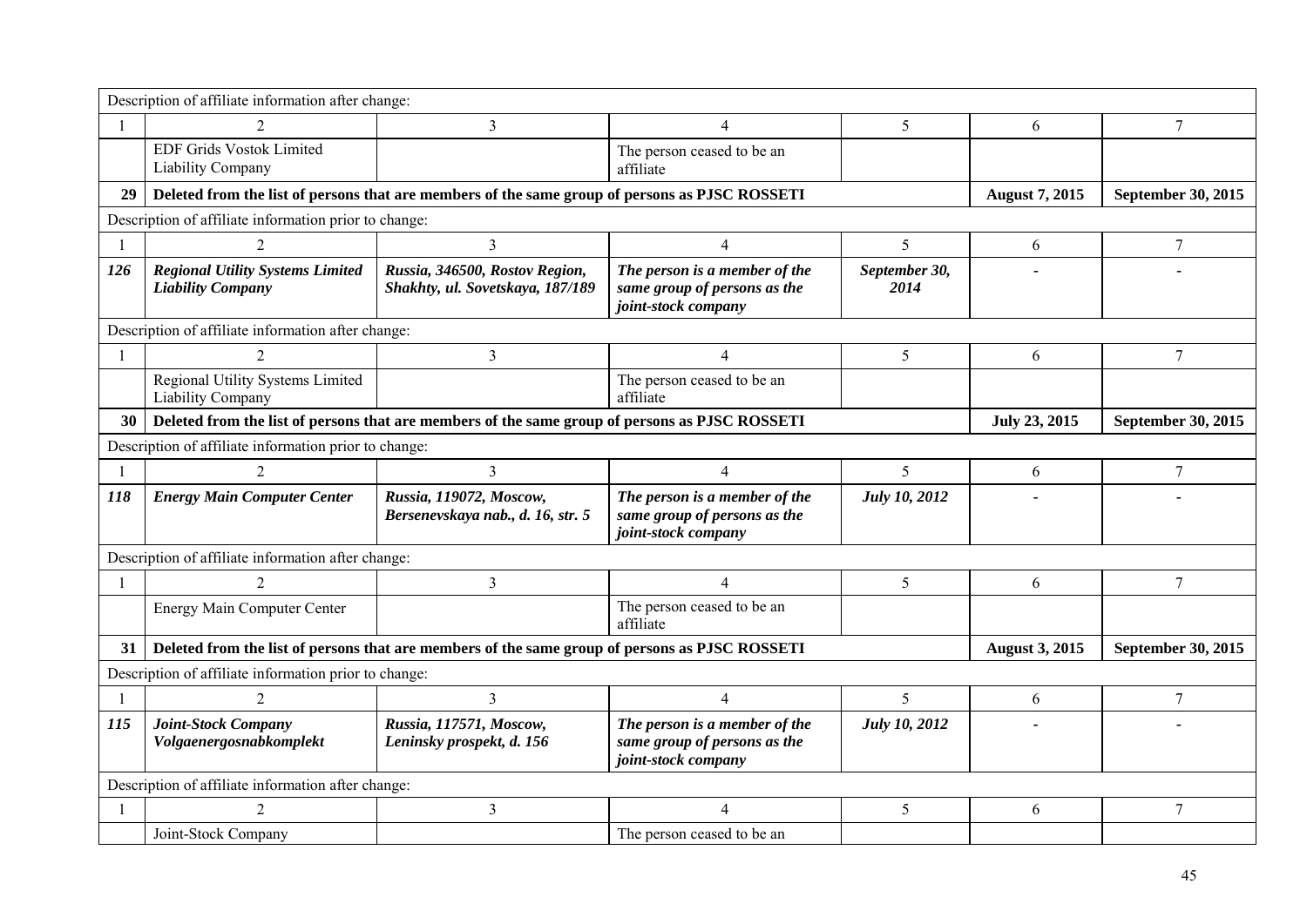|                | Volgaenergosnabkomplekt                                                                        |   | affiliate                                                                            |                      |                       |                    |
|----------------|------------------------------------------------------------------------------------------------|---|--------------------------------------------------------------------------------------|----------------------|-----------------------|--------------------|
| 32             | Deleted from the list of persons that are members of the same group of persons as PJSC ROSSETI |   |                                                                                      |                      | <b>July 1, 2015</b>   | September 30, 2015 |
|                | Description of affiliate information prior to change:                                          |   |                                                                                      |                      |                       |                    |
| $\overline{1}$ | $\mathcal{D}_{\mathcal{L}}$                                                                    | 3 | $\overline{4}$                                                                       | 5                    | 6                     | $\tau$             |
| 147            | <b>Eric Pierre Beaugent</b>                                                                    |   | The person is a member of the<br>same group of persons as the<br>joint-stock company | February 29,<br>2012 |                       |                    |
|                | Description of affiliate information after change:                                             |   |                                                                                      |                      |                       |                    |
| -1             | $\overline{2}$                                                                                 | 3 | $\overline{4}$                                                                       | 5                    | 6                     | $\tau$             |
|                | Eric Pierre Beaugent                                                                           |   | The person ceased to be an<br>affiliate                                              |                      |                       |                    |
| 33             | Deleted from the list of persons that are members of the same group of persons as PJSC ROSSETI |   |                                                                                      |                      | September 2,<br>2015  | September 30, 2015 |
|                | Description of affiliate information prior to change:                                          |   |                                                                                      |                      |                       |                    |
| $\mathbf{1}$   | $\overline{c}$                                                                                 | 3 | $\overline{4}$                                                                       | 5                    | 6                     | $\tau$             |
| 165            | <b>Kirill Sergeyevich Konevets</b>                                                             |   | The person is a member of the<br>same group of persons as the<br>joint-stock company | November 15,<br>2012 |                       |                    |
|                | Description of affiliate information after change:                                             |   |                                                                                      |                      |                       |                    |
| $\mathbf{1}$   | $\mathfrak{D}$                                                                                 | 3 | $\overline{4}$                                                                       | 5                    | 6                     | $\tau$             |
|                | Kirill Sergeyevich Konevets                                                                    |   | The person ceased to be an<br>affiliate                                              |                      |                       |                    |
| 34             | Deleted from the list of persons that are members of the same group of persons as PJSC ROSSETI |   |                                                                                      |                      | <b>August 7, 2015</b> | September 30, 2015 |
|                | Description of affiliate information prior to change:                                          |   |                                                                                      |                      |                       |                    |
| -1             | $\mathfrak{D}$                                                                                 | 3 | $\overline{4}$                                                                       | 5                    | 6                     | $\tau$             |
| 168            | <b>Andrey Arkadyevich Kokorin</b>                                                              |   | The person is a member of the<br>same group of persons as the<br>joint-stock company | May 8, 2015          |                       |                    |
|                | Description of affiliate information after change:                                             |   |                                                                                      |                      |                       |                    |
| $\mathbf{1}$   |                                                                                                | 3 | $\overline{4}$                                                                       | 5                    | 6                     | $\tau$             |
|                | Andrey Arkadyevich Kokorin                                                                     |   | The person ceased to be an<br>affiliate                                              |                      |                       |                    |
| 35             | Deleted from the list of persons that are members of the same group of persons as PJSC ROSSETI |   |                                                                                      |                      | September 17,         | September 30, 2015 |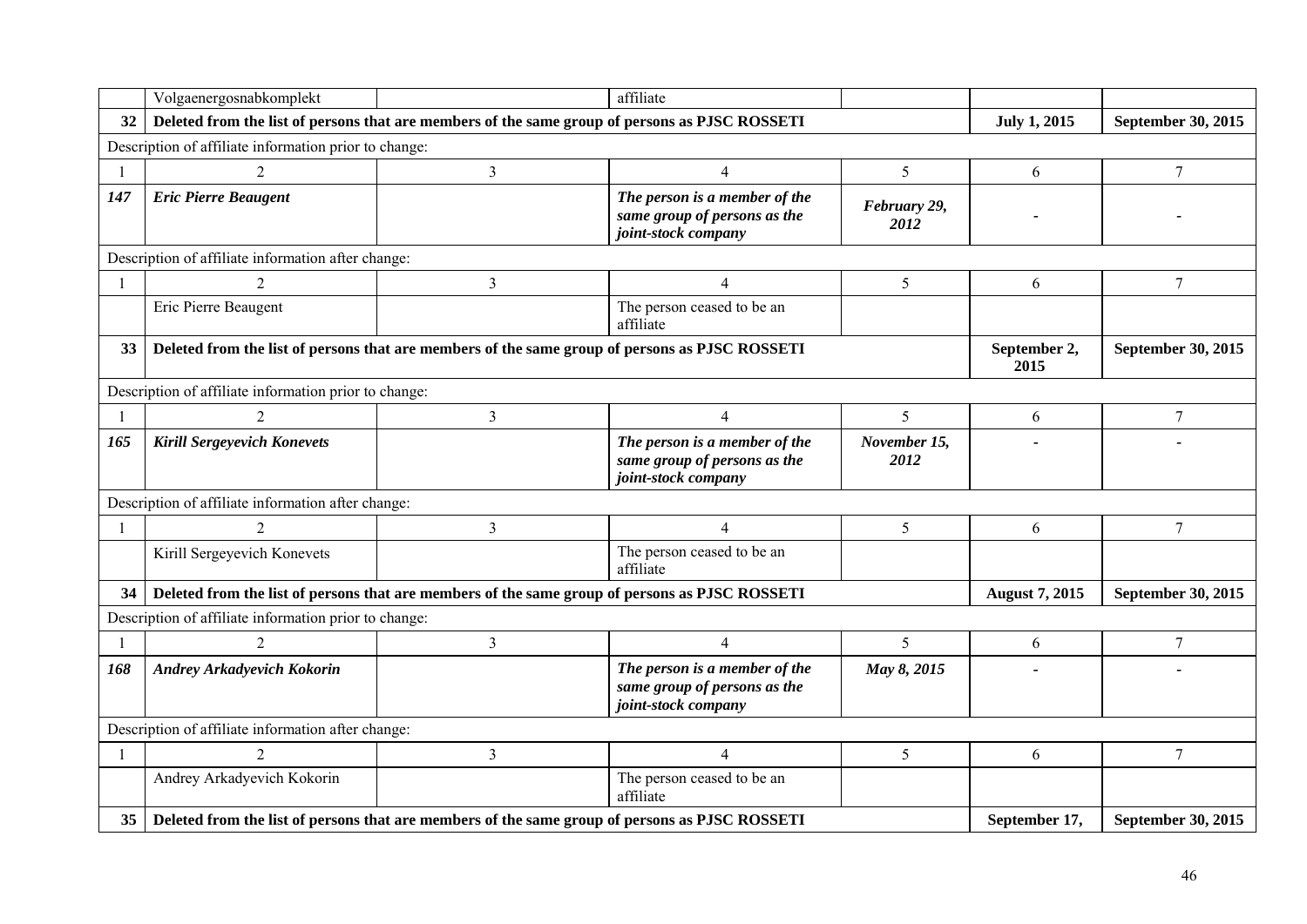|     |                                                       |                                                                                                |                                                                                      |                       | 2015                   |                           |
|-----|-------------------------------------------------------|------------------------------------------------------------------------------------------------|--------------------------------------------------------------------------------------|-----------------------|------------------------|---------------------------|
|     | Description of affiliate information prior to change: |                                                                                                |                                                                                      |                       |                        |                           |
|     | $\overline{2}$                                        | 3                                                                                              | $\overline{4}$                                                                       | 5                     | 6                      | $\tau$                    |
| 167 | <b>Mikhail Timurovich Klimenko</b>                    |                                                                                                | The person is a member of the<br>same group of persons as the<br>joint-stock company | May 8, 2015           |                        |                           |
|     | Description of affiliate information after change:    |                                                                                                |                                                                                      |                       |                        |                           |
|     | $\mathfrak{D}$                                        | 3                                                                                              | $\overline{\mathcal{A}}$                                                             | 5                     | 6                      | $\tau$                    |
|     | Mikhail Timurovich Klimenko                           |                                                                                                | The person ceased to be an<br>affiliate                                              |                       |                        |                           |
| 36  |                                                       | Deleted from the list of persons that are members of the same group of persons as PJSC ROSSETI |                                                                                      |                       | <b>August 7, 2015</b>  | September 30, 2015        |
|     | Description of affiliate information prior to change: |                                                                                                |                                                                                      |                       |                        |                           |
|     | $\mathcal{D}_{\mathcal{L}}$                           | $\overline{3}$                                                                                 | $\overline{4}$                                                                       | 5                     | 6                      | $\tau$                    |
| 198 | Vladimir Nikolayevich Rondar                          |                                                                                                | The person is a member of the<br>same group of persons as the<br>joint-stock company | September 30,<br>2014 |                        |                           |
|     | Description of affiliate information after change:    |                                                                                                |                                                                                      |                       |                        |                           |
|     | $\overline{2}$                                        | $\mathfrak{Z}$                                                                                 | $\overline{4}$                                                                       | 5                     | 6                      | 7                         |
|     | Vladimir Nikolayevich Rondar                          |                                                                                                | The person ceased to be an<br>affiliate                                              |                       |                        |                           |
| 37  |                                                       | Deleted from the list of persons that are members of the same group of persons as PJSC ROSSETI |                                                                                      |                       | <b>August 7, 2015</b>  | <b>September 30, 2015</b> |
|     | Description of affiliate information prior to change: |                                                                                                |                                                                                      |                       |                        |                           |
|     |                                                       | $\overline{3}$                                                                                 | $\overline{4}$                                                                       | 5                     | 6                      | 7                         |
| 210 | Yevgeny Aleksandrovich<br>Rozentsvayg                 |                                                                                                | The person is a member of the<br>same group of persons as the<br>joint-stock company | June 20, 2015         |                        |                           |
|     | Description of affiliate information after change:    |                                                                                                |                                                                                      |                       |                        |                           |
| -1  | 2                                                     | 3                                                                                              | $\overline{4}$                                                                       | 5                     | 6                      | 7                         |
|     | Yevgeny Aleksandrovich<br>Rozentsvayg                 |                                                                                                | The person ceased to be an<br>affiliate                                              |                       |                        |                           |
|     |                                                       | Deleted from the list of persons that are members of the same group of persons as PJSC ROSSETI |                                                                                      |                       | <b>August 14, 2015</b> | September 30, 2015        |
|     | Description of affiliate information prior to change: |                                                                                                |                                                                                      |                       |                        |                           |
|     | $\overline{2}$                                        | $\mathfrak{Z}$                                                                                 | $\overline{4}$                                                                       | 5                     | 6                      | 7                         |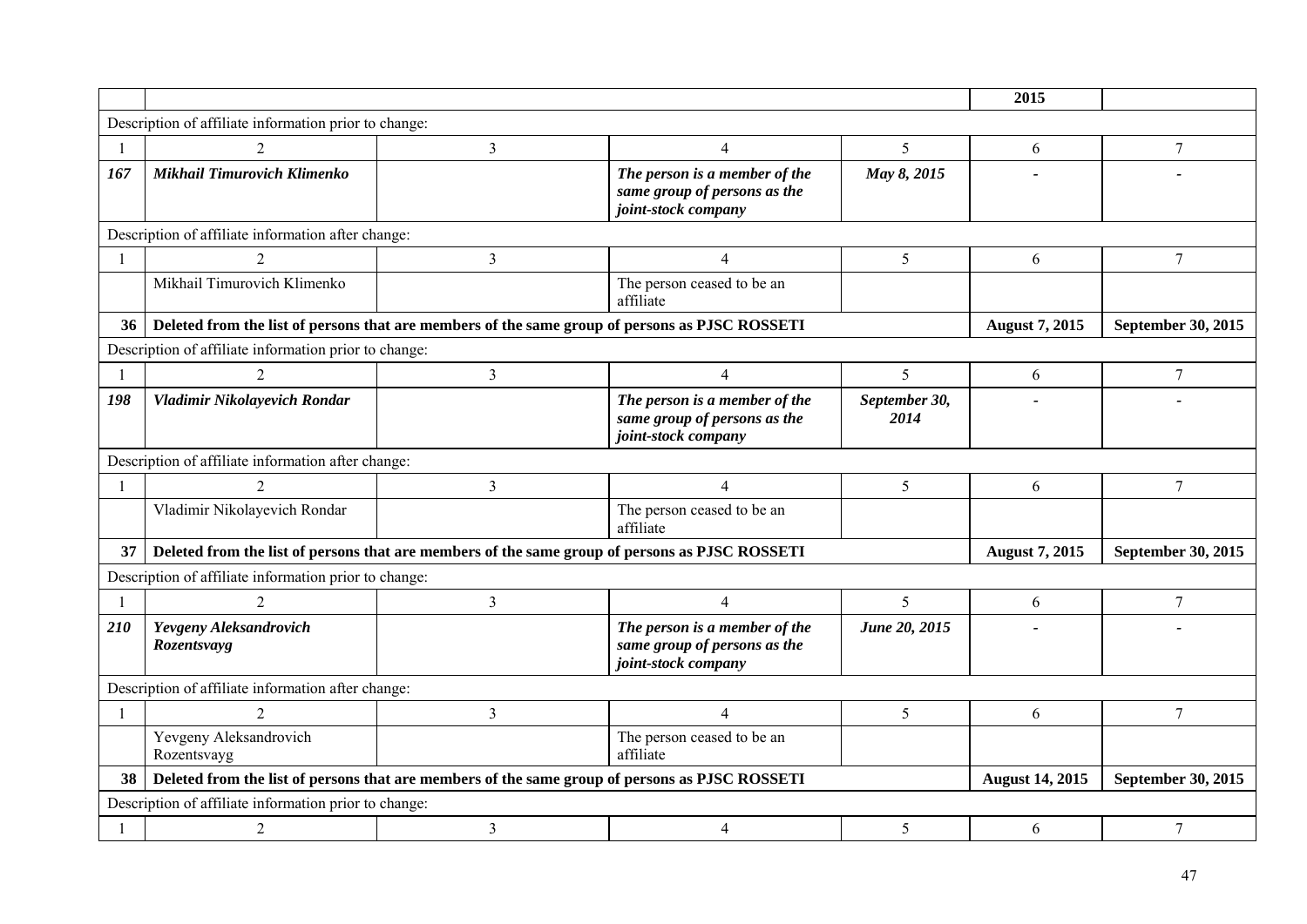| 176          | <b>Gimbat Magomedovich</b><br><b>Gimbatov</b>                                                  |                | The person is a member of the<br>same group of persons as the<br>joint-stock company | June 30, 2015        |                        |                    |
|--------------|------------------------------------------------------------------------------------------------|----------------|--------------------------------------------------------------------------------------|----------------------|------------------------|--------------------|
|              | Description of affiliate information after change:                                             |                |                                                                                      |                      |                        |                    |
| $\mathbf{1}$ | $\mathcal{D}_{\mathcal{L}}$                                                                    | 3              | 4                                                                                    | 5                    | 6                      | $\overline{7}$     |
|              | Gimbat Magomedovich Gimbatov                                                                   |                | The person ceased to be an<br>affiliate                                              |                      |                        |                    |
| 39           | Deleted from the list of persons that are members of the same group of persons as PJSC ROSSETI |                |                                                                                      |                      | <b>August 21, 2015</b> | September 30, 2015 |
|              | Description of affiliate information prior to change:                                          |                |                                                                                      |                      |                        |                    |
|              | $\mathfrak{D}$                                                                                 | 3              | $\overline{4}$                                                                       | 5                    | 6                      | $\overline{7}$     |
| 178          | <b>Artur Magometovich Aushev</b>                                                               |                | The person is a member of the<br>same group of persons as the<br>joint-stock company | December 20,<br>2013 |                        |                    |
|              | Description of affiliate information after change:                                             |                |                                                                                      |                      |                        |                    |
|              |                                                                                                | 3              | $\overline{4}$                                                                       | 5                    | 6                      | 7                  |
|              | Artur Magometovich Aushev                                                                      |                | The person ceased to be an<br>affiliate                                              |                      |                        |                    |
| 40           | Deleted from the list of persons that are members of the same group of persons as PJSC ROSSETI |                |                                                                                      |                      | July 23, 2015          | September 30, 2015 |
|              | Description of affiliate information prior to change:                                          |                |                                                                                      |                      |                        |                    |
|              |                                                                                                | 3              | $\overline{4}$                                                                       | 5                    | 6                      | $\tau$             |
| 157          | <b>Oleg Konstantinovich</b><br>Konstantinov                                                    |                | The person is a member of the<br>same group of persons as the<br>joint-stock company | <b>July 10, 2012</b> |                        |                    |
|              | Description of affiliate information after change:                                             |                |                                                                                      |                      |                        |                    |
|              | $\overline{2}$                                                                                 | 3              | $\overline{4}$                                                                       | 5                    | 6                      | $\overline{7}$     |
|              | Oleg Konstantinovich<br>Konstantinov                                                           |                | The person ceased to be an<br>affiliate                                              |                      |                        |                    |
| 41           | Deleted from the list of persons that are members of the same group of persons as PJSC ROSSETI |                |                                                                                      |                      | July 31, 2015          | September 30, 2015 |
|              | Description of affiliate information prior to change:                                          |                |                                                                                      |                      |                        |                    |
|              | $\overline{2}$                                                                                 | $\mathfrak{Z}$ | $\overline{4}$                                                                       | 5                    | 6                      | 7                  |
| 151          | <b>Pavel Yurievich Korsunov</b>                                                                |                | The person is a member of the<br>same group of persons as the<br>joint-stock company | <b>July 10, 2012</b> |                        |                    |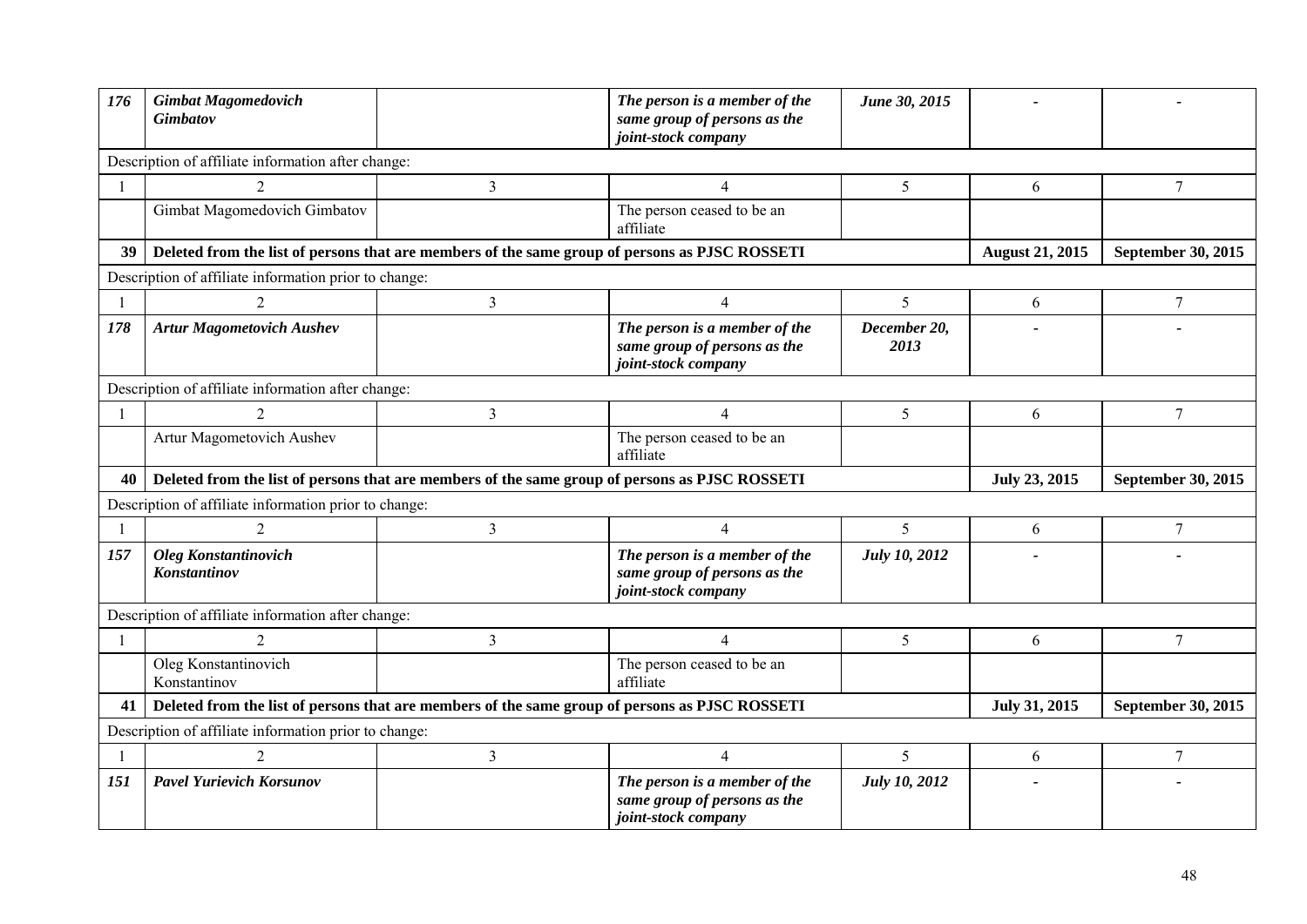|              | Description of affiliate information after change:    |                                                                                               |                                                                                      |                       |                       |                           |
|--------------|-------------------------------------------------------|-----------------------------------------------------------------------------------------------|--------------------------------------------------------------------------------------|-----------------------|-----------------------|---------------------------|
| $\mathbf{1}$ | $\overline{2}$                                        | $\overline{3}$                                                                                | $\overline{4}$                                                                       | 5                     | 6                     | 7                         |
|              | Pavel Yurievich Korsunov                              |                                                                                               | The person ceased to be an<br>affiliate                                              |                       |                       |                           |
| 42           |                                                       | Included on the list of persons that are members of the same group of persons as PJSC ROSSETI |                                                                                      |                       | <b>July 1, 2015</b>   | <b>September 30, 2015</b> |
|              | Description of affiliate information prior to change: |                                                                                               |                                                                                      |                       |                       |                           |
|              | $\mathcal{D}_{\mathcal{L}}$                           | 3                                                                                             | $\overline{4}$                                                                       | 5                     | 6                     | 7                         |
|              | <b>Oleg Valentinovich Petrov</b>                      |                                                                                               | The person was not an affiliate                                                      |                       |                       |                           |
|              | Description of affiliate information after change:    |                                                                                               |                                                                                      |                       |                       |                           |
| $\mathbf{1}$ |                                                       | 3                                                                                             | $\overline{4}$                                                                       | 5                     | 6                     | 7                         |
| 199          | Oleg Valentinovich Petrov                             |                                                                                               | The person is a member of the<br>same group of persons as the<br>joint-stock company | July 1, 2015          |                       |                           |
| 43           |                                                       | Included on the list of persons that are members of the same group of persons as PJSC ROSSETI |                                                                                      |                       | September 14,<br>2015 | September 30, 2015        |
|              | Description of affiliate information prior to change: |                                                                                               |                                                                                      |                       |                       |                           |
| $\mathbf{1}$ | 2                                                     | $\mathfrak{Z}$                                                                                | $\overline{4}$                                                                       | 5                     | 6                     | 7                         |
|              | <b>Dmitry Nikolayevich Treteykin</b>                  |                                                                                               | The person was not an affiliate                                                      |                       |                       |                           |
|              | Description of affiliate information after change:    |                                                                                               |                                                                                      |                       |                       |                           |
|              | $\overline{2}$                                        | 3                                                                                             | $\overline{4}$                                                                       | 5                     | 6                     | 7                         |
| 200          | Dmitry Nikolayevich Treteykin                         |                                                                                               | The person is a member of the<br>same group of persons as the<br>joint-stock company | September 14,<br>2015 |                       |                           |
| 44           |                                                       | Included on the list of persons that are members of the same group of persons as PJSC ROSSETI |                                                                                      |                       | September 2,<br>2015  | <b>September 30, 2015</b> |
|              | Description of affiliate information prior to change: |                                                                                               |                                                                                      |                       |                       |                           |
| 1            | 2                                                     | 3                                                                                             | $\overline{4}$                                                                       | 5                     | 6                     | 7                         |
|              | Vyacheslav Anatolyevich<br>Nalivayko                  |                                                                                               | The person was not an affiliate                                                      |                       |                       |                           |
|              | Description of affiliate information after change:    |                                                                                               |                                                                                      |                       |                       |                           |
|              | 2                                                     | $\mathfrak{Z}$                                                                                | $\overline{4}$                                                                       | 5                     | 6                     | 7                         |
| 201          | Vyacheslav Anatolyevich<br>Nalivayko                  |                                                                                               | The person is a member of the<br>same group of persons as the                        | September 2,<br>2015  |                       |                           |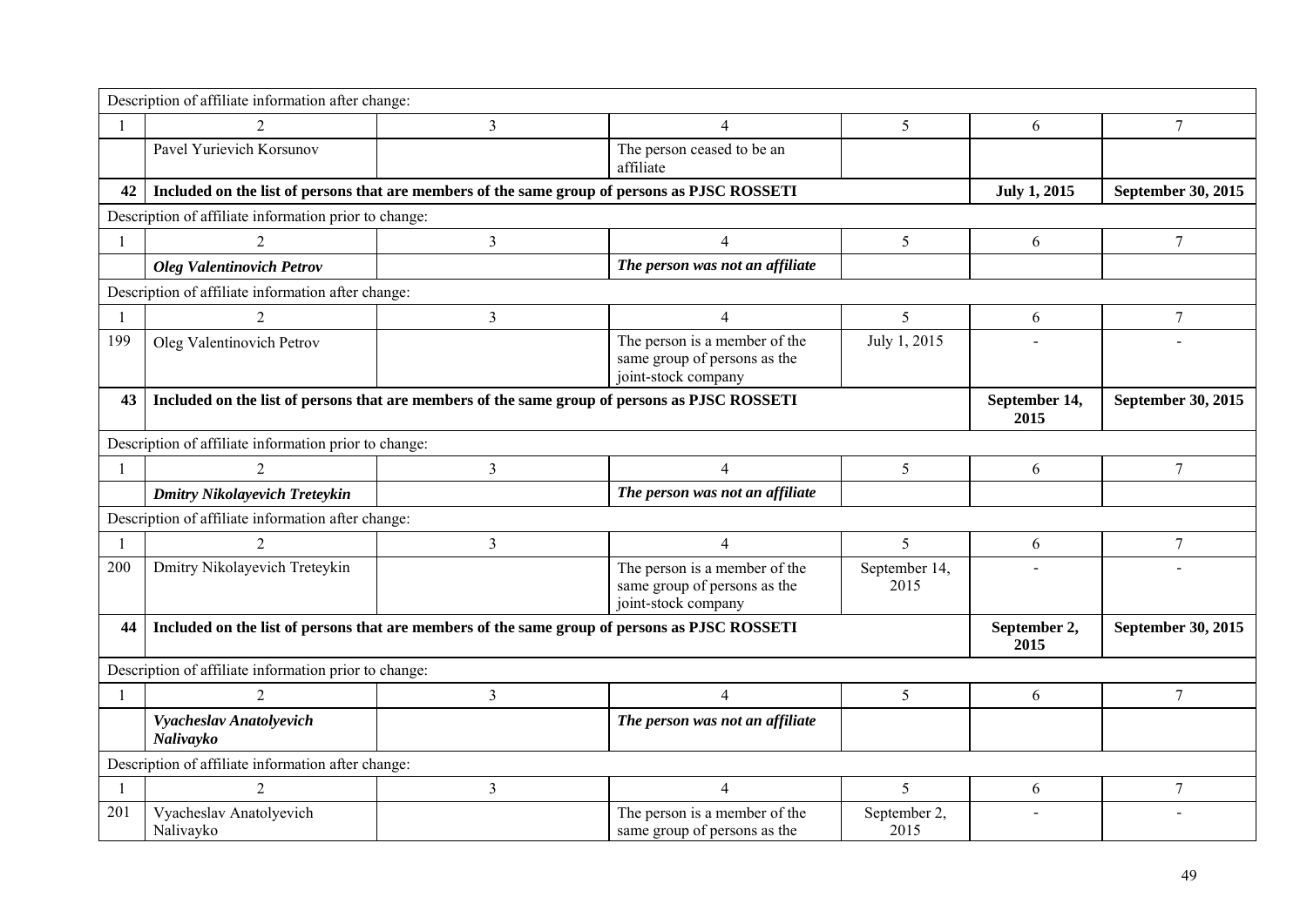|                |                                                                                               |                | joint-stock company                                                                  |                       |                       |                           |
|----------------|-----------------------------------------------------------------------------------------------|----------------|--------------------------------------------------------------------------------------|-----------------------|-----------------------|---------------------------|
| 45             | Included on the list of persons that are members of the same group of persons as PJSC ROSSETI |                |                                                                                      |                       | September 18,<br>2015 | September 30, 2015        |
|                | Description of affiliate information prior to change:                                         |                |                                                                                      |                       |                       |                           |
| $\overline{1}$ | $\mathfrak{D}$                                                                                | $\overline{3}$ | $\overline{4}$                                                                       | 5                     | 6                     | $\tau$                    |
|                | <b>Alexander Kazimirovich</b><br><b>Yakimets</b>                                              |                | The person was not an affiliate                                                      |                       |                       |                           |
|                | Description of affiliate information after change:                                            |                |                                                                                      |                       |                       |                           |
| $\overline{1}$ | 2                                                                                             | $\mathfrak{Z}$ | $\overline{4}$                                                                       | 5                     | 6                     | 7                         |
| 202            | Alexander Kazimirovich<br>Yakimets                                                            |                | The person is a member of the<br>same group of persons as the<br>joint-stock company | September 18,<br>2015 |                       |                           |
| 46             | Included on the list of persons that are members of the same group of persons as PJSC ROSSETI |                |                                                                                      |                       | <b>August 8, 2015</b> | <b>September 30, 2015</b> |
|                | Description of affiliate information prior to change:                                         |                |                                                                                      |                       |                       |                           |
| $\overline{1}$ | $\overline{2}$                                                                                | $\overline{3}$ | $\overline{4}$                                                                       | 5                     | 6                     | $\tau$                    |
|                | Sergey Vladimirovich Krylov                                                                   |                | The person was not an affiliate                                                      |                       |                       |                           |
|                | Description of affiliate information after change:                                            |                |                                                                                      |                       |                       |                           |
| $\mathbf{1}$   | $\overline{2}$                                                                                | $\overline{3}$ | $\overline{4}$                                                                       | 5                     | 6                     | $\tau$                    |
| 203            | Sergey Vladimirovich Krylov                                                                   |                | The person is a member of the<br>same group of persons as the<br>joint-stock company | August 8, 2015        |                       |                           |
| 47             | Included on the list of persons that are members of the same group of persons as PJSC ROSSETI |                |                                                                                      |                       | <b>August 1, 2015</b> | September 30, 2015        |
|                | Description of affiliate information prior to change:                                         |                |                                                                                      |                       |                       |                           |
| -1             |                                                                                               | $\overline{3}$ | $\overline{4}$                                                                       | 5                     | 6                     | $7\phantom{.0}$           |
|                | <b>Alexander Milyevich Yedinak</b>                                                            |                | The person was not an affiliate                                                      |                       |                       |                           |
|                | Description of affiliate information after change:                                            |                |                                                                                      |                       |                       |                           |
| $\overline{1}$ |                                                                                               | 3              | $\overline{4}$                                                                       | 5                     | 6                     | $7\phantom{.0}$           |
| 204            | Alexander Milyevich Yedinak                                                                   |                | The person is a member of the<br>same group of persons as the<br>joint-stock company | August 1, 2015        |                       |                           |
| 48             | Included on the list of persons that are members of the same group of persons as PJSC ROSSETI |                |                                                                                      |                       | <b>July 8, 2015</b>   | September 30, 2015        |
|                | Description of affiliate information prior to change:                                         |                |                                                                                      |                       |                       |                           |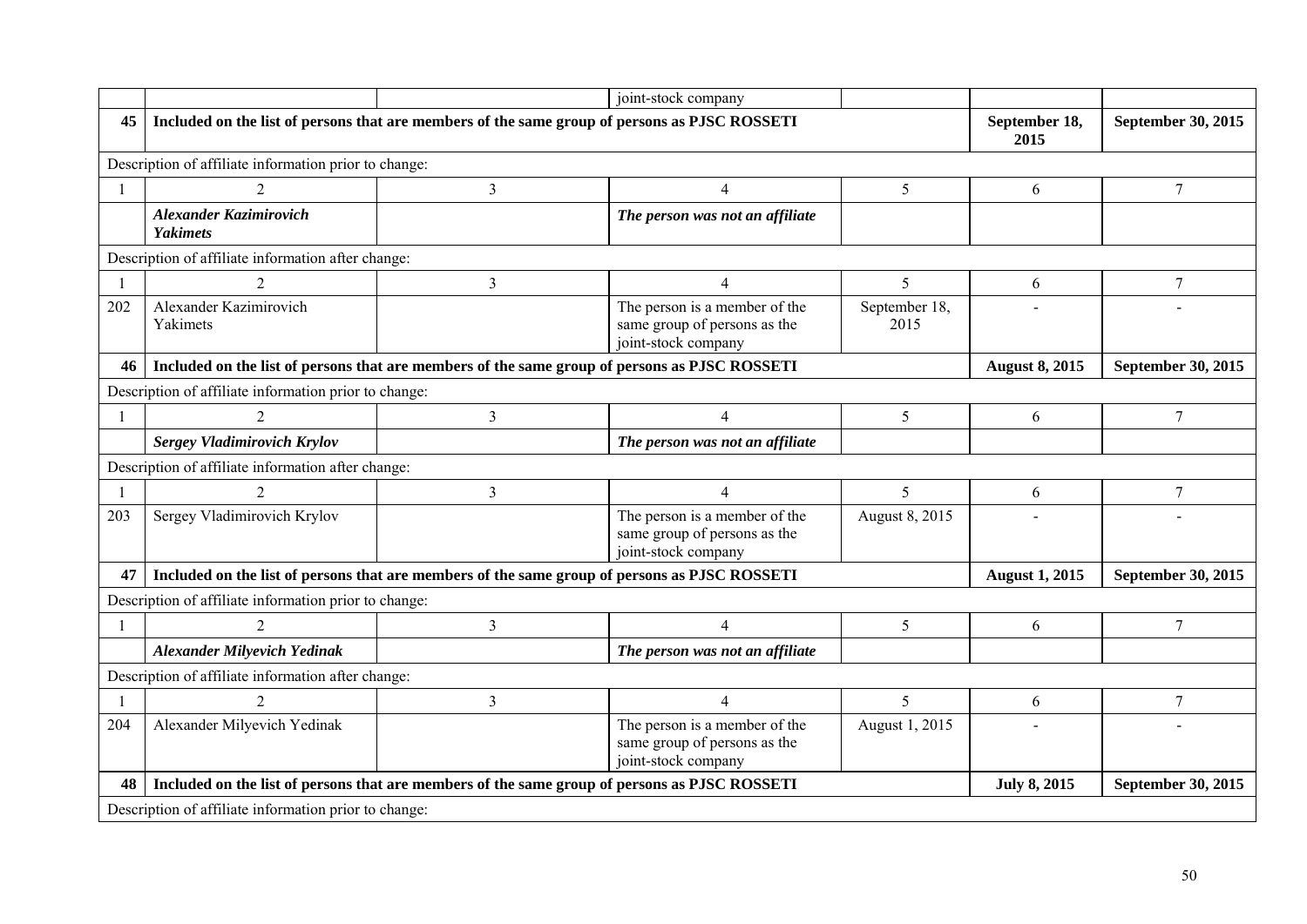|     | $\overline{c}$                                                              | 3              | $\overline{4}$                                                                                                      | 5                      | 6                     | $\tau$             |
|-----|-----------------------------------------------------------------------------|----------------|---------------------------------------------------------------------------------------------------------------------|------------------------|-----------------------|--------------------|
|     | <b>Dmitry Vladimirovich Sergienko</b>                                       |                | The person was not an affiliate                                                                                     |                        |                       |                    |
|     | Description of affiliate information after change:                          |                |                                                                                                                     |                        |                       |                    |
|     | $\overline{2}$                                                              | 3              | $\overline{4}$                                                                                                      | 5                      | 6                     | $7\phantom{.0}$    |
| 205 | Dmitry Vladimirovich Sergienko                                              |                | The person is a member of the<br>same group of persons as the<br>joint-stock company                                | July 8, 2015           |                       |                    |
| 49  | stake/ordinary shares in the authorized capital of the joint-stock company  |                | Change in the start date of being deemed to be an affiliate of PJSC ROSSETI. Information concerning the affiliate's |                        | September 28,<br>2015 | September 30, 2015 |
|     | Description of affiliate information prior to change:                       |                |                                                                                                                     |                        |                       |                    |
|     | $\overline{c}$                                                              | 3              | $\overline{4}$                                                                                                      | 5                      | 6                     |                    |
| 136 | Yevgeny Viktorovich Ushakov                                                 |                | The person is a member of the<br>same group of persons as the<br>joint-stock company                                | <b>July 1, 2008</b>    |                       |                    |
|     | Description of affiliate information after change:                          |                |                                                                                                                     |                        |                       |                    |
|     |                                                                             | 3              | $\overline{4}$                                                                                                      | 5                      | 6                     | 7                  |
| 131 | Yevgeny Viktorovich Ushakov                                                 |                | The person is a member of the<br>same group of persons as the<br>joint-stock company                                | September 28,<br>2015  | 0.000080              | 0.000081           |
| 50  | Change in the start date of being deemed to be an affiliate of PJSC ROSSETI |                |                                                                                                                     |                        |                       | September 30, 2015 |
|     | Description of affiliate information prior to change:                       |                |                                                                                                                     |                        |                       |                    |
|     | $\overline{2}$                                                              | $\mathfrak{Z}$ | $\overline{4}$                                                                                                      | 5                      | 6                     | 7                  |
| 163 | Igor Vladimirovich Makovsky                                                 |                | The person is a member of the<br>same group of persons as the<br>joint-stock company                                | <b>August 17, 2012</b> |                       |                    |
|     | Description of affiliate information after change:                          |                |                                                                                                                     |                        |                       |                    |
|     |                                                                             | 3              | $\overline{4}$                                                                                                      | 5                      | 6                     | $\tau$             |
| 155 | Igor Vladimirovich Makovsky                                                 |                | The person is a member of the<br>same group of persons as the<br>joint-stock company                                | September 28,<br>2015  |                       |                    |
| 51  | Change in the start date of being deemed to be an affiliate of PJSC ROSSETI |                |                                                                                                                     |                        | September 22,<br>2015 | September 30, 2015 |
|     | Description of affiliate information prior to change:                       |                |                                                                                                                     |                        |                       |                    |